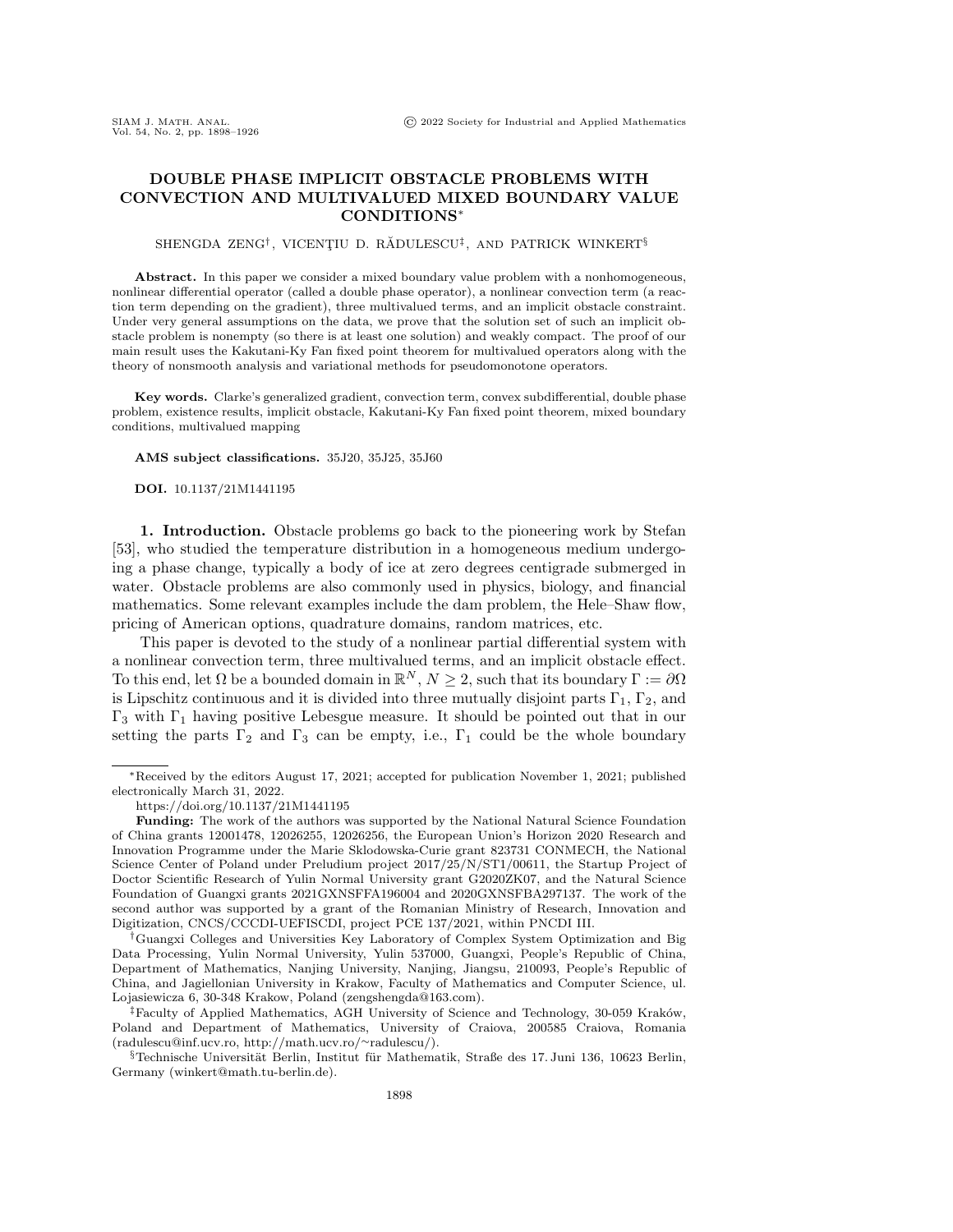$\Gamma_1 = \Gamma$ . Moreover, let  $1 < p < q < N$  and let  $\mu : \overline{\Omega} \to [0, \infty)$  be a given function,  $\overline{U_1} : \Omega \times \mathbb{R} \to 2^{\mathbb{R}}$ ,  $\overline{U_2} : \Gamma_2 \times \mathbb{R} \to 2^{\mathbb{R}}$  be two multivalued mappings,  $\phi : \Gamma_3 \times \mathbb{R} \to \mathbb{R}$  be a convex function with respect to the second argument, and  $f: \Omega \times \Bbb R \times \Bbb R^N \to \Bbb R$  be a nonlinear convection function. We study the following problem:

$$
-\operatorname{div} \left( |\nabla u|^{p-2} \nabla u + \mu(x) |\nabla u|^{q-2} \nabla u \right)
$$
  
 
$$
+ |u|^{p-2} u + \mu(x) |u|^{q-2} u \in U_1(x, u) + f(x, u, \nabla u) \quad \text{in } \Omega,
$$
  
 
$$
u = 0 \quad \text{on } \Gamma_1,
$$

<span id="page-1-0"></span>(1.1) 
$$
\frac{\partial u}{\partial \nu_a} \in U_2(x, u) \qquad \text{on } \Gamma_2,
$$

$$
-\frac{\partial u}{\partial \nu_a} \in \partial_c \phi(x, u) \qquad \text{on } \Gamma_3,
$$

$$
L(u) \leq J(u),
$$

where

$$
\frac{\partial u}{\partial \nu_a} := \left( |\nabla u|^{p-2} \nabla u + \mu(x) |\nabla u|^{q-2} \nabla u \right) \cdot \nu
$$

with  $\nu$  being the unit normal vector on  $\Gamma$ ,  $\partial_c \phi (x, u)$  being the convex subdifferential of  $s \mapsto \phi (x, s)$ , and  $L, J : W^{1, \mathcal{H}} (\Omega ) \rightarrow \mathbb{R}$  being given functions defined on the Musielak-Orlicz Sobolev space  $W^{1,\mathcal{H}}(\Omega)$ ; see section [2](#page-5-0) for its precise definition.

We point out that problem  $(1.1)$  combines several interesting phenomena. First the differential operator involved is the so-called double phase operator, which is given by

<span id="page-1-1"></span>(1.2) 
$$
\operatorname{div} \left( |\nabla u|^{p-2} \nabla u + \mu(x) |\nabla u|^{q-2} \nabla u \right) \quad \text{for } u \in W^{1, \mathcal{H}}(\Omega).
$$

The corresponding energy functional related to [\(1.2\)](#page-1-1) is given by

<span id="page-1-2"></span>(1.3) 
$$
\omega \mapsto \int_{\Omega} \left( |\nabla \omega|^p + \mu(x) |\nabla \omega|^q \right) dx
$$

and was initially introduced by Zhikov [\[60\]](#page-28-0) in 1986. Such a functional was used to describe models for strongly anisotropic materials and it also demonstrated its importance in the study of duality theory as well as in the context of the Lavrentiev phenomenon (see Zhikov [\[61\]](#page-28-1)). The main feature of the variational integral [\(1.3\)](#page-1-2) is the fact that the energy density changes its ellipticity and growth properties according to the point in the domain. Indeed, the energy density of [\(1.3\)](#page-1-2) exhibits ellipticity in the gradient of order q on the points x where  $\mu (x)$  is positive and of order p on the points x where  $\mu (x)$  vanishes. In general, double phase differential operators and corresponding energy functionals interpret various comprehensive natural phenomena and model several problems in mechanics, physics and engineering Sciences. For instance, in elasticity theory, the modulating coefficient  $\mu(\cdot )$  dictates the geometry of composites made of two different materials with distinct power hardening exponents p and q (see Zhikov [\[62\]](#page-28-2)). Further, we mention some famous results in the regularity theory of local minimizers of [\(1.3\)](#page-1-2) (see, for example, the papers of Baroni, Colombo, and Mingione [\[5,](#page-26-0) [6\]](#page-26-1), Colombo and Mingione [\[15,](#page-26-2) [16\]](#page-26-3), and Marcellini [\[35,](#page-27-1) [34\]](#page-27-2)).

A second interesting phenomenon is the appearance of a nonlinearity that depends on the gradient of the solution. Such terms are said to be convection functions. The difficulty in the study of such terms is their nonvariational character, that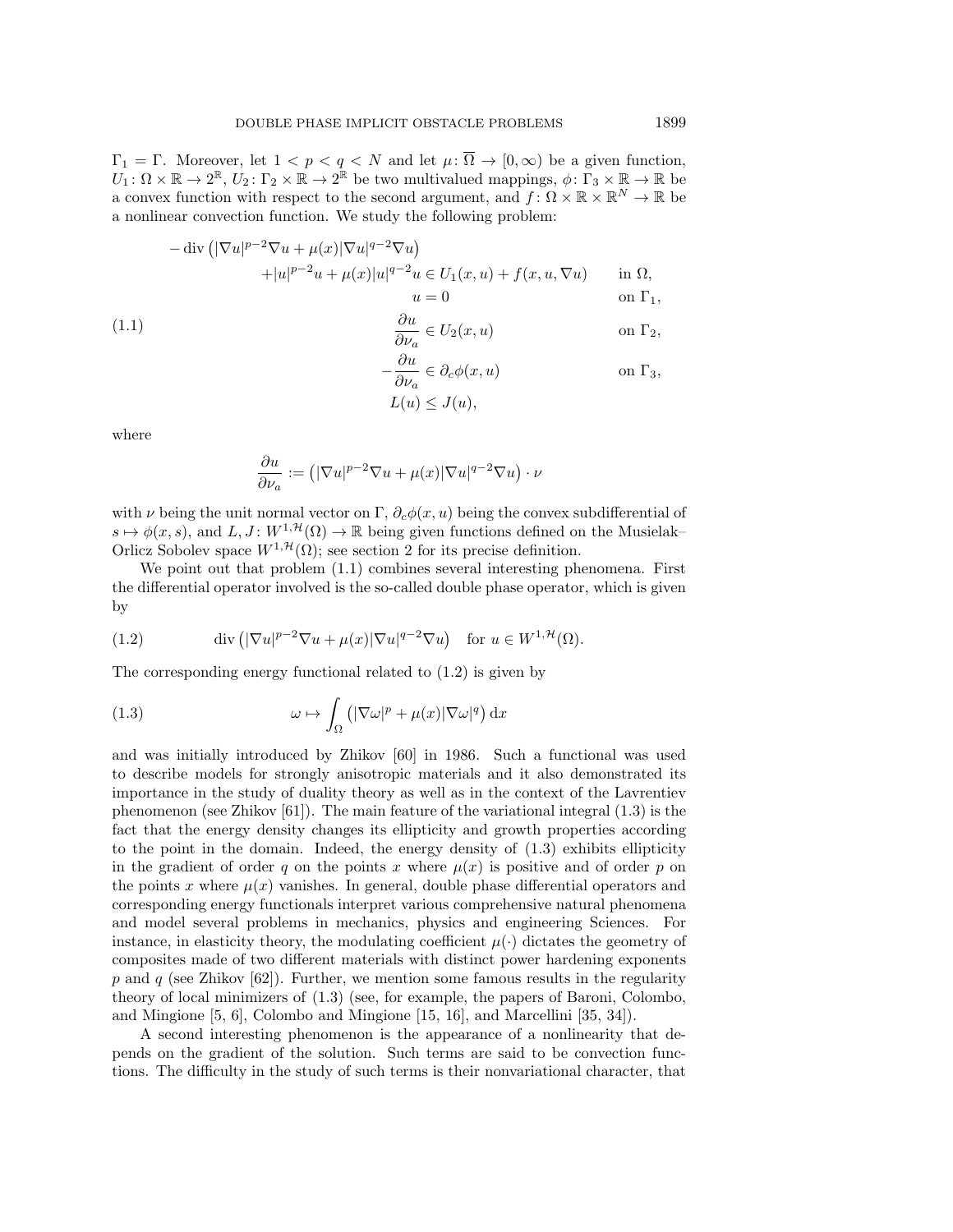is, the standard variational tools to corresponding energy functionals cannot be applied. In the past years several interesting works have been published with convection terms, we refer to the papers of de Araujo and Faria [\[18\]](#page-26-4), El Manouni, Marino, and Winkert [\[19\]](#page-26-5), Faraci, Motreanu, and Puglisi [\[20\]](#page-26-6), Faraci and Puglisi [\[21\]](#page-26-7), Figueiredo and Madeira [\[23\]](#page-26-8), Gasinski and Papageorgiou [\[24\]](#page-26-9), Liu, Motreanu, and Zeng  $[32]$ , Marano and Winkert [\[33\]](#page-27-4), Papageorgiou, Rădulescu, and Repovš [\[45\]](#page-27-5), and Pucci and Temperini [\[49\]](#page-27-6).

Further interesting phenomena are the combination of an implicit obstacle effect along with mixed boundary conditions in a very general setting and the appearance of multivalued mappings (which include as special case Clarke's generalized gradients) and convex subdifferentials. We point out that in several critical situations arising in engineering and economic models, such as Nash equilibrium problems with shared constraints, semipermeability problems with free boundary conditions, and transport route optimization with feedback control, the constraint conditions, usually, depend explicitly on the unknown solution. On the other hand, the theory of (variational-) hemivariational inequalities was originally developed by Panagiotopoulos [\[41,](#page-27-7) [42\]](#page-27-8) (see also Naniewicz and Panagiotopoulos [\[40\]](#page-27-9)) in order to study the nonsmooth mechanical problems. The main feature in hemivariational inequalities is to remove the hypotheses on differentiability and convexity of energy functionals with the help of generalized subgradients introduced by Clarke [\[13\]](#page-26-10). Nowadays such problems with implicit obstacle effect and Clarke's generalized gradient for homogeneous Dirichlet problems have been considered by many authors, see, for example, the works of Alleche and Radulescu [\[1\]](#page-25-0), Aussel, Sultana, and Vetrivel [\[2\]](#page-26-11), Bonanno, Motreanu, and Winkert [\[8\]](#page-26-12), Carl and Winkert [\[11\]](#page-26-13), Migórski, Khan, and Zeng [\[37,](#page-27-10) [36\]](#page-27-11), Gwinner [\[28\]](#page-27-12), Zeng, Migórski, and Khan [\[58\]](#page-28-3), and the references therein. We also refer to the recent monograph of Carl and Le [\[10\]](#page-26-14) about multivalued variational inequalities and inclusions.

Let us comment on some relevant special cases of problem  $(1.1)$ .

(i) Let  $j_1 : \Omega \times \Bbb R \to \Bbb R$  and  $j_2 : \Gamma_2 \times \Bbb R \to \Bbb R$  be such that  $x \mapsto j(x, s)$  and  $x \mapsto j_2(x, s)$  are measurable in  $\Omega$  and on  $\Gamma_2$ , respectively, and  $s \mapsto j_1(x, s)$  and  $s \mapsto j_2(x, s)$  are both locally Lipschitz continuous. Moreover, let  $r_1 : \Bbb R \rightarrow \Bbb R$ and  $r_2 \colon \mathbb{R} \to \mathbb{R}$  be two functions and denote by  $\partial j_i$  Clarke's generalized gradient of  $j_i$  (with respect to the second variable) for  $i = 1, 2$ . If  $U_1$  and  $U_2$ are defined by  $U_1(x, s) = r_1(s)\partial j_1(x, s)$  for a. a.  $x \in \Omega , s \in \mathbb{R}$  and  $U_2(x, s) =$  $r_2(s)\partial j_2(x, s)$  for a. a.  $x \in \Gamma_2, s \in \mathbb{R}$ , then problem [\(1.1\)](#page-1-0) becomes (1.4)

<span id="page-2-0"></span>
$$
-\operatorname{div}\left(|\nabla u|^{p-2}\nabla u + \mu(x)|\nabla u|^{q-2}\nabla u\right) +|u|^{p-2}u + \mu(x)|u|^{q-2}u \in r_1(u)\partial j_1(x,u) + f(x,u,\nabla u) \quad \text{in } \Omega,
$$

$$
u = 0 \qquad \qquad \text{on } \Gamma_1,
$$

$$
\frac{\partial u}{\partial \nu_a} \in r_2(u) \partial j_2(x, u) \qquad \text{on } \Gamma_2,
$$

$$
-\frac{\partial u}{\partial \nu_a} \in \partial_c \phi(x, u) \qquad \text{on } \Gamma_3,
$$

$$
L(u) \leq J(u).
$$

As far as we know problem [\(1.4\)](#page-2-0) has not been studied yet. As a special case of our main theorem we state in Theorem [3.11](#page-25-1) that the solution set of  $(1.4)$ is nonempty and weakly compact.

(ii) If  $\Gamma_2 = \emptyset$  and  $\Gamma_3 = \emptyset$ , i.e.,  $\Gamma_1 = \Gamma$ , then problem [\(1.1\)](#page-1-0) reduces to the following double phase implicit obstacle system with Dirichlet boundary condition: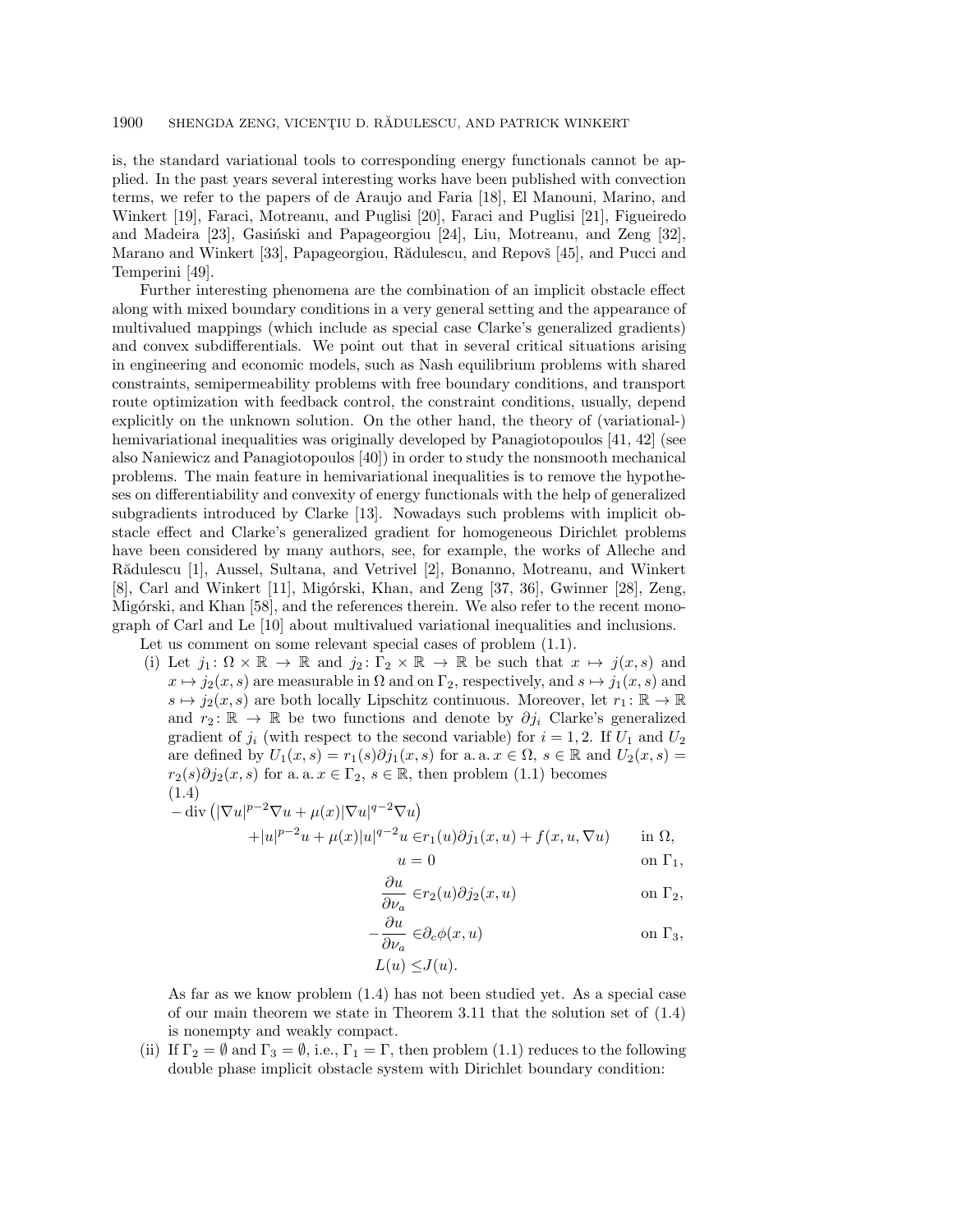<span id="page-3-0"></span>(1.5)  
\n
$$
-\operatorname{div} \left( |\nabla u|^{p-2} \nabla u + \mu(x) |\nabla u|^{q-2} \nabla u \right)
$$
\n
$$
+ |u|^{p-2} u + \mu(x) |u|^{q-2} u \in U_1(x, u) + f(x, u, \nabla u) \quad \text{in } \Omega,
$$
\n
$$
u = 0 \quad \text{on } \Gamma,
$$
\n
$$
L(u) \leq J(u).
$$

If  $U_1(x, s) = -\partial j(x, s)$  with  $j : \Omega \times \mathbb{R} \to \mathbb{R}$  being locally Lipschitz continuous with respect to the second argument, problem [\(1.5\)](#page-3-0) has been recently studied by Zeng et al. [\[56\]](#page-28-4). A further special case when f is independent of u or  $U_1 \equiv 0$ and  $J(u) = \infty$  has been treated by Zeng et al. [\[54,](#page-27-13) [57,](#page-28-5) [55\]](#page-28-6). Additionally to  $U_1 \equiv 0$ , if we suppose  $J(u) \equiv +\infty , (1.5)$  $J(u) \equiv +\infty , (1.5)$  reduces to a single valued equation studied by Gasiński and Winkert  $[26]$ . Note that the techniques used in these papers differ from ours.

(iii) Let  $\Psi : \Omega \rightarrow \mathbb{R}$  be a given obstacle. When  $J(u) \equiv 0$  and  $L(u) := \int_{\Omega} (u(x) \Psi (x)$ <sup>+</sup> dx for all  $u \in W^{1,\mathcal{H}} (\Omega)$ , then our problem [\(1.1\)](#page-1-0) can be rewritten to the following obstacle inclusion problem: (1.6)

<span id="page-3-1"></span>
$$
-\operatorname{div}\left(|\nabla u|^{p-2}\nabla u + \mu(x)|\nabla u|^{q-2}\nabla u\right) +|u|^{p-2}u + \mu(x)|u|^{q-2}u \in U_1(x, u) + f(x, u, \nabla u) \quad \text{in } \Omega,
$$

u = 0 on \Gamma 1, \partial u

$$
\frac{\partial u}{\partial \nu_a} \in U_2(x, u) \qquad \text{on } \Gamma_2,
$$
  

$$
-\frac{\partial u}{\partial \nu} \in \partial_c \phi(x, u) \qquad \text{on } \Gamma_3,
$$

$$
u(x) \le \Psi(x) \qquad \text{in } \Omega.
$$

To the best of our knowledge, this special case of [\(1.1\)](#page-1-0) has not been considered yet. The same can be said when  $\Phi : \Gamma \rightarrow \mathbb{R}$  is a given obstacle on the boundary. Then the last inequality in [\(1.6\)](#page-3-1) is replaced by  $u(x) \leq \Phi (x)$  on  $\Gamma$ .

(iv) If  $J(u) \equiv +\infty$  for all  $u \in W^{1,\mathcal{H}} (\Omega )$ , then problem [\(1.1\)](#page-1-0) turns into the following mixed boundary value problem without obstacle effect: (1.7)

<span id="page-3-2"></span>
$$
- \operatorname{div} \left( |\nabla u|^{p-2} \nabla u + \mu(x) |\nabla u|^{q-2} \nabla u \right) + |u|^{p-2} u + \mu(x) |u|^{q-2} u \in U_1(x, u) + f(x, u, \nabla u) \quad \text{in } \Omega,
$$

$$
u = 0 \qquad \qquad \text{on } \Gamma_1,
$$

$$
\frac{\partial u}{\partial \nu_a} \in U_2(x, u) \qquad \text{on } \Gamma_2,
$$

$$
-\frac{\partial u}{\partial \nu_a} \in \partial_c \phi(x, u) \qquad \text{on } \Gamma_3,
$$

which has not been investigated yet. As a corollary we can prove that there exists a solution of  $(1.7)$  and the solution set of  $(1.7)$  is weakly compact (see Corollary [3.10](#page-24-0) below).

The main goal of the paper is to develop a general framework for determining the existence of a (weak) solution to the nonlinear double phase differential inclusion problem [\(1.1\)](#page-1-0) via employing the Kakutani-Ky Fan fixed point theorem for multivalued operators, the theory of nonsmooth analysis, and variational methods for pseudomonotone operators. In fact, to the best of our knowledge, this is the first work which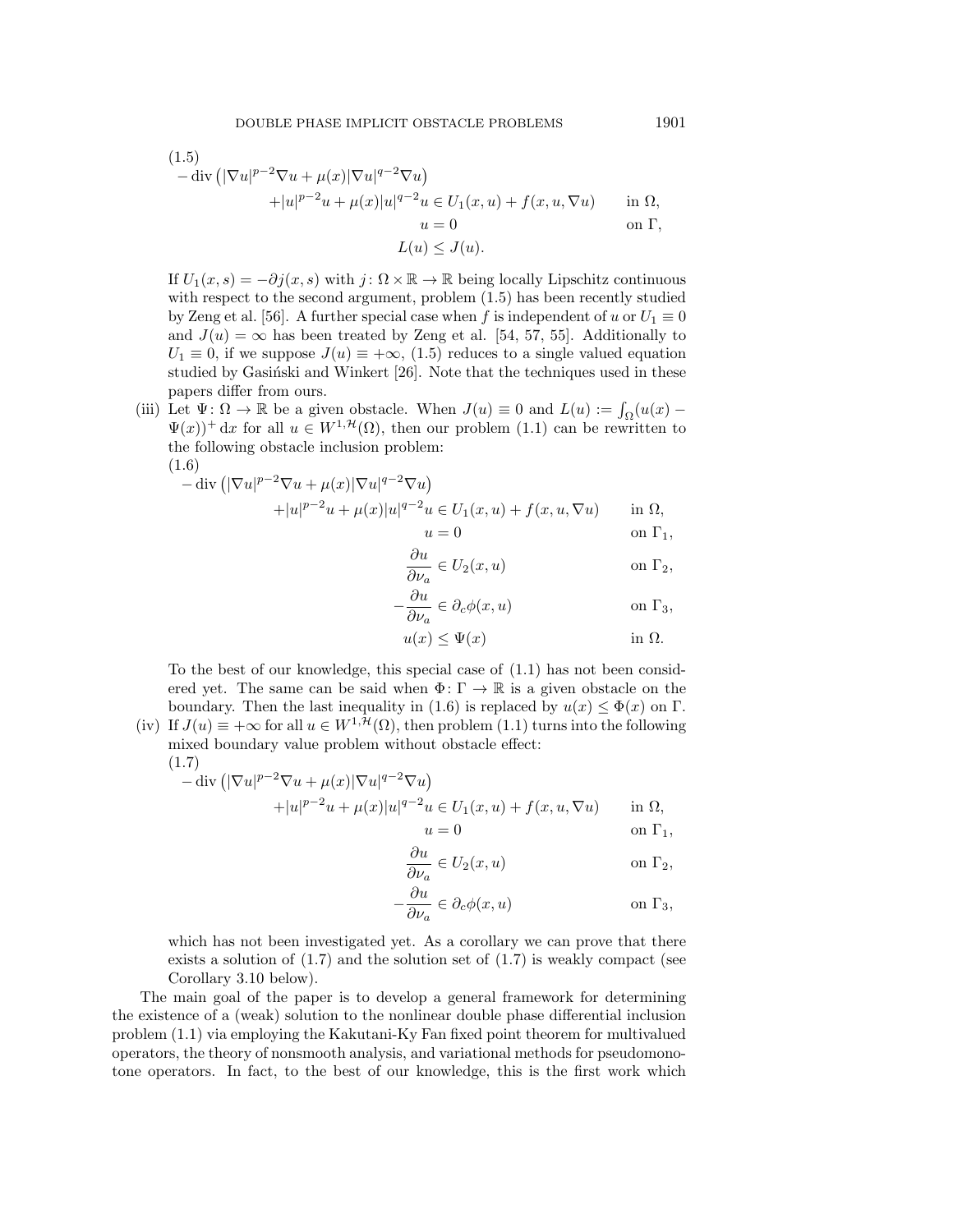combines a double phase phenomena along with an implicit obstacle constraint, a nonlinear convection term (i.e., a reaction term depending on the gradient), and multivalued mixed boundary conditions which include a convex subdifferential operator and an abstract multivalued function.

The features of this paper are the following:

(i) the presence of a nonhomogeneous differential operator with different isotropic growth, which generates a double phase associated energy;

(ii) the analysis developed in this paper is concerned with the combined effects of a nonstandard operator with unbalanced growth, a convection nonlinearity, three multivalued terms, and an implicit obstacle constraint;

(iii) the proofs rely on fixed point methods for multivalued operators in combination with tools from nonsmooth analysis and theory of pseudomonotone operators.

To the best of our knowledge, this is the first paper dealing with multivalued double phase obstacle implicit problems with convection.

In order to give a complete picture of existence results for double phase problems, we also refer to some recent works dealing with different types of problems. In Bahrouni, R $\mathbb{\tilde{A}}$ dulescu, and Repov $\mathbb{\tilde{B}}$  and Bahrouni, R $\mathbb{\tilde{A}}$ dulescu, and Winkert [\[4\]](#page-26-17) the authors studied a class of double phase energy functionals arising in the theory of transonic flow which are driven by the Baouendi--Grushin operator with variable exponents. Very recently, Biagi, Esposito, and Vecchi [\[7\]](#page-26-18) considered positive singular solutions of double phase type equations and proved symmetry as well as monotonicity properties of such solutions. A new class of double phase problems with variable growth has been developed in Cencelj, Rădulescu, and Repovš [\[12\]](#page-26-19) while Colasuonno and Squassina [\[14\]](#page-26-20) studied existence and properties of related variational eigenvalues. A new type of so-called Finsler double phase operators has been introduced in Farkas and Winkert [\[22\]](#page-26-21) in order to prove an existence result for corresponding singular problems. Furthermore, a Nehari manifold treatment for finding sign changing solutions can be found in Gasinski and Papageorgiou [\[25\]](#page-26-22) for a locally Lipschitz right-hand side, in Gasinski and Winkert [\[27\]](#page-26-23) for nonlinear boundary conditions, and in Liu and Dai [\[30\]](#page-27-14) for superlinear right-hand sides. Existence and multiplicity results for double phase problems with Robin boundary conditions has been recently studied in Papa-georgiou, Rădulescu, and Repovš [\[44\]](#page-27-15) and Papageorgiou, Vetro, and Vetro [\[46\]](#page-27-16). Perera and Squassina [\[48\]](#page-27-17) used a Morse theoretical approach in order to prove the existence of a solution where they used a cohomological local splitting to get an estimate of the critical groups at zero. Existence results for general quasilinear elliptic equations of double phase type in  $\mathbb{R}^N$  have been obtained in Zhang and Rădulescu [\[59\]](#page-28-7) by using the tools of critical points theory in generalized Orlicz and Sobolev spaces with variable exponent. Finally, we mention the overview articles of R $\tilde{\rm a}$ dulescu [\[50,](#page-27-18) [51\]](#page-27-19) about isotropic and anistropic double-phase problems and of Mingione and R $\tilde{a}$ dulescu [\[39\]](#page-27-20) about recent developments for problems with nonstandard growth and nonuniform ellipticity.

The paper is organized as follows. Section [2](#page-5-0) presents a detailed overview about Musielak-Orlicz Sobolev spaces including several useful embedding results. Moreover, we state some fundamental results in nonsmooth analysis as well as the Kakutani-Ky Fan fixed point theorem for multivalued functions. In section [3,](#page-9-0) we first impose the full assumptions on the data of problem [\(1.1\)](#page-1-0) and introduce an auxiliary problem defined in [\(3.5\)](#page-12-0). Then, we apply an existence theorem for a class of mixed variational inequalities involving pseudomonotone operators in which the constraint set is a bounded, closed, and convex set to show that the solution map of the auxiliary problem [\(3.5\)](#page-12-0) is well-defined and completely continuous (see Theorem [3.4\)](#page-12-1). Moreover, we use the Kakutani-Ky Fan fixed point theorem along with the theory of nonsmooth analysis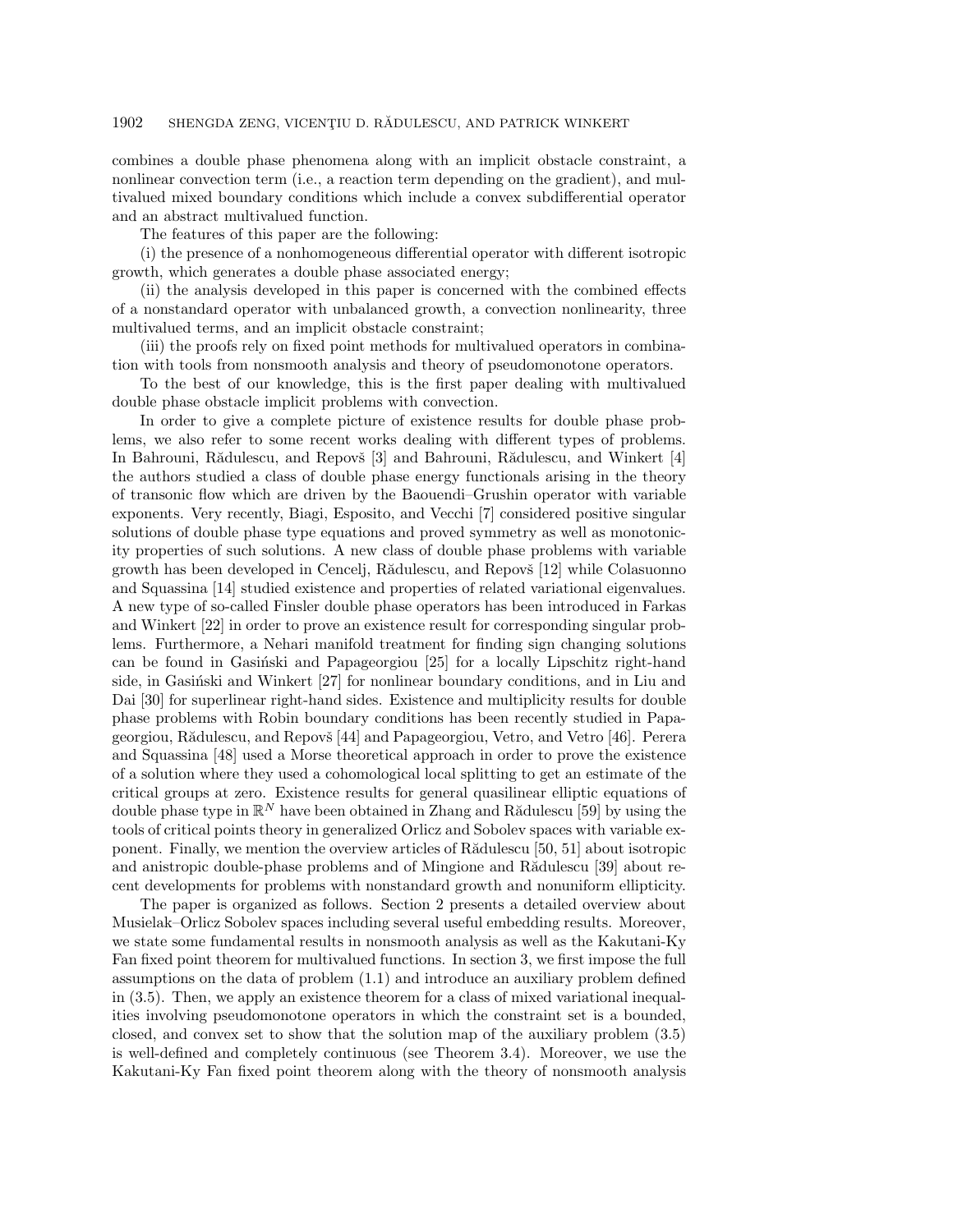to explore the nonemptiness and compactness of the solution set of problem [\(1.1\)](#page-1-0). Finally, several special cases of our problem [\(1.1\)](#page-1-0) are discussed and the corresponding existence results are obtained at the end of the paper.

<span id="page-5-0"></span>2. Preliminaries. In this section we are going to provide the main definitions and tools which will be needed in what follows. To this end, let  $\Omega \subset \mathbb{R}^N$  be a bounded domain with Lipschitz boundary  $\Gamma := \partial \Omega$  such that  $\Gamma$  is divided into three mutually disjoint parts  $\Gamma_1$ ,  $\Gamma_2$ , and  $\Gamma_3$  with  $\Gamma_1$  having a positive Lebesgue measure. For any fixed  $r \in [1, \infty)$  and for any subset D of  $\overline{\Omega}$  we denote the usual Lebesgue spaces by  $L^r(D) := L^r(D; \mathbb{R})$  and  $L^r(D; \mathbb{R}^N)$  equipped with the norm  $\| \cdot \|_{r,D}$  given by

$$
||u||_{r,D} := \left(\int_D |u|^r \,dx\right)^{\frac{1}{r}} \quad \text{for all } u \in L^r(D).
$$

We set  $L^r(D)_+ := \{ u \in L^r(D) : u(x) \geq 0 \text{ for a.a. } x \in D \}$  and define by  $W^{1,r}(\Omega)$  the corresponding Sobolev space endowed with the norm  $\| \cdot \|_{1,r,\Omega}$  given by

$$
||u||_{1,r,\Omega} := ||u||_{r,\Omega} + ||\nabla u||_{r,\Omega}
$$
 for all  $u \in W^{1,r}(\Omega)$ .

Throughout the paper the symbols " $\rightarrow$ " and " $\rightarrow$ " stand for the weak and the strong convergence, respectively. Furthermore,  $r' > 1$  is the conjugate of  $r > 1$ , that is,  $\frac{1}{r} + \frac{1}{r'} = 1$ . Moreover, we denote by  $r^*$  and  $r_*$  the critical exponents to r in the domain and on the boundary, respectively, given by

<span id="page-5-2"></span>(2.1) 
$$
r^* = \begin{cases} \frac{Nr}{N-r} & \text{if } r < N, \\ +\infty & \text{if } r \ge N \end{cases} \text{ and } r_* = \begin{cases} \frac{(N-1)r}{N-r} & \text{if } r < N, \\ +\infty & \text{if } r \ge N, \end{cases}
$$

respectively.

Since  $\Gamma_1$  has positive measure we know from Korn's inequality that the function space

$$
W := \left\{ u \in W^{1,p}(\Omega) \, : \, u = 0 \text{ for a.a. } x \in \Gamma_1 \right\}
$$

equipped with the norm  $\| \nabla \cdot \|_{p,\Omega}$ , is a reflexive Banach space. In what follows, let  $\lambda > 0$  and  $\rho > 0$  be the smallest constants such that

<span id="page-5-4"></span>(2.2) 
$$
||u||_{p,\Omega}^p \le \lambda ||\nabla u||_{p,\Omega}^p \text{ and } ||u||_{p,\Gamma_2}^p \le \rho ||\nabla u||_{p,\Omega}^p
$$

for all  $u \in W$ . From Simon [\[52,](#page-27-21) formula (2.2)] we have the well-known inequality

<span id="page-5-3"></span>(2.3) 
$$
(|x|^{r-2}x - |y|^{r-2}y) \cdot (x - y) \ge k(r)|x - y|^r
$$

for  $r \geq 2$  and for all  $x, y \in \mathbb{R}^N$ , where  $k(r)$  is a positive constant.

In the entire paper, we assume that

<span id="page-5-1"></span>(2.4) 
$$
1 < p < q < N, \quad q < p^*, \quad \text{and} \quad 0 \leq \mu(\cdot) \in L^\infty(\Omega).
$$

Next we introduce the function  $\mathcal{H} : \Omega \times [0, \infty) \rightarrow [0, \infty)$  defined by

$$
\mathcal{H}(x,t) = t^p + \mu(x)t^q \quad \text{for all } (x,t) \in \Omega \times [0,\infty)
$$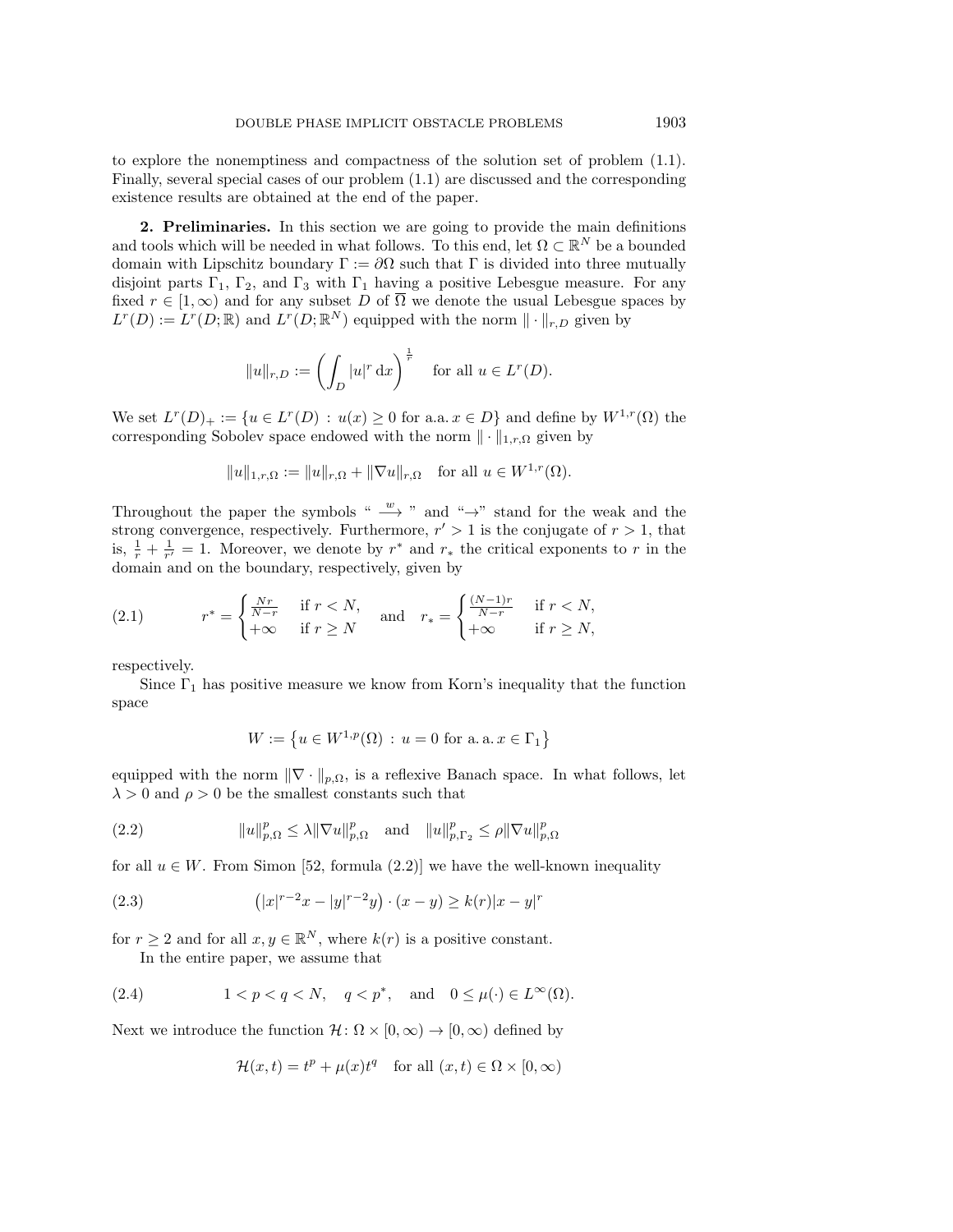and recall that  $M(\Omega)$  stands for the space of all measurable functions  $u: \Omega \rightarrow \Bbb R$ , where we identify two such functions which differ on a Lebesgue-null set. Then, the Musielak–Orlicz Lebesgue space  $L^{\mathcal{H}}(\Omega )$  is given by

$$
L^{\mathcal{H}}(\Omega) = \{ u \in M(\Omega) : \rho_{\mathcal{H}}(u) < +\infty \}
$$

equipped with the Luxemburg norm

$$
||u||_{\mathcal{H}} = \inf \left\{ \tau > 0 \, : \, \rho_{\mathcal{H}} \left( \frac{u}{\tau} \right) \leq 1 \right\},\,
$$

where the modular function is given by

$$
\rho_{\mathcal{H}}(u) := \int_{\Omega} \mathcal{H}(x, |u|) dx = \int_{\Omega} (|u|^p + \mu(x)|u|^q) dx.
$$

We know that  $L^{\mathcal{H}}(\Omega)$  is uniformly convex, so it is a reflexive Banach space. Additionally, let us introduce the seminormed function space  $L^q_\mu(\Omega)$ 

$$
L^q_\mu(\Omega) = \left\{ u \in M(\Omega) : \int_{\Omega} \mu(x) |u|^q \, \mathrm{d}x < +\infty \right\}
$$

endowed with the seminorm

$$
||u||_{q,\mu} = \left(\int_{\Omega} \mu(x)|u|^q dx\right)^{\frac{1}{q}}.
$$

Furthermore, we recall that the Musielak-Orlicz Sobolev space  $W^{1,\mathcal{H}}(\Omega )$  is given by

$$
W^{1,\mathcal{H}}(\Omega) = \left\{ u \in L^{\mathcal{H}}(\Omega) : |\nabla u| \in L^{\mathcal{H}}(\Omega) \right\}
$$

equipped with the norm

$$
||u||_{1,\mathcal{H}} = ||\nabla u||_{\mathcal{H}} + ||u||_{\mathcal{H}},
$$

where  $\| \nabla u\|_{\mathcal{H}} = \| |\nabla u| \|_{\mathcal{H}}$ . Clearly,  $W^{1,\mathcal{H}} (\Omega )$  is a reflexive Banach space.

Let us now introduce a closed subspace V of  $W^{1,\mathcal{H}}(\Omega )$  defined by

$$
V := \{ u \in W^{1, \mathcal{H}}(\Omega) : u = 0 \text{ on } \Gamma_1 \}.
$$

It is clear that V is also a reflexive Banach space. In the following we denote the norm of V by  $\| u \|_V = \| u \|_{1,\mathcal{H}}$  for all  $u \in V$ , and by  $\| \cdot \|_{V^*}$  we denote the norm of the dual space  $V^*$  of V.

The following proposition states the main embeddings for the spaces  $L^{\mathcal{H}}(\Omega)$  and  $W^{1,\mathcal{H}}(\Omega)$ ; see Gasinski and Winkert [\[27,](#page-26-23) Proposition 2.2] or Crespo-Blanco et al. [\[17,](#page-26-24) Propositions 2.17 and 2.19].

<span id="page-6-0"></span>PROPOSITION 2.1. Let [\(2.4\)](#page-5-1) be satisfied and let  $p^*$  as well as  $p_*$  be the critical exponents to p as given in [\(2.1\)](#page-5-2) for  $r = p$ . Then the following embeddings hold:

- (i)  $L^{\mathcal{H}}(\Omega) \hookrightarrow L^r(\Omega)$  and  $W^{1,\mathcal{H}}(\Omega) \hookrightarrow W^{1,r}(\Omega)$  are continuous for all  $r \in [1, p]$ ;
	- (ii)  $W^{1,\mathcal{H}}(\Omega) \hookrightarrow L^r(\Omega)$  is continuous for all  $r \in [1, p^*]$  and compact for all  $r \in$  $[1, p^*);$
	- (iii)  $W^{1,\mathcal{H}}(\Omega) \hookrightarrow L^r(\partial \Omega)$  is continuous for all  $r \in [1, p_*]$  and compact for all  $r \in [1, p_*)$ ;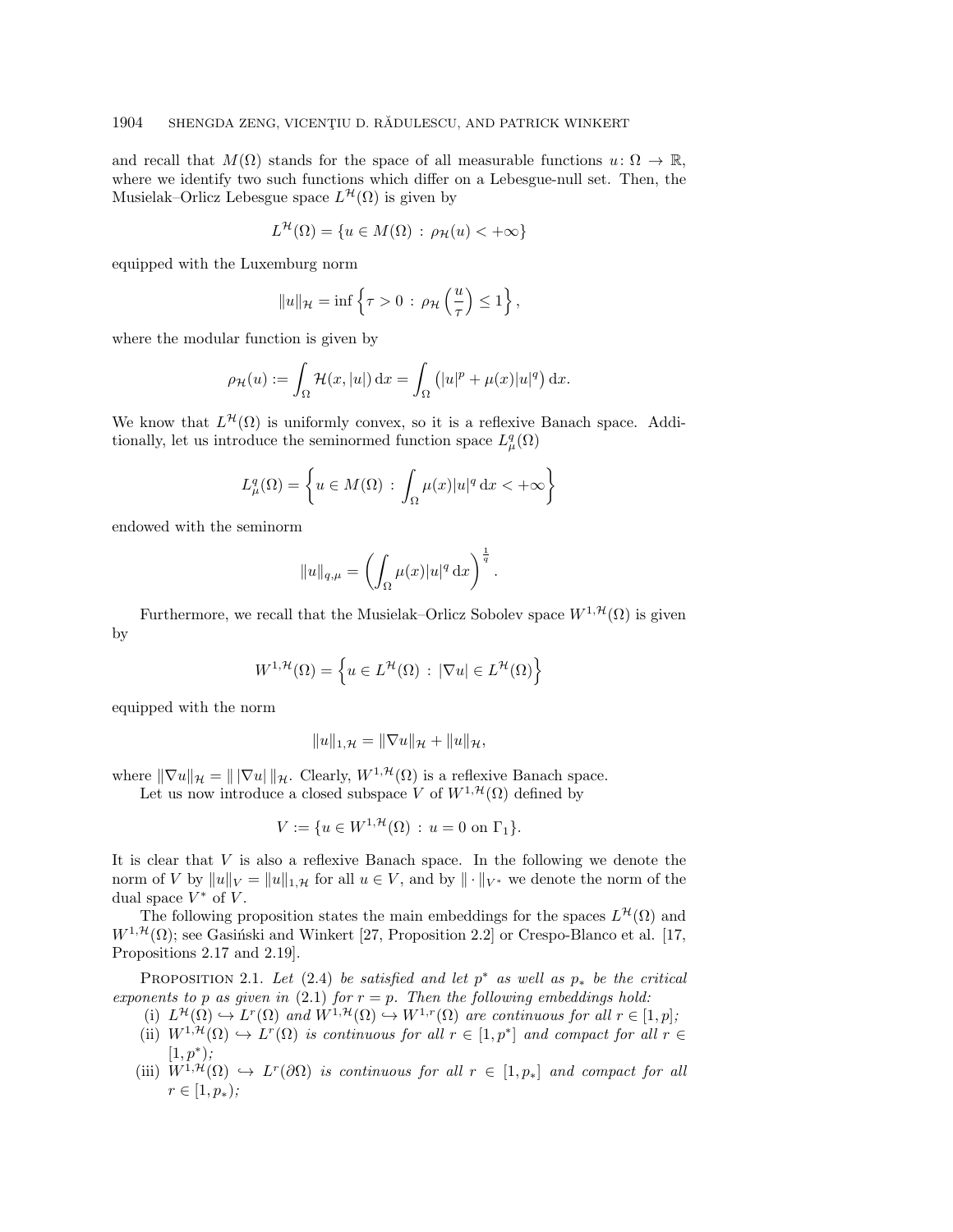- $(iv)$   $L^{\mathcal{H}}(\Omega) \hookrightarrow L_{\mu}^{q}(\Omega)$  is continuous;
- (v)  $L^q(\Omega) \hookrightarrow L^{\mathcal{H}}(\Omega)$  is continuous.

Remark 2.2. Note that if we replace the space  $W^{1,\mathcal{H}}(\Omega )$  by V in Proposition [2.1,](#page-6-0) then the embeddings (ii) and (iii) remain valid.

The following proposition is due to Liu and Dai [\[30,](#page-27-14) Proposition 2.1].

<span id="page-7-1"></span>PROPOSITION 2.3. Let [\(2.4\)](#page-5-1) be satisfied and let  $y \in L^{\mathcal{H}}(\Omega)$ . Then the following hold:

(i) if  $y \neq 0$ , then  $\| y \|_{\mathcal H} = \lambda$  if and only if  $\rho_{\mathcal H} \left( \frac{y}{\lambda} \right) = 1$ ;

(ii) 
$$
||y||_{\mathcal{H}} < 1
$$
 (resp. > 1 and = 1) if and only if  $\rho_{\mathcal{H}}(y) < 1$  (resp. > 1 and = 1);

- (iii) if  $||y||_{\mathcal{H}} < 1$ , then  $||y||_{\mathcal{H}}^q \leq \rho_{\mathcal{H}}(y) \leq ||y||_{\mathcal{H}}^p$ ;
- (iv) if  $\| y \|_{\mathcal{H}} > 1$ , then  $\| y \|_{\mathcal{H}}^p \leq \rho_{\mathcal{H}}(y) \leq \| y \|_{\mathcal{H}}^q$ ;
- (v)  $\| y \|_{\mathcal H} \rightarrow 0$  if and only if  $\rho_{\mathcal H} (y) \rightarrow 0;$
- (vi)  $\| y\|_{\mathcal H} \rightarrow +\infty$  if and only if  $\rho_{\mathcal H} (y) \rightarrow +\infty$ .

Further, we introduce the nonlinear operator  $A: V \rightarrow V^*$  given by

<span id="page-7-0"></span>(2.5) 
$$
\langle A(u), v \rangle := \int_{\Omega} \left( |\nabla u|^{p-2} \nabla u + \mu(x) |\nabla u|^{q-2} \nabla u \right) \cdot \nabla v \, dx + \int_{\Omega} \left( |u|^{p-2} u + \mu(x) |u|^{q-2} u \right) v \, dx
$$

for  $u, v \in V$  with  $\langle \cdot, \cdot \rangle$  being the duality pairing between V and its dual space  $V^*$ . The following proposition states the main properties of  $A: V \rightarrow V^*$ . We refer to Liu and Dai [\[30,](#page-27-14) Proposition 3.1] or Crespo-Blanco et al. [\[17,](#page-26-24) Proposition 3.4] for its proof.

<span id="page-7-3"></span>PROPOSITION 2.4. The operator A defined by  $(2.5)$  is bounded, continuous, monotone (hence maximal monotone) and of type  $(S_+)$ , that is,

$$
u_n \xrightarrow{w} u \quad in \ V \quad and \quad \limsup_{n \to \infty} \langle Au_n, u_n - u \rangle \le 0
$$

imply  $u_n \rightarrow u$  in V.

Subsequently, we recall some notion and results concerning nonsmooth analysis and multivalued analysis. We start by recalling definitions and properties of semicontinuous multivalued operators.

DEFINITION 2.5. Let Y and Z be topological spaces, let  $D \subset Y$  be a nonempty set, and let  $G: Y \rightarrow 2^Z$  be a multivalued map.

- (i) The map G is called upper semicontinuous (u.s.c.) at  $y \in Y$  if for each open set  $O \subset Z$  such that  $G(y) \subset O$ , there exists a neighborhood  $N(y)$  of y satisfying  $G(N(y)) := \bigcup_{z \in N(y)} G(z) \subset O$ . If it holds for each  $y \in D$ , then G is called to be u.s.c. in D.
- (ii) The map G is closed at  $y \in Y$  if for every sequence  $\{ (y_n, z_n)\}_{n\in \mathbb{N}} \subset \text{Gr}(G)$ satisfying  $(y_n, z_n) \rightarrow (y, z)$  in  $Y \times Z$ , it holds  $(y, z) \in \text{Gr}(G)$ , where  $\text{Gr}(G)$  is the graph of G defined by

$$
\operatorname{Gr}(G) := \{ (y, z) \in Y \times Z \, : \, z \in G(y) \} \, .
$$

If it holds for each  $y \in Y$ , then G is called to be closed or G has a closed graph.

<span id="page-7-2"></span>The following proposition provides two useful ways to determinate that a multivalued map is u.s.c.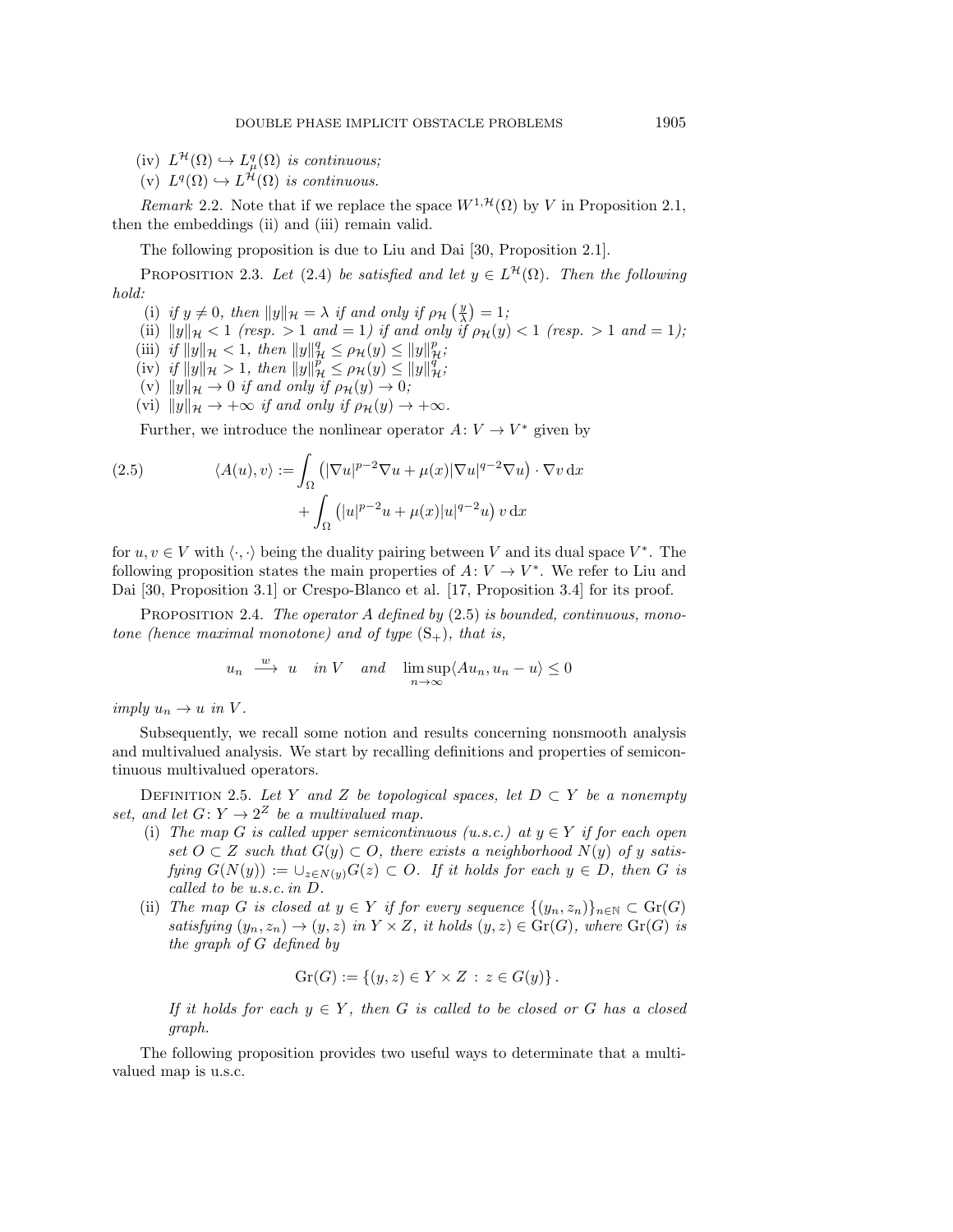PROPOSITION 2.6. Let  $F: X \rightarrow 2^Y$  with X and Y being topological spaces. The following statements are equivalent:

- (i)  $F$  is u.s.c.
- (ii) For each closed set  $C \subset Y$ ,  $F^{-}(C) := \{ x \in X : F(x) \cap C \neq \emptyset \}$  is closed in  $X$ .
- (iii) For each open set  $O \subset Y$ ,  $F^+(O) := \{ x \in X : F(x) \subset O \}$  is open in X.

Let  $(E, \|\cdot \|_E)$  be a real Banach space. Recall that a function  $\varphi : E \rightarrow \overline{\Bbb{R}} :=$  $\mathbb{R} \cup \{ +\infty \}$  is called to be proper, convex, and lower semicontinuous (l.s.c.) if the following conditions are satisfied:

- $\bullet \ D(\varphi ) := \{ u \in E : \varphi (u) < +\infty \} \neq \emptyset;$
- for any  $u, v \in E$  and  $t \in (0, 1)$ , it holds that  $\varphi (tu + (1 t)v) \leq t\varphi (u) + (1$  $t)\varphi (v);$
- $\bullet$  lim inf $n\rightarrow \infty \varphi (u_n) \geq \varphi (u)$ , where the sequence  $\{ u_n\}_{n\in \mathbb{N}} \subset E$  is such that  $u_n \stackrel{w}{\longrightarrow} u$  as  $n \to \infty$  for some  $u \in E$ .

If the map  $\varphi$  is convex, an element  $x^* \in E^*$  is called a subgradient of  $\varphi$  at  $u \in E$  if

<span id="page-8-0"></span>(2.6) 
$$
\langle x^*, v - u \rangle \le \varphi(v) - \varphi(u)
$$
 for all  $v \in E$ .

The set of all elements  $x^* \in E^*$  which satisfies [\(2.6\)](#page-8-0) is called the convex subdifferential of  $\varphi$  at u and is denoted by  $\partial_c \varphi (u)$ .

We call a function  $j: E \rightarrow \Bbb R$  to be locally Lipschitz at  $x \in E$  if there is a neighborhood  $O(x)$  of x and a constant  $L_x > 0$  such that

$$
|j(y) - j(z)| \le L_x \|y - z\|_E
$$
 for all  $y, z \in O(x)$ .

Moreover, we denote by

$$
j^{\circ}(x; y) := \limsup_{z \to x, \, \lambda \downarrow 0} \frac{j(z + \lambda y) - j(z)}{\lambda}
$$

the generalized directional derivative of j at the point x in the direction y and  $\partial j : E \rightarrow$  $2^{E^*}$  given by

$$
\partial j(x) := \{ \xi \in E^* \, : \, j^{\circ}(x; y) \ge \langle \xi, y \rangle_{E^* \times E} \text{ for all } y \in E \} \quad \text{for all } x \in E
$$

being the generalized gradient of  $j$  at  $x$  in the sense of Clarke.

The next proposition summarizes the properties of generalized gradients and generalized directional derivatives of a locally Lipschitz functions (see, for example, Migórski, Ochal, and Sofonea [\[38,](#page-27-22) Proposition 3.23]).

<span id="page-8-1"></span>PROPOSITION 2.7. Let  $j: E \rightarrow \Bbb R$  be locally Lipschitz with Lipschitz constant  $L_x >$ 0 at  $x \in E$ . Then we have the following:

(i) The function  $y \mapsto j^{\circ}(x; y)$  is positively homogeneous and subadditive and satisfies

$$
|j^{\circ}(x;y)| \le L_x \|y\|_E \quad \text{for all } y \in E.
$$

- (ii) The function  $(x, y) \mapsto j^{\circ}(x; y)$  is u.s.c.
- (iii) For each  $x \in E$ ,  $\partial j(x)$  is a nonempty, convex, and weakly<sup>\*</sup> compact subset of  $E^*$  with  $\|\xi\|_{E^*} \leq L_x$  for all  $\xi \in \partial j(x)$ .
- (iv)  $j^{\circ}(x; y) = \max \{ \langle \xi, y \rangle_{E^* \times E} : \xi \in \partial j(x)\}$  for all  $y \in E$ .
- (v) The multivalued function  $E \ni x \mapsto \partial j(x) \subset E^\ast$  is u.s.c. from E into  $w^\ast$ - $E^\ast$ .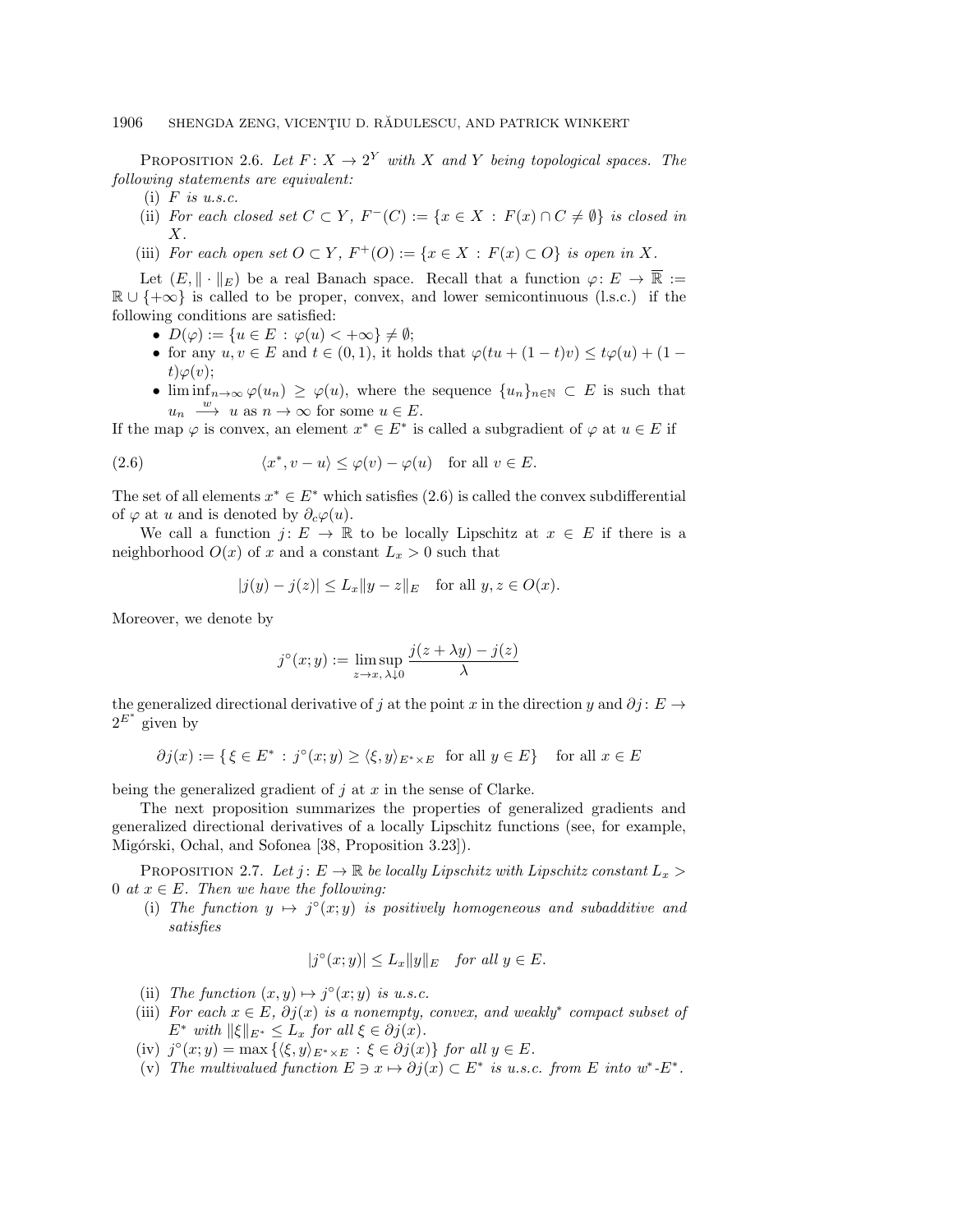The following theorem provides a useful criterion to determinate the existence of solutions for a class of mixed variational inequalities involving pseudomonotone operators (see, for example, Liu et al. [\[31,](#page-27-23) Proposition 5]).

<span id="page-9-1"></span>THEOREM 2.8. Let V be a reflexive Banach space,  $T: V \rightarrow 2^{V^*}$  be a pseudomonotone operator in the sense of Brézis,  $C \subset V$  be nonempty, bounded, closed, and convex, and  $\varphi : V \rightarrow \overline{\Bbb R} := \Bbb R \cup \{ +\infty \}$  be a proper, convex, and l.s.c. function. Then, for a given element  $f \in V^*$ , there exist  $u \in C$  and  $u^* \in T(u)$  such that

$$
\langle u^* - f, v - u \rangle + \varphi(v) - \varphi(u) \ge 0 \text{ for all } v \in C.
$$

We end this section by recalling the so-called Kakutani-Ky Fan fixed point theorem (see, for example, Papageorgiou, Kyritsi, and Yiallourou [\[43,](#page-27-24) Theorem 2.6.7]). We are going to apply this theorem in order to prove the existence of solutions of problem [\(1.1\)](#page-1-0).

<span id="page-9-2"></span>THEOREM 2.9. Let Y be a reflexive Banach space and  $D \subseteq Y$  be a nonempty, bounded, closed, and convex set. Let  $\Lambda : D \rightarrow 2^D$  be a multivalued map with nonempty, closed, and convex values such that its graph is sequentially closed in  $Y_w \times Y_w$  topology. Then  $\Lambda$  has a fixed point.

<span id="page-9-0"></span>3. Main results. This section is devoted to the main results of this paper proving the existence of weak solutions to problem  $(1.1)$ . First we state the hypotheses on the data of problem [\(1.1\)](#page-1-0).

- $H(f): f: \Omega \times \Bbb R \times \Bbb R^N \to \Bbb R$  is a Carather dodory function which satisfies the following conditions:
	- (i) there exist  $a_f, b_f \geq 0$  and a function  $\alpha_f \in L^{\frac{q_1}{q_1 1}}(\Omega)_+$  satisfying

$$
|f(x, s, \xi)| \le a_f |\xi|^{\frac{p(q_1 - 1)}{q_1}} + b_f |s|^{q_1 - 1} + \alpha_f(x)
$$

for a. a.  $x \in \Omega$ , for all  $s \in \mathbb{R}$ , and for all  $\xi \in \mathbb{R}^N$ , where  $1 < q_1 < p^*$  and  $p^*$  are the critical exponents to p in the domain given in [\(2.1\)](#page-5-2);

(ii) there exist  $c_f, d_f \geq 0, \theta_1, \theta_2 \in [1, p]$ , and a function  $\beta_f \in L^1(\Omega)_+$  such that

$$
f(x, s, \xi)s \leq c_f |\xi|^{\theta_1} + d_f |s|^{\theta_2} + \beta_f(x)
$$

for a. a.  $x \in \Omega$ , for all  $s \in \mathbb{R}$ , and for all  $\xi \in \mathbb{R}^N$ ; (iii) there exist  $e_f, h_f \geq 0$  such that

$$
(f(x, s, \xi) - f(x, t, \xi))(s - t) \le e_f |s - t|^p,
$$
  

$$
|f(x, s, \xi_1) - f(x, s, \xi_2)| \le h_f |\xi_1 - \xi_2|^{p-1}
$$

for a. a.  $x \in \Omega$ , for all  $s, t \in \mathbb{R}$ , and for all  $\xi, \xi_1, \xi_2 \in \Bbb R^N$ .

 $H(U_1): U_1: \Omega \times \mathbb{R} \rightarrow 2^{\mathbb{R}}$  satisfies the following conditions:

- (i)  $U_1(x, s)$  is a nonempty, bounded, closed, and convex set in  $\Bbb R$  for a. a.  $x \in$  $\Omega$  and all  $s \in \mathbb{R}$ ;
- (ii)  $x \mapsto U_1(x, s)$  is measurable in  $\Omega$  for all  $s \in \Bbb R$ ;
- (iii)  $s \mapsto U_1(x, s)$  is u.s.c.;
- (iv) there exist  $\theta_3 \in [1, p], \alpha_{U_1} \in L^{p'}(\Omega)_+,$  and  $\beta_{U_1} > 0$  such that

$$
|U_1(x,s)| \le \alpha_{U_1}(x) + \beta_{U_1}|s|^{\theta_3 - 1}
$$

for a. a.  $x \in \Omega$  and for all  $s \in \Bbb R$ .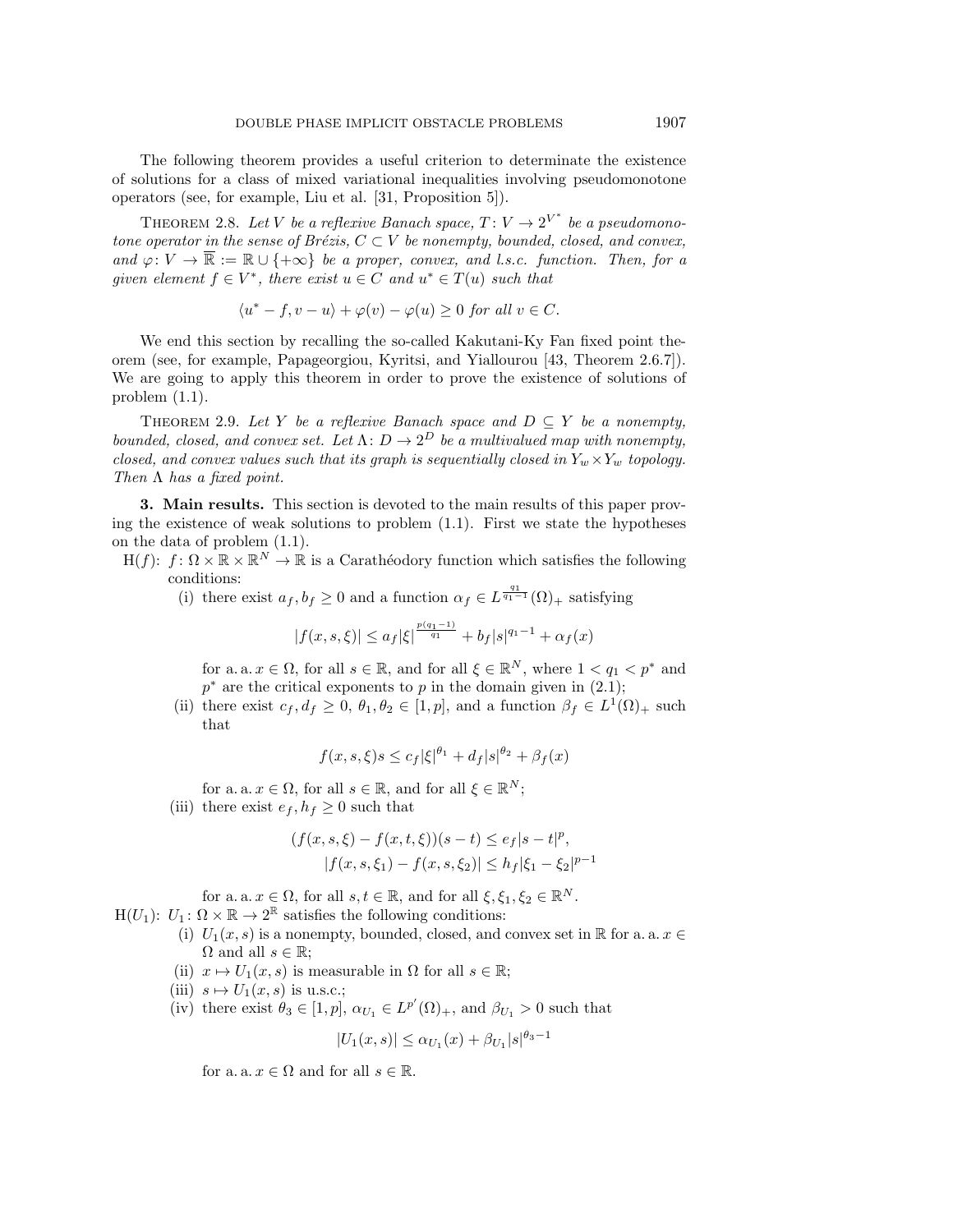$H(U_2)$ :  $U_2$ :  $\Gamma_2 \times \mathbb{R} \rightarrow 2^{\mathbb{R}}$  satisfies the following conditions:

- (i)  $U_2(x, s)$  is a nonempty, bounded, closed, and convex set in  $\Bbb R$  for a. a.  $x \in$  $\Gamma_2$  and all  $s \in \mathbb{R}$ ;
- (ii)  $x \mapsto U_2(x, s)$  is measurable on  $\Gamma_2$  for all  $s \in \Bbb R$ ;
- (iii)  $s \mapsto U_2(x, s)$  is u.s.c.;
- (iv) there exist  $\theta_4 \in [1, p], \alpha_{U_2} \in L^{p'}(\Gamma_2)_+$  and  $\beta_{U_2} > 0$  such that

$$
|U_2(x,s)| \le \alpha_{U_2}(x) + \beta_{U_2}|s|^{\theta_4 - 1}
$$

for a. a.  $x \in \Gamma_2$  and for all  $s \in \Bbb R$ .

- $H(\phi)$ :  $\phi : \Gamma_3 \times \mathbb{R} \rightarrow \mathbb{R}$  satisfies the following conditions:
	- (i)  $x \mapsto \phi (x, r)$  is measurable on  $\Gamma_3$  for all  $r \in \Bbb R$  such that  $x \mapsto \phi (x, 0)$ belongs to  $L^1(\Gamma_3);$
	- (ii) for a. a.  $x \in \Gamma_3, r \mapsto \phi (x, r)$  is convex and l.s.c.
- $H(L): L: V \rightarrow \mathbb{R}$  is positively homogeneous and subadditive such that

<span id="page-10-0"></span>(3.1) 
$$
L(u) \leq \limsup_{n \to \infty} L(u_n)
$$

whenever  $\{ u_n \}_{n \in \mathbb{N}} \subset V$  is such that  $u_n \stackrel{w}{\longrightarrow} u$  in V for some  $u \in V$ .

H(J):  $J: V \rightarrow (0, +\infty )$  is weakly continuous, that is, for any sequence  $\{ u_n \}_{n\in \mathbb{N}} \subset V$ such that  $u_n \stackrel{w}{\longrightarrow} u$  for some  $u \in V$ , we have

$$
J(u_n) \to J(u).
$$

 $H(0)$ : The inequalities

$$
\max\{e_f, h_f\lambda^{\frac{1}{p}}\} < k(p) \quad \text{and} \quad \max\{c_f\delta(\theta_1), d_f\lambda\delta(\theta_2) + \beta_{U_1}\delta(\theta_3) + \beta_{U_2}\delta(\theta_4)\} < 1
$$

hold, where  $k(p) > 0$  is given in [\(2.3\)](#page-5-3),  $\lambda$ ,  $\rho$  are given in [\(2.2\)](#page-5-4), and  $\delta : [1, p] \rightarrow$  $\{ 1, 0\}$  is defined by

$$
\delta(\theta) = \begin{cases} 1 & \text{if } \theta = p, \\ 0 & \text{otherwise.} \end{cases}
$$

<span id="page-10-2"></span>*Remark* 3.1. The homogeneity and subadditivity of  $L$  reveals that  $L$  is a convex function. So, it is not difficult to verify that if  $L: V \rightarrow \mathbb{R}$  is l.s.c., then inequality [\(3.1\)](#page-10-0) holds automatically.

We consider the following multivalued map  $K: V \rightarrow 2^V$  given by

<span id="page-10-1"></span>(3.2) 
$$
K(u) := \{v \in V : L(v) \leq J(u)\}
$$

for all  $u \in V$ .

Next, we give the definition of a weak solution to problem [\(1.1\)](#page-1-0).

<span id="page-10-3"></span>DEFINITION 3.2. A function  $u \in V$  is said to be a weak solution of problem [\(1.1\)](#page-1-0) if there exist functions  $\eta \in L^{p'}(\Omega)$ ,  $\xi \in L^{p'}(\Gamma_2)$  with  $\eta(x) \in U_1(x, u(x))$  for a.  $a. x \in \Omega$ and  $\xi (x) \in U_2(x, u(x))$  for a. a.  $x \in \Gamma_2$  and if

$$
\int_{\Omega} \left( |\nabla u|^{p-2} \nabla u + \mu(x) |\nabla u|^{q-2} \nabla u \right) \cdot \nabla (v - u) \, dx + \int_{\Gamma_3} \phi(x, v) \, d\Gamma - \int_{\Gamma_3} \phi(x, u) \, d\Gamma
$$
\n
$$
+ \int_{\Omega} \left( |u|^{p-2} u + \mu(x) |u|^{q-2} u \right) (v - u) \, dx
$$
\n
$$
\geq \int_{\Omega} \eta(x) (v - u) \, dx + \int_{\Gamma_2} \xi(x) (v - u) \, d\Gamma + \int_{\Omega} f(x, u, \nabla u) (v - u) \, dx
$$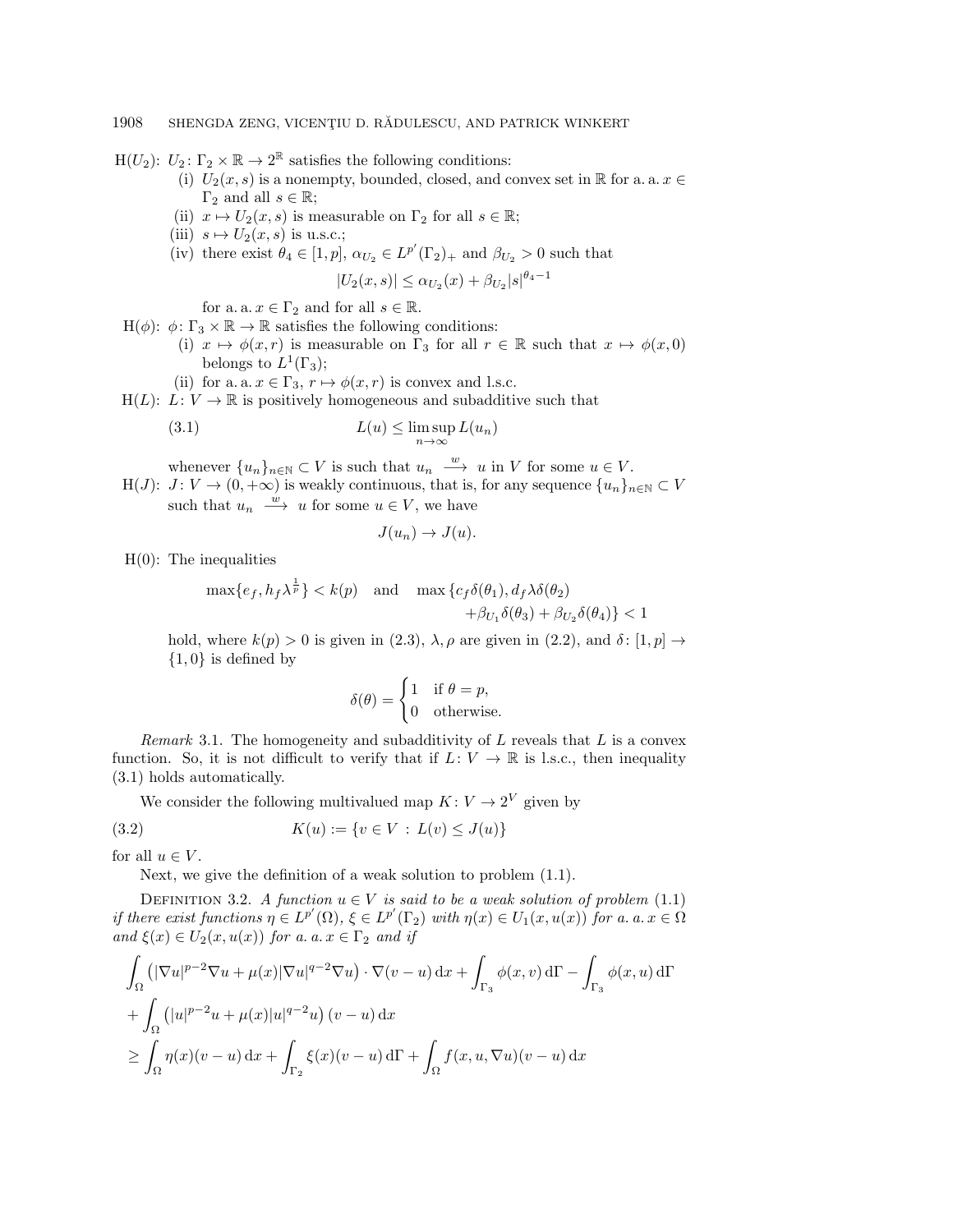is satisfied for all  $v \in K(u)$ , where the multivalued function  $K : V \rightarrow 2^V$  is defined by [\(3.2\)](#page-10-1).

The following lemma states several properties of  $K$ , which will be used in what follows.

<span id="page-11-2"></span>LEMMA 3.3. Let  $J: V \rightarrow (0, +\infty )$  and  $L: V \rightarrow \Bbb R$  be two functions such that  $H(L)$ and  $H(J)$  are satisfied. Then, the following statements hold:

- (i) for each  $u \in V$ ,  $K(u)$  is closed and convex in V such that  $0 \in K(u)$ ;
- (ii) the graph  $\text{Gr}(K)$  of K is sequentially closed in  $V_w \times V_w$ , that is, K is sequentially closed from  $V$  with the weak topology into the subsets of  $V$  with the weak topology;
- (iii) if  $\{ u_n\}_{n\in \mathbb{N}} \subset V$  is a sequence such that

$$
u_n \xrightarrow{w} u \quad in \ V \quad as \quad n \to \infty
$$

for some  $u \in V$ , then for each  $v \in K(u)$  there exists a sequence  $\{ v_n\}_{n\in \mathbb{N}} \subset V$ such that

$$
v_n \in K(u_n)
$$
 and  $v_n \to v$  in V as  $n \to \infty$ .

*Proof.* (i) Note that  $J(u) > 0$  for each  $u \in V$  and L is positively homogeneous. So we have  $0 = L(0_V) < J(u)$  for each  $u \in V$ , and thus  $K(u) \neq \emptyset$  for every  $u \in V$ . The convexity of L (see Remark [3.1\)](#page-10-2) deduces directly that  $K(u)$  is convex for each  $u \in V$ . On the other hand, inequality [\(3.1\)](#page-10-0) implies that  $K(u)$  is closed for each  $u \in V$ .

(ii) Let  $\{ (u_n, v_n)\}_{n\in \mathbb{N}} \subset V \times V$  be a sequence and  $(u, v) \in V \times V$  such that  $v_n \in K(u_n)$  for each  $n \in \Bbb N$  and

$$
(u_n, v_n) \xrightarrow{w} (u, v)
$$
 in  $V \times V$  as  $n \to \infty$ .

Then, for each  $n \in \mathbb{N}$ , it holds that  $v_n \in K(u_n)$ , namely,  $L(v_n) \leq J(u_n)$ . Keeping in mind that J is weakly continuous on V (see hypotheses  $H(J)$ ), we obtain

<span id="page-11-0"></span>(3.3) 
$$
\lim_{n \to \infty} J(u_n) = J(u).
$$

However, hypotheses  $H(L)$  turn out

<span id="page-11-1"></span>(3.4) 
$$
L(v) \leq \limsup_{n \to \infty} L(v_n).
$$

Combining [\(3.3\)](#page-11-0) and [\(3.4\)](#page-11-1) yields

$$
L(v) \le \limsup_{n \to \infty} L(v_n) \le \limsup_{n \to \infty} J(u_n) = J(u).
$$

This means that  $v \in K(u)$ , that is,  $(u, v) \in \text{Gr}(K)$ . Therefore, we conclude that  $Gr(K)$  is sequentially closed in  $V_w \times V_w$ .

(iii) Let  $\{ u_n\}_{n\in \mathbb{N}} \subset V$  be a sequence such that

$$
u_n \xrightarrow{w} u \quad \text{in } V \quad \text{as} \quad n \to \infty
$$

for some  $u \in V$  and let  $v \in K(u)$  be arbitrary. Because of  $J(w) > 0$  for every  $w \in V$ , we construct the sequence  $\{ v_n\}_{n\in \mathbb{N}} \subset V$  given by

$$
v_n = \frac{J(u_n)}{J(u)}v.
$$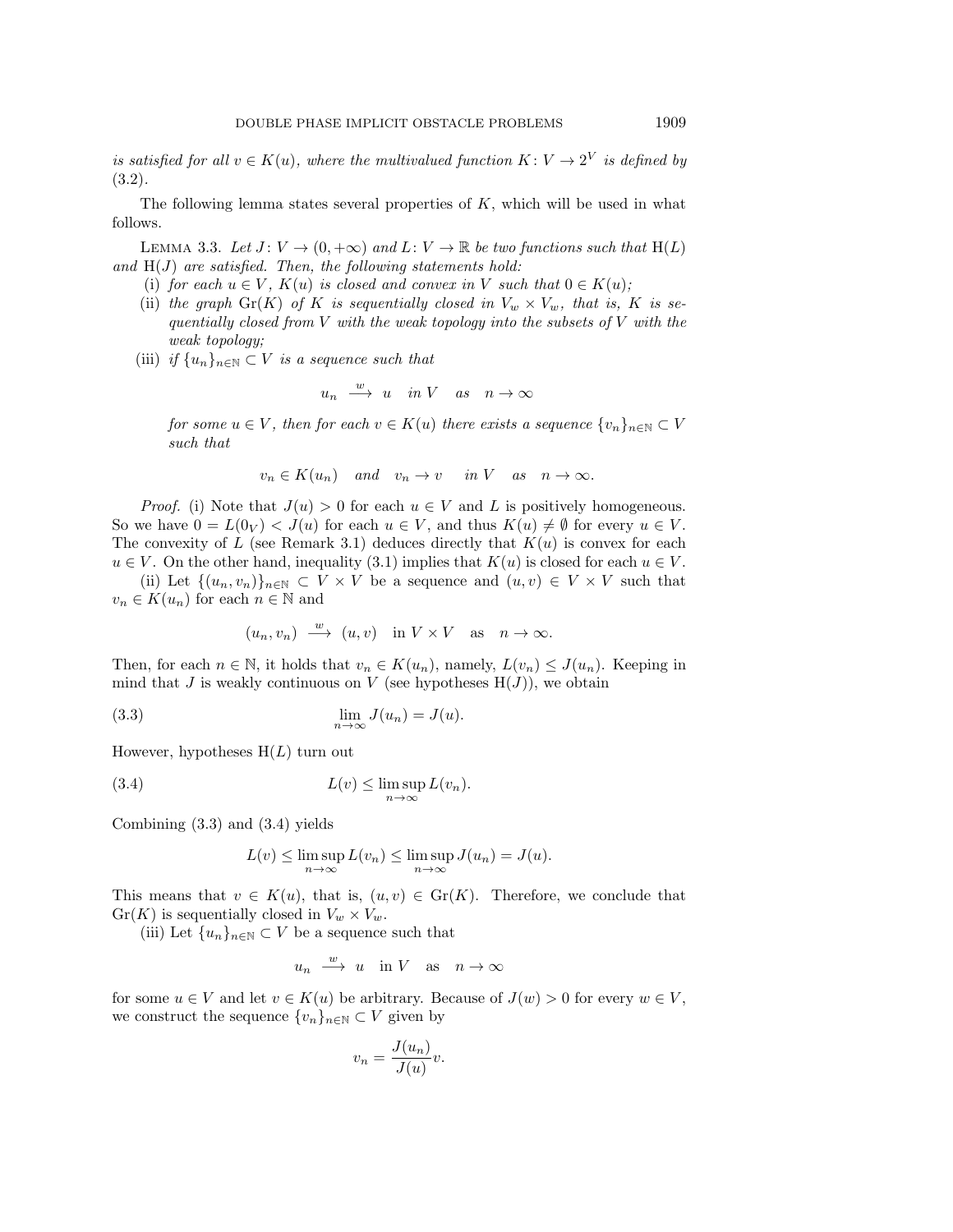## 1910 SHENGDA ZENG, VICENTIU D. RĂDULESCU, AND PATRICK WINKERT

Due to  $v \in K(u)$  (i.e.,  $L(v) \leq J(u)$ ), it follows from hypotheses H(L) that

$$
L(v_n) = L\left(\frac{J(u_n)}{J(u)}v\right) = \frac{J(u_n)}{J(u)}L(v) \le \frac{J(u_n)}{J(u)}J(u) = J(u_n).
$$

Therefore,  $v_n \in K(u_n)$ . Moreover, a simply calculation shows

$$
||v_n - v||_V = \left| \frac{J(u_n)}{J(u)} - 1 \right| ||v||_V = 0.
$$

Hence, we get that  $v_n \rightarrow v$  in V as  $n \rightarrow \infty$ . This completes the proof of the lemma.  $\Box$ 

Let  $X = L^p(\Omega) \times L^p(\Gamma_2)$  and  $(\eta, \xi) \in X^* := L^{p'}(\Omega) \times L^{p'}(\Gamma_2)$ ,  $w \in V$  be arbitrary. We introduce the following nonlinear auxiliary elliptic unilateral obstacle system

<span id="page-12-0"></span>
$$
-\operatorname{div} \left( |\nabla u|^{p-2} \nabla u + \mu(x) |\nabla u|^{q-2} \nabla u \right) \n+ |u|^{p-2} u + \mu(x) |u|^{q-2} u = \eta(x) + f(x, u, \nabla u) \quad \text{in } \Omega, \nu = 0 \quad \text{on } \partial \Gamma_1, \n(3.5) \quad \frac{\partial u(x)}{\partial \nu_a} = \xi(x) \quad \text{on } \partial \Gamma_2, \n- \frac{\partial u(x)}{\partial \nu_a} \in \partial_c \phi(x, u) \quad \text{on } \partial \Gamma_3, \nL(u) \leq J(w).
$$

By virtue of Definition [3.2,](#page-10-3) a function  $u \in V$  is said to be a weak solution of problem [\(3.5\)](#page-12-0) if the following holds:  $u \in K(w)$  and

$$
\int_{\Omega} \left( |\nabla u|^{p-2} \nabla u + \mu(x) |\nabla u|^{q-2} \nabla u \right) \cdot \nabla (v - u) \, dx + \int_{\Gamma_3} \phi(x, v) \, d\Gamma - \int_{\Gamma_3} \phi(x, u) \, d\Gamma
$$
\n
$$
+ \int_{\Omega} \left( |u|^{p-2} u + \mu(x) |u|^{q-2} u \right) (v - u) \, dx
$$
\n
$$
\geq \int_{\Omega} \eta(x) (v - u) \, dx + \int_{\Gamma_2} \xi(x) (v - u) \, d\Gamma + \int_{\Omega} f(x, u, \nabla u) (v - u) \, dx
$$

for all  $v \in K(w)$ .

Next, we prove the existence and uniqueness of weak solutions to problem [\(3.5\)](#page-12-0).

<span id="page-12-1"></span>THEOREM 3.4. Let  $p \geq 2$ . Suppose that [\(2.4\)](#page-5-1), H(f), H(L), and H( $\phi$ ) are satisfied. If, in addition, the inequality  $\max\{ e_f , h_f\lambda^{\frac{1}{p}} \} < k(p)$  holds, then, for every  $(w,(\eta , \xi )) \in$  $V \times X^*$ , there exists a unique weak solution  $u \in K(w)$  of problem [\(3.5\)](#page-12-0).

*Proof.* Uniqueness: Let  $(w, (\eta , \xi )) \in V \times X^*$  be fixed and assume that the solution set of problem [\(3.5\)](#page-12-0) associated with  $(w, (\eta , \xi )) \in V \times X^*$  is nonempty. Let  $u_1, u_2 \in V$ be two weak solutions of problem [\(3.5\)](#page-12-0) corresponding to  $(w, (\eta , \xi )) \in V \times X^*$ . This means that  $u_i \in K(w)$  and

$$
\int_{\Omega} \left( |\nabla u_i|^{p-2} \nabla u_i + \mu(x) |\nabla u_i|^{q-2} \nabla u_i \right) \cdot \nabla (v - u_i) \, dx + \int_{\Gamma_3} \phi(x, v) \, d\Gamma
$$
\n
$$
- \int_{\Gamma_3} \phi(x, u_i) \, d\Gamma + \int_{\Omega} \left( |u_i|^{p-2} u_i + \mu(x) |u_i|^{q-2} u_i \right) (v - u_i) \, dx
$$
\n
$$
\geq \int_{\Omega} \eta(x) (v - u_i) \, dx + \int_{\Gamma_2} \xi(x) (v - u_i) \, d\Gamma + \int_{\Omega} f(x, u, \nabla u_i) (v - u_i) \, dx
$$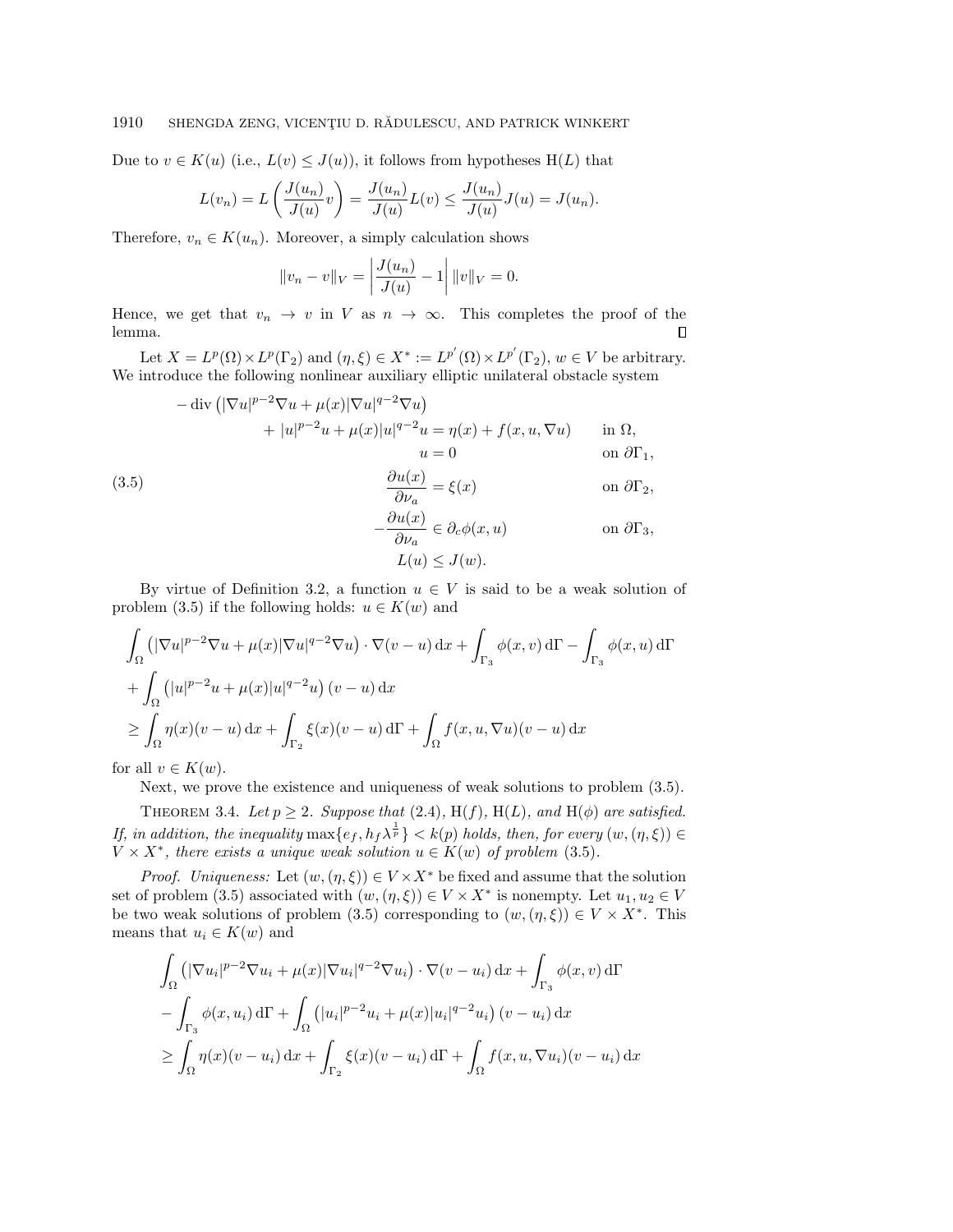for all  $v \in K(w)$  and for  $i = 1, 2$ . Taking  $v = u_2$  and  $v = u_1$  for the inequalities above with  $i = 1$  and  $i = 2$ , respectively, we sum up the resulting inequalities to get

$$
\int_{\Omega} \left( |\nabla u_1|^{p-2} \nabla u_1 + \mu(x) |\nabla u_1|^{q-2} \nabla u_1 \right) \cdot \nabla (u_1 - u_2) \, dx
$$
\n
$$
- \int_{\Omega} \left( |\nabla u_2|^{p-2} \nabla u_2 + \mu(x) |\nabla u_2|^{q-2} \nabla u_2 \right) \cdot \nabla (u_1 - u_2) \, dx
$$
\n
$$
+ \int_{\Omega} \left( |u_1|^{p-2} u_1 + \mu(x) |u_1|^{q-2} u_1 \right) (u_1 - u_2) \, dx
$$
\n
$$
- \int_{\Omega} \left( |u_2|^{p-2} u_2 + \mu(x) |u_2|^{q-2} u_2 \right) (u_1 - u_2) \, dx
$$
\n
$$
\leq \int_{\Omega} (f(x, u_1, \nabla u_1) - f(x, u_2, \nabla u_2)) (u_1 - u_2) \, dx
$$
\n
$$
= \int_{\Omega} (f(x, u_1, \nabla u_1) - f(x, u_2, \nabla u_1)) (u_1 - u_2) \, dx
$$
\n
$$
+ \int_{\Omega} (f(x, u_2, \nabla u_1) - f(x, u_2, \nabla u_2)) (u_1 - u_2) \, dx.
$$

Taking  $(2.3)$ ,  $(2.4)$ , and  $H(f)(iii)$  into account implies

$$
k(p) \left( \|\nabla u_1 - \nabla u_2\|_{p,\Omega}^p + \|u_1 - u_2\|_{p,\Omega}^p \right) \n\leq \int_{\Omega} e_f |u_1 - u_2|^p \, \mathrm{d}x + \int_{\Omega} h_f |\nabla u_1 - \nabla u_2|^{p-1} |u_1 - u_2| \, \mathrm{d}x.
$$

Applying Hölder's inequality and  $(2.2)$  gives

$$
k(p) \left( \|\nabla u_1 - \nabla u_2\|_{p,\Omega}^p + \|u_1 - u_2\|_{p,\Omega}^p \right)
$$
  
\n
$$
\leq e_f \|u_1 - u_2\|_{p,\Omega}^p + h_f \|\nabla u_1 - \nabla u_2\|_{p,\Omega}^{p-1} \|u_1 - u_2\|_{p,\Omega}
$$
  
\n
$$
\leq e_f \|u_1 - u_2\|_{p,\Omega}^p + h_f \lambda^{\frac{1}{p}} \|\nabla u_1 - \nabla u_2\|_{p,\Omega}^p.
$$

Hence,

$$
\min\left\{(k(p)-e_f),(k(p)-h_f\lambda^{\frac{1}{p}})\right\}\left(\|\nabla u_1-\nabla u_2\|_{p,\Omega}^p+\|u_1-u_2\|_{p,\Omega}^p\right)\leq 0.
$$

By assumption, we know that  $\max\{ e_f , h_f\lambda^{\frac{1}{p}} \} < k(p)$ , thus  $u_1 = u_2$ . Therefore, for each  $(w, (\eta , \xi )) \in V \times X^*$  problem [\(3.5\)](#page-12-0) has a unique weak solution  $u \in V$  provided the solution set of problem [\(3.5\)](#page-12-0) is nonempty.

*Existence:* Let  $n \in \Bbb N$  be fixed such that  $K_n := \overline{B(0, n)} \cap K(w) \neq \emptyset$ , where  $\overline{B(0, n)}$ is the closed ball centered at the origin with radius  $n > 0$ , that is,  $\overline{B(0,n)} := \{ u \in$  $V : \| u \|_V \leq n$ . We first consider the following auxiliary problem: find  $u_n \in K_n$  such that

<span id="page-13-0"></span>(3.6) 
$$
\int_{\Omega} \left( |\nabla u_n|^{p-2} \nabla u_n + \mu(x) |\nabla u_n|^{q-2} \nabla u_n \right) \cdot \nabla (v - u_n) \, dx
$$

$$
+ \int_{\Omega} \left( |u_n|^{p-2} u_n + \mu(x) |u_n|^{q-2} u_n \right) (v - u_n) \, dx
$$

$$
+ \int_{\Gamma_3} \phi(x, v) \, d\Gamma - \int_{\Gamma_3} \phi(x, u_n) \, d\Gamma
$$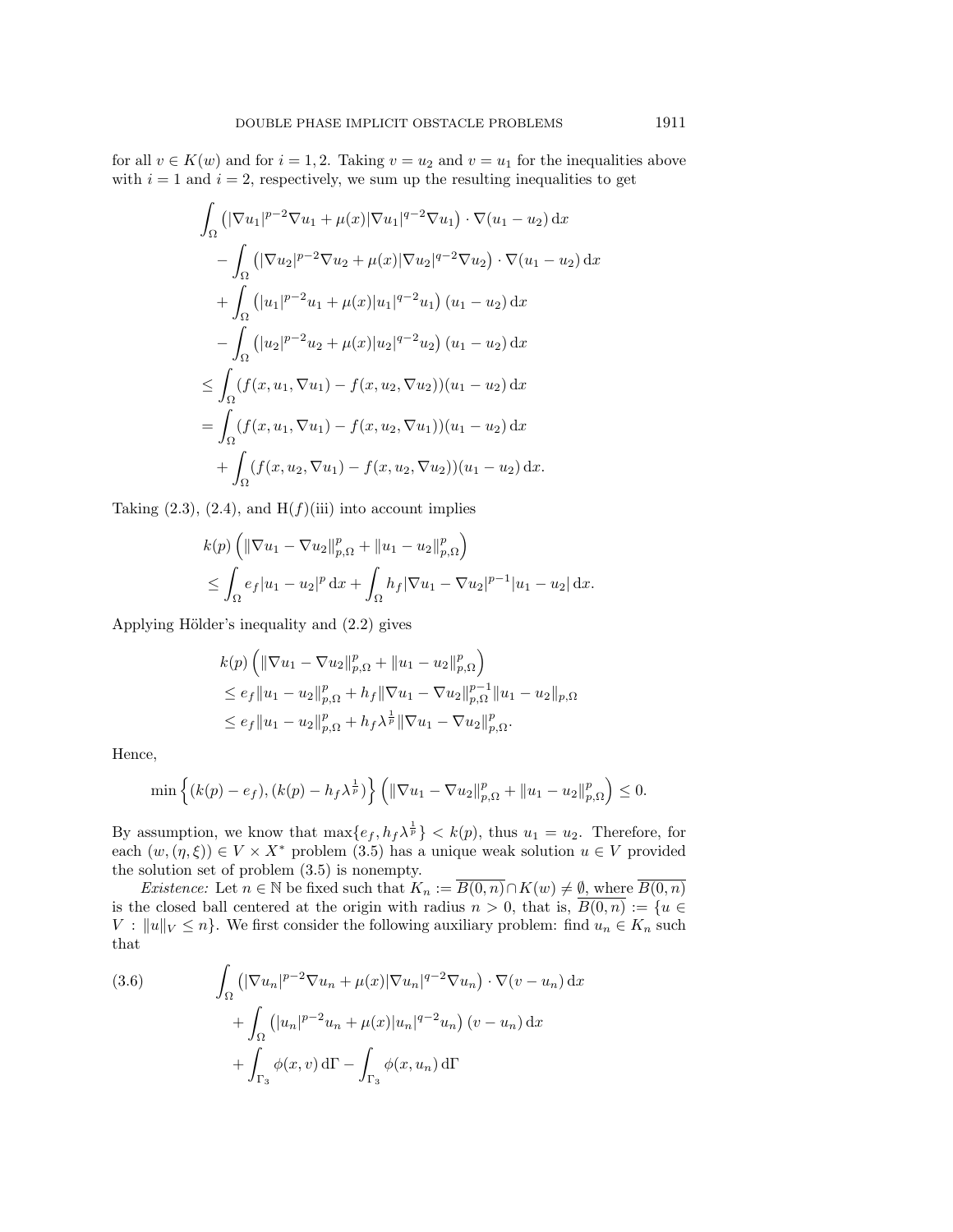$$
\geq \int_{\Omega} \eta(x)(v - u_n) dx + \int_{\Gamma_2} \xi(x)(v - u_n) d\Gamma
$$
  
+ 
$$
\int_{\Omega} f(x, u_n, \nabla u_n)(v - u_n) dx \text{ for all } v \in K_n.
$$

Let us consider the function  $\varphi : V \rightarrow \Bbb{R} \cup \{ +\infty \}$  defined by

<span id="page-14-1"></span>(3.7) 
$$
\varphi(u) := \int_{\Gamma_3} \phi(x, u) d\Gamma \text{ for all } u \in V.
$$

Moreover, let  $N_f : V \subset L^{q_1}(\Omega) \rightarrow L^{q_1}(\Omega)$  be the Nemytskij operator associated to f and let  $\iota$  be the embedding operator from V to  $L^{q_1}(\Omega )$  with its adjoint operator  $\iota^* \colon L^{q'_1}(\Omega) \to V^*$ . We set  $T: V \to V^*$ 

$$
Tu = Au - \iota^* N_f(u) \quad \text{for all } u \in V,
$$

where  $A: V \rightarrow V^*$  is defined by [\(2.5\)](#page-7-0). Based on this, it is easy to see that problem [\(3.6\)](#page-13-0) can be rewritten equivalently to the following one: find  $u_n \in K_n$  such that

<span id="page-14-0"></span>(3.8) 
$$
\langle Tu_n, v - u_n \rangle + \varphi(v) - \varphi(u_n) \ge \langle g, v - u_n \rangle
$$

for all  $v \in K_n$ , where  $g \in V^*$  is defined by (because of Riesz's representative theorem)

$$
\langle g, w \rangle := \int_{\Omega} \eta(x) w(x) \,dx + \int_{\Gamma_2} \xi(x) w(x) \,d\Gamma \quad \text{for all } w \in V.
$$

Note that  $K_n$  is a bounded, closed, and convex subset of V. We are going to apply Theorem [2.8](#page-9-1) to prove that problem [\(3.8\)](#page-14-0) has at least one solution. By hypothesis  $H(\phi )$  it is obvious to see that  $\varphi$  defined in [\(3.7\)](#page-14-1) is a proper, convex, and l.s.c. function. Reasoning as in the proof of Theorem 3.2 in Gasinski and Winkert  $[26]$ , we conclude that T is a bounded and pseudomonotone operator. Therefore, all conditions of The-orem [2.8](#page-9-1) are satisfied and so for each  $n \in \mathbb{N}$  there exists one solution  $u_n \in K_n$  of problem [\(3.8\)](#page-14-0). Applying the same arguments as in the proof of uniqueness part, we conclude that  $u_n$  is the unique solution to problem [\(3.8\)](#page-14-0).

Furthermore, we claim that there exists a number  $N_0 \in \mathbb{N}$  such that the unique solution  $u_{N_0}$  of problem [\(3.8\)](#page-14-0) with  $n = N_0$  satisfies the inequality

<span id="page-14-2"></span>\| uN<sup>0</sup> (3.9) \| <sup>V</sup> < N0.

Let us suppose [\(3.9\)](#page-14-2) is not true. Then for each  $n \in \mathbb{N}$  we have  $\| u_n \|_V = n$ . So, it holds that  $\| u_n \|_V \rightarrow +\infty$  as  $n \rightarrow \infty$ .

Recalling that  $0 \in K(w)$  (see Lemma [3.3\(](#page-11-2)i)), a simple calculation shows

<span id="page-14-4"></span>
$$
(3.10) \int_{\Omega} |\nabla u_n|^p + \mu(x) |\nabla u_n|^q + |u_n|^p + \mu(x) |u_n|^q dx + \int_{\Gamma_3} \phi(x, u_n) d\Gamma
$$
  

$$
\leq \int_{\Omega} \eta(x) u_n dx + \int_{\Gamma_2} \xi(x) u_n d\Gamma + \int_{\Gamma_3} \phi(x, 0) d\Gamma + \int_{\Omega} f(x, u_n, \nabla u_n) u_n dx.
$$

Since  $\varphi$  is a proper, convex, and l.s.c. function, there are constants  $\alpha_\varphi > 0$  and  $\beta_\varphi \geq 0$ satisfying

<span id="page-14-3"></span>(3.11) 
$$
\varphi(v) \ge -\alpha_{\varphi} ||v||_V - \beta_{\varphi} \text{ for all } v \in V,
$$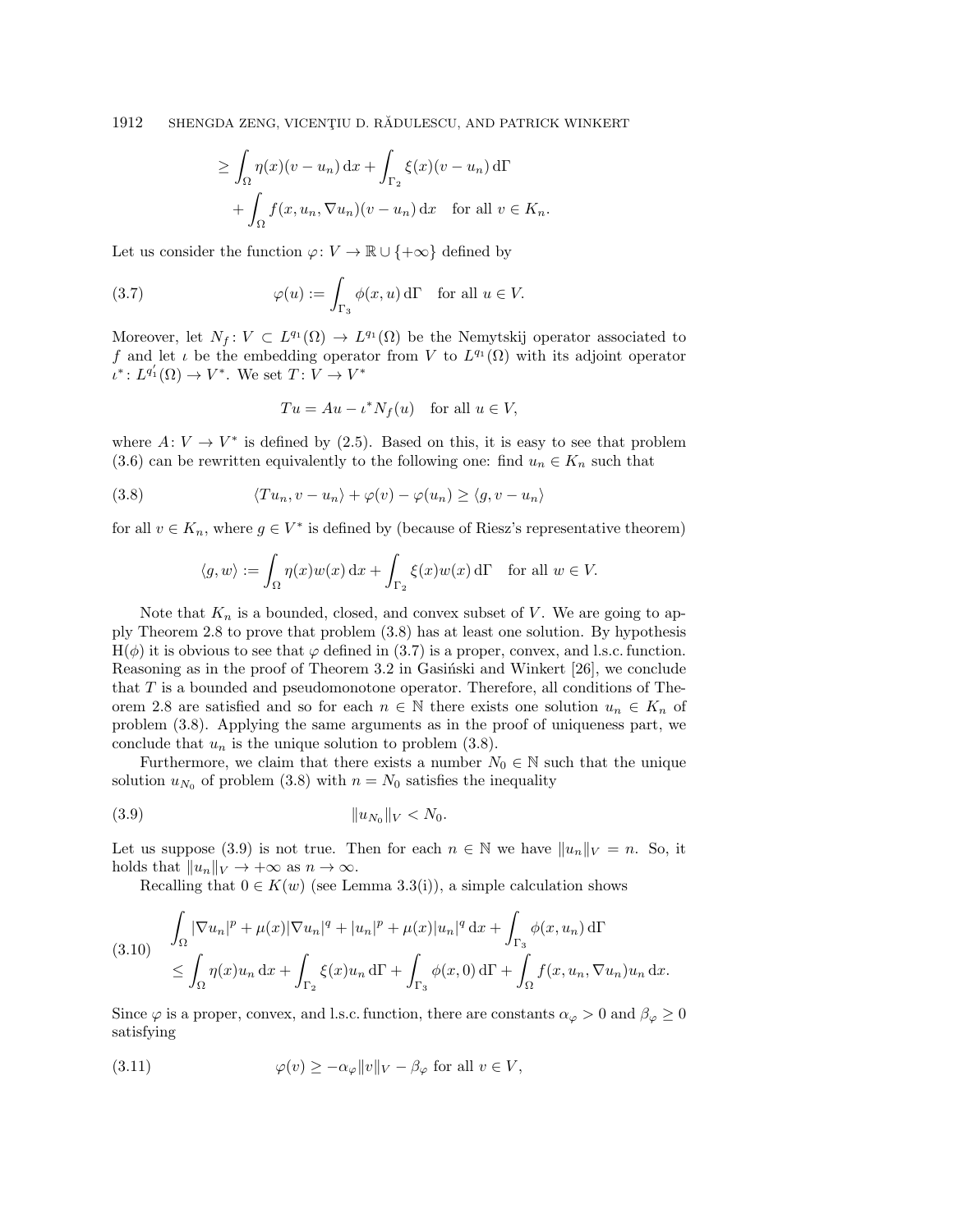owing to Brezis [\[9,](#page-26-25) Proposition 1.10]. Let  $\varepsilon_1, \varepsilon_2 > 0$ . Employing hypothesis H(f)(ii), we have

<span id="page-15-0"></span>
$$
(3.12)
$$
\n
$$
\int_{\Omega} f(x, u_n, \nabla u_n) u_n(x) dx
$$
\n
$$
\leq \int_{\Omega} c_f |\nabla u_n(x)|^{\theta_1} + d_f |u_n(x)|^{\theta_2} + \beta_f(x) dx
$$
\n
$$
\leq \begin{cases}\n c_f ||\nabla u||_{p,\Omega}^p + d_f ||u_n||_{p,\Omega}^p + ||\beta_f||_{1,\Omega} & \text{if } \theta_1 = \theta_2 = p, \\
 c_f ||\nabla u_n||_{p,\Omega}^p + \varepsilon_1 ||u_n||_{p,\Omega}^p + c_1(\varepsilon_1) + ||\beta_f||_{1,\Omega} & \text{if } \theta_1 = p \text{ and } \theta_2 < p, \\
\varepsilon_2 ||\nabla u_n||_{p,\Omega}^p + c_2(\varepsilon_2) + d_f ||u_n||_{p,\Omega}^p + ||\beta_f||_{1,\Omega} & \text{if } \theta_1 < p \text{ and } \theta_2 = p, \\
\varepsilon_2 ||\nabla u_n||_{p,\Omega}^p + c_2(\varepsilon_2) + \varepsilon_1 ||u_n||_{p,\Omega}^p + c_1(\varepsilon_1) + ||\beta_f||_{1,\Omega} & \text{if } \theta_1 < p \text{ and } \theta_2 < p.\n\end{cases}
$$

for some  $c_1(\varepsilon_1), c_2(\varepsilon_2) > 0$ . Keeping in mind that  $(\eta, \xi) \in X^*$ , we use Hölder's inequality to get

<span id="page-15-1"></span>
$$
(3.13) \qquad \int_{\Omega} \eta(x)u_n \, dx + \int_{\Gamma_2} \xi(x)u_n \, d\Gamma \le ||\eta||_{p',\Omega} ||u_n||_{p,\Omega} + ||\xi||_{p',\Gamma_2} ||u_n||_{p,\Gamma_2}.
$$

Combining  $(3.11)$ ,  $(3.12)$ , and  $(3.13)$  with  $(3.10)$  and using  $(2.2)$ ,  $(2.4)$ , as well as Young's inequality we obtain

$$
\int_{\Omega} |\nabla u_n|^p + \mu(x)|\nabla u_n|^q + |u_n|^p + \mu(x)|u_n|^q dx \le c_3
$$

for some  $c_3 > 0$ . Using Proposition [2.3,](#page-7-1) it is not difficult to see that the inequality above is a contradiction to the fact that  $\| u_n \|_V \rightarrow +\infty$  as  $n \rightarrow \infty$ . Therefore, there exists a number  $N_0 \in \mathbb{N}$  such that [\(3.9\)](#page-14-2) is satisfied.

For any  $z \in K(w)$ , we can choose  $t \in (0, 1)$  small enough such that  $v_t = u_{N_0} +$  $(1-t)z \in K_{N_0}$  thanks to [\(3.9\)](#page-14-2). Taking  $v = v_t$  in [\(3.8\)](#page-14-0) gives

$$
\langle Tu_{N_0}, z - u_{N_0} \rangle + \varphi(z) - \varphi(u_{N_0}) \ge \langle g, z - u_{N_0} \rangle.
$$

Since  $z \in K(w)$  is arbitrary, we see that  $u_{N_0} \in K(w)$  is a weak solution of problem  $(3.5).$  $(3.5).$ 

In conclusion, we have shown that for every  $(w,(\eta , \xi )) \in V \times X^*$  problem [\(3.5\)](#page-12-0) has a unique solution.  $\Box$ 

Particularly, when  $J(w) = +\infty$  for all  $w \in V$ , then problem [\(3.5\)](#page-12-0) becomes the following nonobstacle nonlinear elliptic system with mixed boundary conditions: find  $u \in V$  such that

<span id="page-15-2"></span>
$$
-\operatorname{div} \left( |\nabla u|^{p-2} \nabla u + \mu(x) |\nabla u|^{q-2} \nabla u \right)
$$
  
+ 
$$
|u|^{p-2} u + \mu(x) |u|^{q-2} u = \eta(x) + f(x, u, \nabla u) \quad \text{in } \Omega,
$$
  

$$
u = 0 \quad \text{on } \Gamma_1,
$$
  
(3.14)

$$
\frac{\partial u}{\partial \nu_a} = \xi(x) \qquad \text{on } \Gamma_2,
$$
  

$$
\frac{\partial u}{\partial u} = \xi(x) \qquad \text{on } \Gamma_2,
$$

$$
-\frac{\partial u}{\partial \nu_a} \in \partial_c \phi(x, u) \qquad \text{on } \Gamma_3.
$$

We have the following corollary for problem [\(3.14\)](#page-15-2).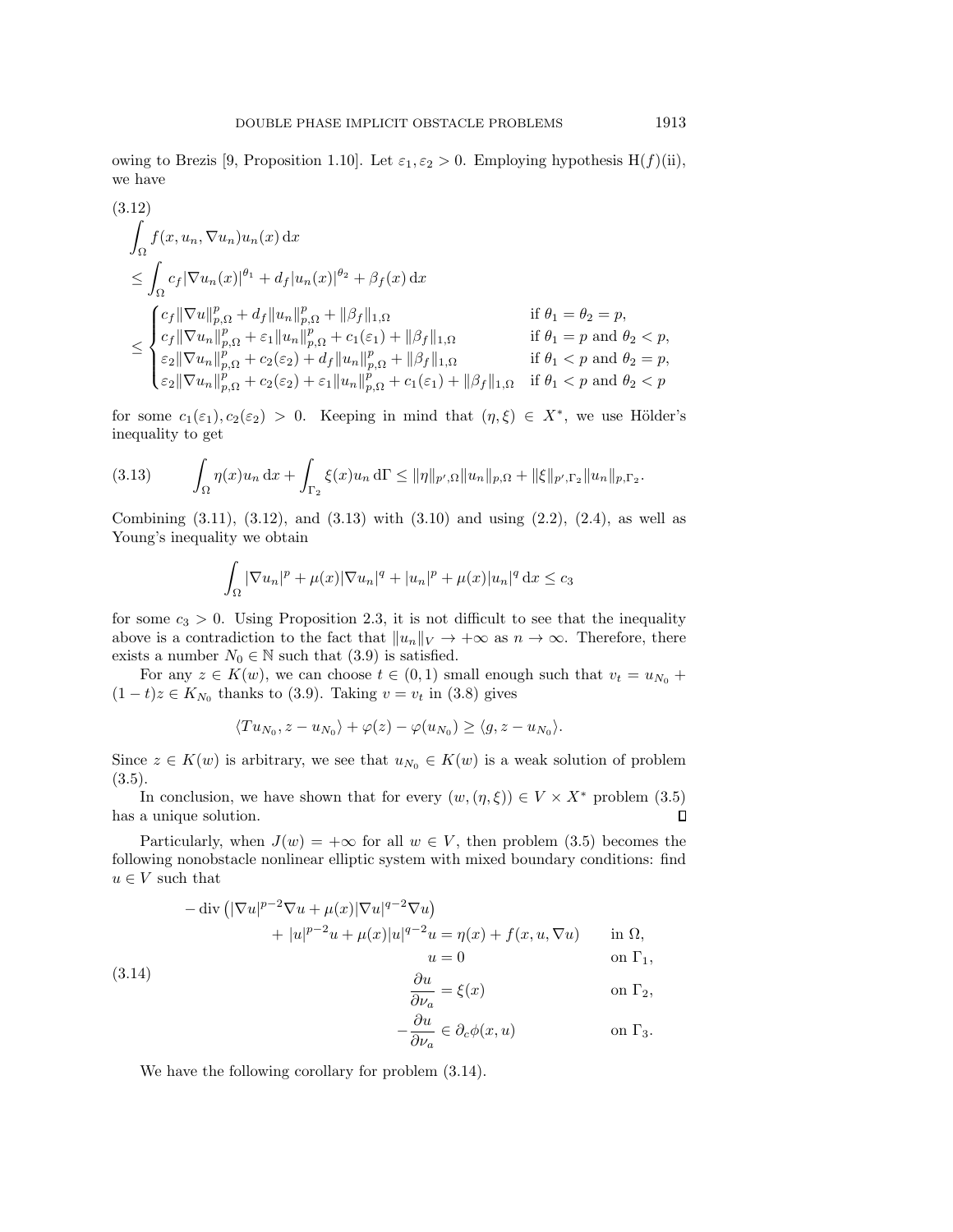COROLLARY 3.5. Let  $p \geq 2$ . Assume that [\(2.4\)](#page-5-1), H(f), and H( $\phi$ ) are fulfilled. If the inequality  $\max\{ e_f , h_f \lambda^{\frac{1}{p}} \} < k(p)$  holds, then for each pair of function  $(\eta , \xi ) \in X^*$ , problem [\(3.14\)](#page-15-2) has a unique weak solution.

We define  $\gamma : V \rightarrow X$  by  $\gamma u = (\gamma_1 u, \gamma_2 u)$  for all  $u \in V$ , where  $\gamma_1 : V \rightarrow L^p(\Omega)$ is the embedding operator of V to  $L^p(\Omega)$  and  $\gamma_2 : V \to L^p(\Gamma_2)$  is the trace operator. From Proposition [2.1](#page-6-0) we know that  $\gamma$  is a linear, bounded, and compact operator. Next we introduce the multivalued mapping  $U: X \rightarrow 2^{X^*}$  defined by

<span id="page-16-2"></span>(3.15)

 $U(u, v) := \big\{ (\eta, \xi) \in X^* \, : \, \eta(x) \in U_1(x, u(x)) \text{ a.a. in } \Omega, \, \xi(x) \in U_2(x, v(x)) \text{ a. a. on } \Gamma_2 \big\}$ 

for all  $(u, v) \in X$ .

<span id="page-16-3"></span>LEMMA 3.6. Assume that  $H(U_1)$  and  $H(U_2)$  are satisfied. Then, the following hold:

- (i) U is well-defined and for each  $(u, v) \in X$  the set  $U(u, v)$  is bounded, closed, and convex in  $X^*$ ;
- (ii)  $U$  is strongly-weakly u.s.c.

*Proof.* (i) Note that  $U_1$  and  $U_2$  satisfy an upper Caratheodory condition, that is,  $x \mapsto \mathcal{U}_1(x, s)$  and  $x \mapsto \mathcal{U}_2(x, s)$  are measurable and  $s \mapsto \mathcal{U}_1(x, s)$  and  $s \mapsto \mathcal{U}_2(x, s)$ are u.s.c. Therefore, we can apply Theorem 1.3.4 of Kamenskii, Obukhovskii, and Zecca [\[29\]](#page-27-25) to conclude that for each  $(u, v) \in X$  the functions  $x \mapsto U_1(x, u(x))$  and  $x \mapsto U_2(x, v(x))$  are both measurable in  $\Omega$  and on  $\Gamma_2$ , respectively. Additionally, from the Yankov-von Neumann-Aumann selection theorem (see, e.g., Papageorgiou and Winkert [\[47,](#page-27-26) Theorem 2.7.25]), we are able to find measurable selections  $\eta : \Omega \rightarrow \mathbb{R}$ and  $\xi : \Gamma_2 \rightarrow \Bbb R$  such that  $\eta (x) \in U_1(x, u(x))$  for a. a.  $x \in \Omega$  and  $\xi (x) \in U_2(x, v(x))$  for a. a.  $x \in \Gamma_2$ . From hypotheses H(U<sub>1</sub>)(iv) and H(U<sub>2</sub>)(iv) we have that

$$
\|\eta\|_{p',\Omega}^{p'} = \int_{\Omega} |\eta(x)|^{p'} dx \le \int_{\Omega} \left(\alpha_{U_1}(x) + \beta_{U_1}|u(x)|^{\theta_3 - 1}\right)^{p'} dx
$$
  
\n
$$
\le \begin{cases} \int_{\Omega} \left(\alpha_{U_1}(x) + \beta_{U_1}|u(x)|^{p-1}\right)^{p'} dx & \text{if } \theta_3 = p, \\ \int_{\Omega} \left(\alpha_{U_1}(x) + c_4 + |u(x)|^{p-1}\right)^{p'} dx & \text{if } \theta_3 < p, \end{cases}
$$
  
\n
$$
\le \begin{cases} \int_{\Omega} c_5 \left(\left|\alpha_{U_1}(x)\right|^{p'} + \beta_{U_1}|u(x)|^p\right) dx & \text{if } \theta_3 = p, \\ \int_{\Omega} c_5 \left(\left|\alpha_{U_1}(x)\right|^{p'} + 1 + |u(x)|^p\right) dx & \text{if } \theta_3 < p \end{cases}
$$
  
\n
$$
< +\infty
$$

<span id="page-16-0"></span>

for some  $c_4$ ,  $c_5 > 0$ , and

<span id="page-16-1"></span>(3.17) 
$$
\|\xi\|_{p',\Gamma_2}^{p'} = \int_{\Gamma_2} |\xi(x)|^{p'} d\Gamma \le \int_{\Gamma_2} (\alpha_{U_2}(x) + \beta_{U_2}|v(x)|^{\theta_4 - 1})^{p'} d\Gamma
$$

$$
\le \begin{cases} \int_{\Gamma_2} (\alpha_{U_2}(x) + \beta_{U_2}|v(x)|^{p-1})^{p'} d\Gamma & \text{if } \theta_4 = p, \\ \int_{\Gamma_2} (\alpha_{U_2}(x) + c_6 + |v(x)|^{p-1})^{p'} d\Gamma & \text{if } \theta_4 < p, \end{cases}
$$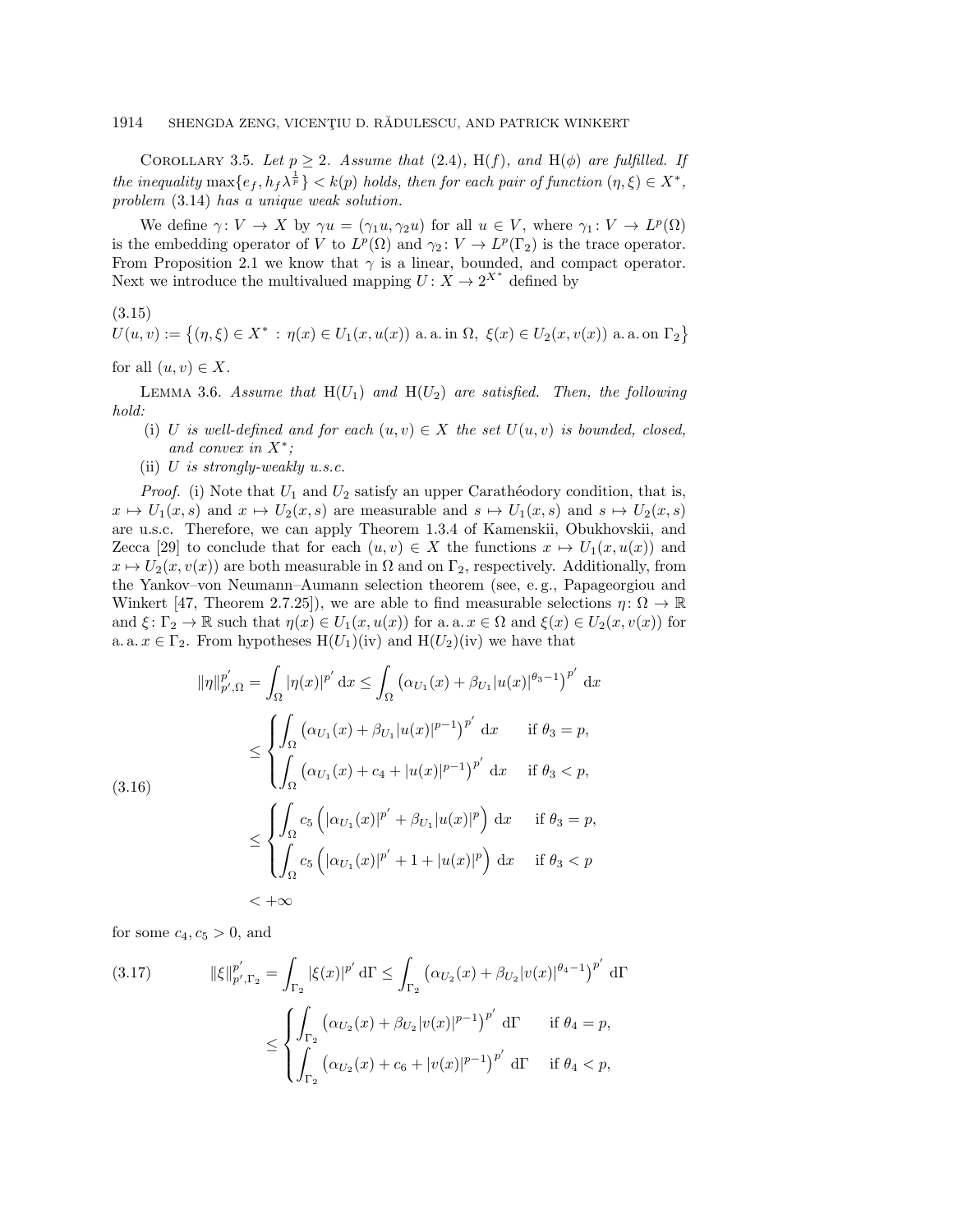$$
\leq \begin{cases} \int_{\Gamma_2} c_7 \left( |\alpha_{U_2}(x)|^{p'} + \beta_{U_2} |v(x)|^p \right) d\Gamma & \text{if } \theta_4 = p, \\ \int_{\Gamma_2} c_7 \left( |\alpha_{U_2}(x)|^{p'} + 1 + |v(x)|^p \right) d\Gamma & \text{if } \theta_4 < p \\ < +\infty & \end{cases}
$$

for some  $c_6, c_7 > 0$ , where we have used the Young inequality for the cases  $\theta_3 < p$  and  $\theta_4$  < p. This means that U is well-defined and for each  $(u, v) \in X$  the set  $U(u, v)$  is bounded in  $X^*$ . Moreover, the closedness and convexity of  $U_1$  and  $U_2$  guarantee that the set  $U(u, v)$  is closed and convex in  $X^*$  for all  $(u, v) \in X$ .

(ii) From Proposition [2.6,](#page-7-2) it is sufficient to prove that for each weakly closed set D of  $X^*$ , the set  $U^-(D)$  is closed in X. Let  $\{ (u_n, v_n)\}_{n\in \mathbb{N}} \subset U^-(D)$  be such that  $(u_n, v_n) \rightarrow (u, v)$  in X as  $n \rightarrow \infty$  for some  $(u, v) \in X$ . Without any loss of generality, we may assume that

<span id="page-17-0"></span>(3.18) 
$$
u_n(x) \to u(x) \text{ as } n \to \infty \text{ for a. a. } x \in \Omega,
$$

$$
v_n(x) \to v(x) \text{ as } n \to \infty \text{ for a. a. } x \in \Gamma_2.
$$

Let  $\{ (\eta_n, \xi_n)\}_{n\in \mathbb N} \subset X^*$  be a sequence such that  $(\eta_n, \xi_n) \in U(u_n, v_n)$  for each  $n \in \mathbb N$ N. From [\(3.16\)](#page-16-0) and [\(3.17\)](#page-16-1), we can see that  $\{ (\eta_n, \xi_n)\}_{n\in \mathbb{N}}$  is bounded in  $X^*$ . The reflexivity of  $X$  permits us to assume that, passing to a subsequence if necessary,  $(\eta_n, \xi_n) \stackrel{\cdot w}{\longrightarrow} (\eta, \xi)$  in  $X^*$  as  $n \to \infty$  for some  $(\eta, \xi) \in D$ , owing to the weak closedness of D. Our objective is to prove that  $(\eta , \xi ) \in U(u, v)$ , that is,  $\eta (x) \in U_1(x, u(x))$  for a. a.  $x \in \Omega$  and  $\xi (x) \in U_2(x, v(x))$  for a. a.  $x \in \Gamma_2$ . Subsequently, we only show that  $\eta (x) \in U_1(x, u(x))$  for a. a.  $x \in \Omega$ , and the other proof works similarly.

From Mazur's theorem we know that there exists a sequence  $\{ \zeta_n \}_{n\in \mathbb{N}}$  of convex combinations of  $\{ \eta_n\}_{n\in \mathbb{N}}$  such that

<span id="page-17-1"></span>(3.19) 
$$
\zeta_n \to \eta
$$
 in  $L^{q'}(\Omega)$  and  $\zeta_n(x) \to u(x)$  for a.a.  $x \in \Omega$  as  $n \to \infty$ .

The convexity of  $U_1$  reveals that  $\zeta_n(x) \in U_1(x, u_n(x))$  for a. a.  $x \in \Omega$ . Applying the convergences in  $(3.18)$  and  $(3.19)$  along with the u.s.c. of  $U_1$  (see hypothesis  $H(U_1)(iii)$ , we get that  $\eta (x) \in U_1(x, u(x))$  for a. a.  $x \in \Omega$ . Likewise, it is true that  $\xi (x) \in U_2(x, v(x))$  for a. a.  $x \in \Gamma_2$ . This means that  $(\eta , \xi ) \in U(u, v) \cap D$ , and thus,  $(u, v) \in U^{-1}(D)$ . Therefore, we can apply Proposition [2.6](#page-7-2) to conclude that U is strongly-weakly u.s.c. П

By virtue of Theorem [3.4,](#page-12-1) we are now in a position to consider the solution mapping  $S: V \times X^* \rightarrow V$  of problem [\(3.5\)](#page-12-0) defined by

$$
S(w, (\eta, \xi)) := u(w, (\eta, \xi)) \quad \text{for all } (w, (\eta, \xi)) \in V \times X^*,
$$

where  $u(w, (\eta , \xi )) \in V$  is the unique solution of problem [\(3.5\)](#page-12-0) corresponding to  $(w, (\eta, \xi)) \in V \times X^*$ .

The following lemma indicates that the solution map  $S$  is completely continuous, that is, for any sequence  $\{ (w_n,(\eta_n, \xi_n))\}_{n\in \mathbb{N}} \subset V \times X^*$  and  $(u,(\eta , \xi )) \in V \times X^*$  with  $(w_n, (\eta_n, \xi_n)) \stackrel{w}{\longrightarrow} (w, (\eta, \xi))$  in  $V \times X^*$  as  $n \to \infty$  it holds that  $S(w_n, (\eta_n, \xi_n)) \stackrel{w}{\longrightarrow}$  $S(w, (\eta, \xi))$  in V as  $n \rightarrow \infty$ .

<span id="page-17-2"></span>LEMMA 3.7. Let  $p \geq 2$ . Assume that [\(2.4\)](#page-5-1), H(f), H( $\phi$ ), H(L), H(J), and H(0) are fulfilled. Then, the solution map  $S: V \times X^* \rightarrow V$  of problem [\(3.5\)](#page-12-0) is completely continuous.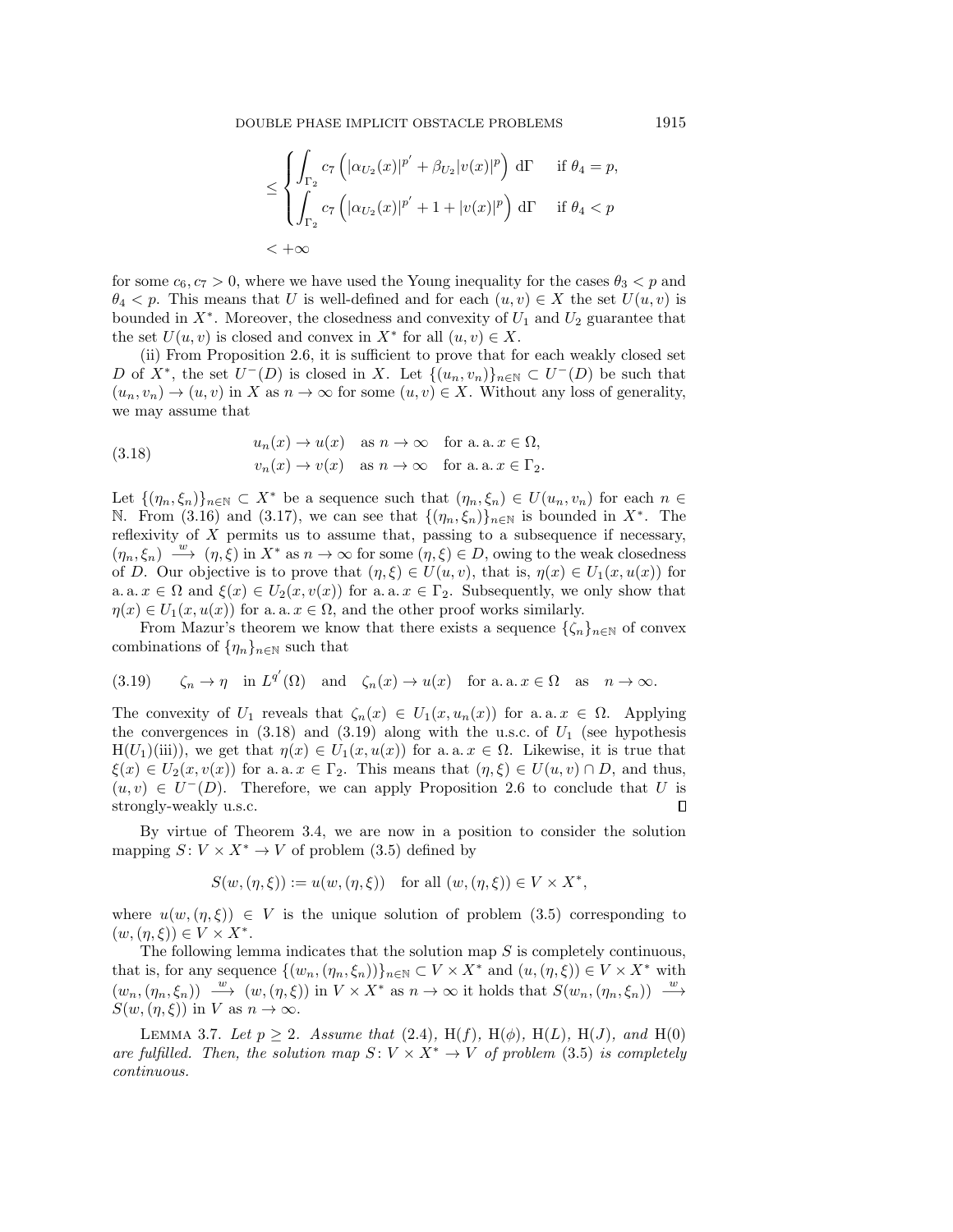*Proof.* Let  $\{ (w_n, (\eta_n, \xi_n))\}_{n\in \mathbb{N}} \subset V \times X^*$ ,  $\{ u_n\}_{n\in \mathbb{N}} \subset V$  be sequences and  $(w, (\eta , \xi_n))$  $\xi)$ )  $\in V \times X^*$  such that

$$
(w_n, (\eta_n, \xi_n)) \xrightarrow{w} (w, (\eta, \xi))
$$
 in  $V \times X^*$  as  $n \to \infty$ 

and  $u_n = S(w_n, (\eta_n, \xi_n))$  for each  $n \in \mathbb{N}$ . Then, for each  $n \in \Bbb{N}$ , we have  $u_n \in K(w_n)$ and

<span id="page-18-0"></span>
$$
\int_{\Omega} \left( |\nabla u_n|^{p-2} \nabla u_n + \mu(x) |\nabla u_n|^{q-2} \nabla u_n \right) \cdot \nabla (v - u_n) \, dx
$$
\n
$$
+ \int_{\Omega} \left( |u_n|^{p-2} u_n + \mu(x) |u_n|^{q-2} u_n \right) (v - u_n) \, dx
$$
\n
$$
+ \int_{\Gamma_3} \phi(x, v) \, d\Gamma - \int_{\Gamma_3} \phi(x, u_n) \, d\Gamma
$$
\n
$$
\geq \int_{\Omega} \eta_n(x) (v - u_n) \, dx + \int_{\Gamma_2} \xi_n(x) (v - u_n) \, d\Gamma
$$
\n
$$
+ \int_{\Omega} f(x, u_n, \nabla u_n) (v - u_n) \, dx \quad \text{for all } v \in K(w_n).
$$

*Claim.*  $\{u_n\}_{n\in \mathbb{N}}$  is bounded in V.

Arguing by contradiction, without any loss of generality, we may assume that  $\| u_n \|_V \rightarrow +\infty$  as  $n \rightarrow \infty$ . Lemma [3.3\(](#page-11-2)i) indicates that  $0 \in K(w_n)$  for each  $n \in \mathbb{N}$ . Taking  $v = 0$  in [\(3.20\)](#page-18-0) yields

$$
\int_{\Omega} |\nabla u_n|^p + \mu(x) |\nabla u_n|^q + |u_n|^p + \mu(x) |u_n|^q \, dx + \int_{\Gamma_3} \phi(x, u_n(x)) \, d\Gamma
$$
\n
$$
\leq \int_{\Omega} \eta_n(x) u_n(x) \, dx + \int_{\Gamma_2} \xi_n(x) u_n(x) \, d\Gamma + \int_{\Omega} f(x, u_n, \nabla u_n) u_n(x) \, dx
$$
\n
$$
+ \int_{\Gamma_3} \phi(x, 0) \, d\Gamma
$$
\n
$$
\leq ||\phi(\cdot, 0)||_{1, \Gamma_3} + \int_{\Omega} c_f |\nabla u_n(x)|^{\theta_1} + d_f |u_n(x)|^{\theta_2} + \beta_f(x) \, dx + ||\eta_n||_{p', \Omega} ||u_n||_{p, \Omega}
$$
\n
$$
+ ||\xi_n||_{p', \Gamma_2} ||u_n||_{p, \Gamma_2},
$$

where we have used Hölder's inequality and hypotheses  $H(f)(ii)$  and  $H(\phi)(i)$ . Using [\(2.2\)](#page-5-4), [\(2.4\)](#page-5-1), [\(3.11\)](#page-14-3), [\(3.12\)](#page-15-0), and inequality  $\max\{ c_f \delta (\theta_1), d_f \delta (\theta_2)\} < 1$  we obtain

$$
\int_{\Omega} |\nabla u_n|^p + \mu(x)|\nabla u_n|^q + |u_n|^p + \mu(x)|u_n|^q \,dx \leq c_8
$$

for some  $c_8 > 0$  which is independent of n thanks to the boundedness of  $\{ (\eta_n, \xi_n)\}_{n\in \mathbb{N}}$ in  $X^*$ . Combining the inequality above and Proposition [2.3,](#page-7-1) we get a contradiction. So, the claim is proved.

From the claim we may assume, passing to a subsequence if necessary, that

$$
u_n \xrightarrow{w} u \quad \text{in } V \quad \text{as} \quad n \to \infty
$$

for some  $u \in V$ .

We assert that  $u = S(w, (\eta , \xi ))$ , i.e., u is the unique solution of problem [\(3.5\)](#page-12-0) corresponding to  $(w, (\eta , \xi )) \in V \times X^*$ . Lemma [3.3\(](#page-11-2)ii) indicates that  $Gr(K)$  is sequentially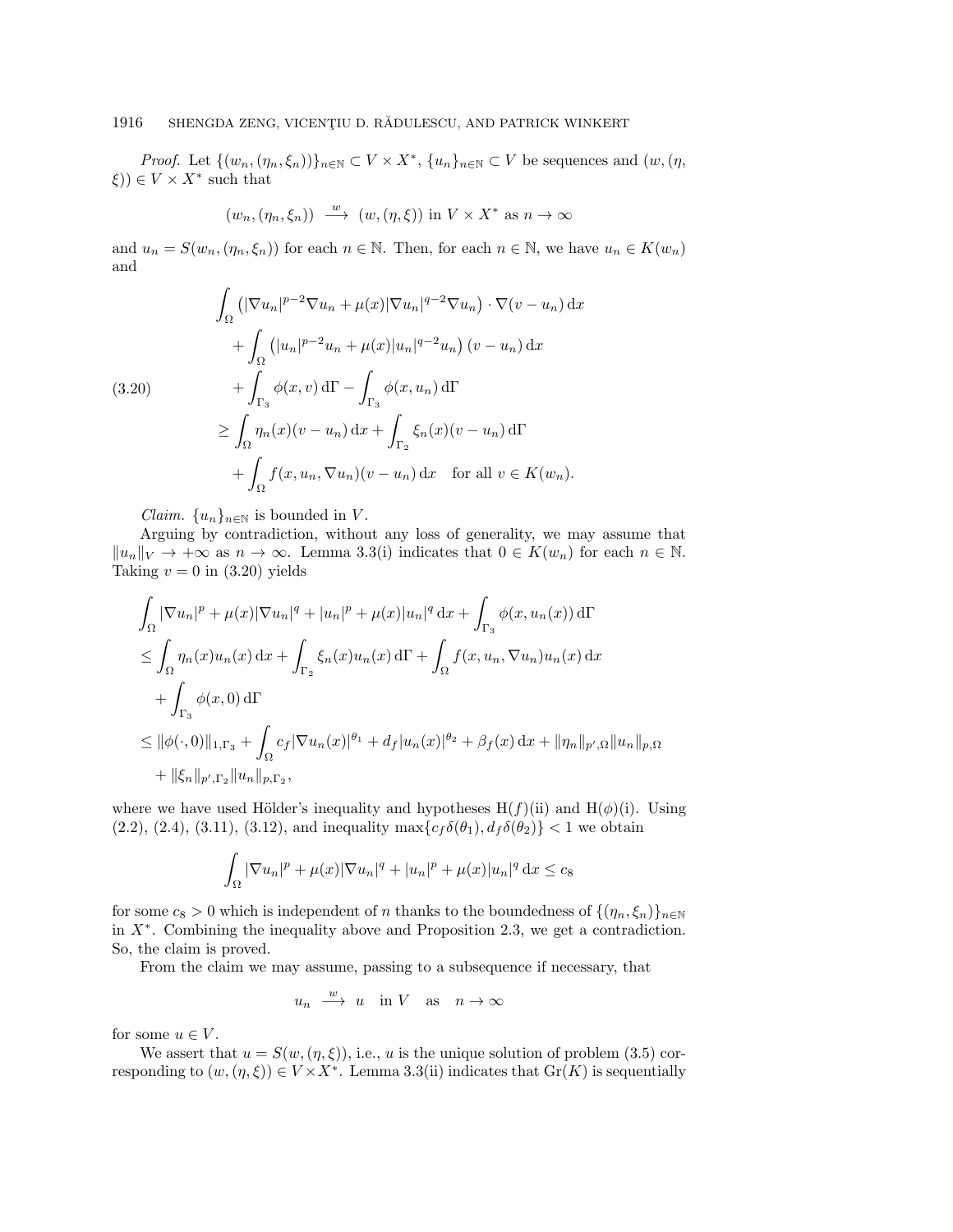closed in  $V_w \times V_w$ . Keeping in mind  $\{ (u_n, w_n)\}_{n\in \mathbb{N}} \subset \text{Gr}(K)$  and  $(u_n, w_n) \stackrel{w}{\longrightarrow} (u, w)$ in  $V \times V$  as  $n \to \infty$ , we have  $u \in K(w)$ . On the other hand, it follows from Lemma [3.3\(](#page-11-2)iii) that there exists a sequence  $\{ y_n\}_{n\in \mathbb{N}} \subset V$  satisfying  $y_n \in K(w_n)$  and

$$
y_n \to u
$$
 in V as  $n \to \infty$ .

Inserting  $v = y_n$  in [\(3.20\)](#page-18-0) and passing to the upper limit as  $n \rightarrow \infty$  to the resulting inequality, we have

$$
\limsup_{n \to \infty} \int_{\Omega} \left( |\nabla u_n|^{p-2} \nabla u_n + \mu(x) |\nabla u_n|^{q-2} \nabla u_n \right) \cdot \nabla (u_n - y_n) \, dx
$$
  
+ 
$$
\limsup_{n \to \infty} \int_{\Omega} \left( |u_n|^{p-2} u_n + \mu(x) |u_n|^{q-2} u_n \right) (u_n - y_n) \, dx
$$
  

$$
\leq \limsup_{n \to \infty} \int_{\Omega} f(x, u_n, \nabla u_n) (u_n - y_n) \, dx + \limsup_{n \to \infty} \int_{\Gamma_3} \phi(x, y_n) \, d\Gamma
$$
  
- 
$$
\liminf_{n \to \infty} \int_{\Gamma_3} \phi(x, u_n) \, d\Gamma + \limsup_{n \to \infty} \int_{\Gamma_2} \xi_n(x) (y_n - u_n) \, d\Gamma
$$
  
+ 
$$
\limsup_{n \to \infty} \int_{\Omega} \eta_n(x) (u_n - y_n) \, dx.
$$

Because the embeddings of V into  $L^{q_1}(\Omega)$ , V into  $L^p(\Omega)$ , and V into  $L^p(\Gamma_2)$  are all compact (due to  $q_1 < p^*$ ; see Proposition [2.1\)](#page-6-0), the sequences  $\{ (\eta_n, \xi_n) \}_{n \in \mathbb{N}}$  and  $\{ f(\cdot , u_n, \nabla u_n) \}_{n\in \mathbb{N}}$  are bounded in  $X^*$  and  $L^{q'_1}(\Omega)$  (see hypothesis  $H(f)(i)$ ), respectively. We obtain

$$
\limsup_{n \to \infty} \int_{\Omega} \eta_n(x) (u_n - y_n) dx + \limsup_{n \to \infty} \int_{\Gamma_2} \xi_n(x) (u_n - y_n) d\Gamma
$$
  
+ 
$$
\limsup_{n \to \infty} \int_{\Omega} f(x, u_n, \nabla u_n) (u_n - y_n) dx = 0.
$$

From the convexity and continuity of  $\phi$  (hence,  $V \ni u \mapsto \int_{\Gamma_3} \phi(x, u(x)) d\Gamma$  is weakly l.s.c.), it is not difficult to see that

$$
\limsup_{n \to \infty} \int_{\Gamma_3} \phi(x, y_n(x)) d\Gamma - \liminf_{n \to \infty} \int_{\Gamma_3} \phi(x, u_n(x)) d\Gamma \le 0.
$$

Taking into account the last three inequalities, we have

$$
\limsup_{n \to \infty} \int_{\Omega} \left( |\nabla u_n|^{p-2} \nabla u_n + \mu(x) |\nabla u_n|^{q-2} \nabla u_n \right) \cdot \nabla (u_n - u) \, dx
$$
\n
$$
+ \limsup_{n \to \infty} \int_{\Omega} \left( |u_n|^{p-2} u_n + \mu(x) |u_n|^{q-2} u_n \right) (u_n - u) \, dx
$$
\n
$$
\leq \limsup_{n \to \infty} \int_{\Omega} \left( |\nabla u_n|^{p-2} \nabla u_n + \mu(x) |\nabla u_n|^{q-2} \nabla u_n \right) \cdot \nabla (u_n - u) \, dx
$$
\n
$$
+ \liminf_{n \to \infty} \int_{\Omega} \left( |\nabla u_n|^{p-2} \nabla u_n + \mu(x) |\nabla u_n|^{q-2} \nabla u_n \right) \cdot \nabla (u - y_n) \, dx
$$
\n
$$
+ \limsup_{n \to \infty} \int_{\Omega} \left( |u_n|^{p-2} u_n + \mu(x) |u_n|^{q-2} u_n \right) (u_n - u) \, dx
$$
\n
$$
+ \liminf_{n \to \infty} \int_{\Omega} \left( |u_n|^{p-2} u_n + \mu(x) |u_n|^{q-2} u_n \right) (u - y_n) \, dx
$$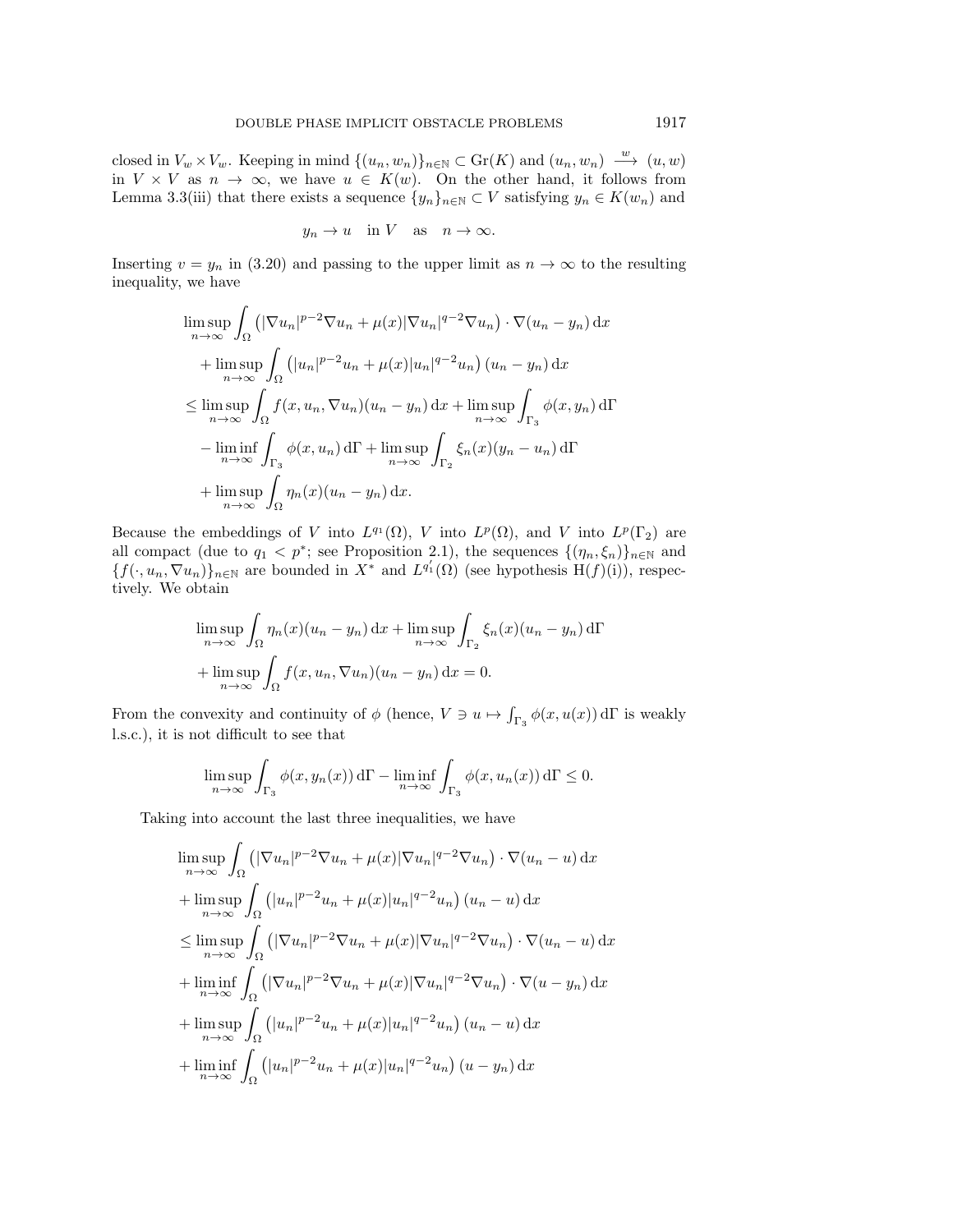$$
\leq \limsup_{n \to \infty} \int_{\Omega} \left( |\nabla u_n|^{p-2} \nabla u_n + \mu(x) |\nabla u_n|^{q-2} \nabla u_n \right) \cdot \nabla (u_n - y_n) \, dx
$$
  
+ 
$$
\limsup_{n \to \infty} \int_{\Omega} \left( |u_n|^{p-2} u_n + \mu(x) |u_n|^{q-2} u_n \right) (u_n - y_n) \, dx
$$
  

$$
\leq 0.
$$

The latter together with the convergence  $u_n \stackrel{w}{\longrightarrow} u$  in V as  $n \to \infty$  and Proposi-tion [2.4](#page-7-3) (i.e., A is of type  $(S_{+})$ ) deduces that

$$
u_n \to u
$$
 in V as  $n \to \infty$ .

For any fixed  $v \in K(w)$ , Lemma [3.3\(](#page-11-2)iii) permits us to find a sequence  $\{ v_n \}_{n\in \mathbb{N}} \subset$ V such that

$$
v_n \in K(w_n)
$$
 and  $v_n \to v$  in V as  $n \to \infty$ .

Taking  $v = v_n$  in [\(3.20\)](#page-18-0) and passing to the upper limit as  $n \rightarrow \infty$  we obtain

$$
\int_{\Omega} \left( |\nabla u|^{p-2} \nabla u + \mu(x) |\nabla u|^{q-2} \nabla u \right) \cdot \nabla (v - u) \, dx + \int_{\Gamma_3} \phi(x, v) \, d\Gamma - \int_{\Gamma_3} \phi(x, u) \, d\Gamma
$$
\n
$$
+ \int_{\Omega} \left( |u|^{p-2} u + \mu(x) |u|^{q-2} u \right) (v - u) \, dx
$$
\n
$$
\geq \limsup_{n \to \infty} \int_{\Omega} \left( |\nabla u_n|^{p-2} \nabla u_n + \mu(x) |\nabla u_n|^{q-2} \nabla u_n \right) \cdot \nabla (v_n - u_n) \, dx
$$
\n
$$
+ \limsup_{n \to \infty} \int_{\Gamma_3} \phi(x, v_n) \, d\Gamma - \liminf_{n \to \infty} \int_{\Gamma_3} \phi(x, u_n) \, d\Gamma
$$
\n
$$
+ \limsup_{n \to \infty} \int_{\Omega} \left( |u_n|^{p-2} u_n + \mu(x) |u_n|^{q-2} u_n \right) (v_n - u_n) \, dx
$$
\n
$$
\geq \limsup_{n \to \infty} \int_{\Omega} \eta_n(x) (v_n - u_n) \, dx + \limsup_{n \to \infty} \int_{\Gamma_2} \xi_n(x) (v_n - u_n) \, d\Gamma
$$
\n
$$
+ \limsup_{n \to \infty} \int_{\Omega} f(x, u_n, \nabla u_n) (v_n - u_n) \, dx
$$
\n
$$
\geq \int_{\Omega} \eta(x) (v - u) \, dx + \int_{\Gamma_2} \xi(x) (v - u) \, d\Gamma + \int_{\Omega} f(x, u, \nabla u) (v - u) \, dx.
$$

Note that  $v \in K(w)$  is arbitrary, so we conclude that u is the unique solution of problem [\(3.5\)](#page-12-0) corresponding to  $(w, (\eta, \xi ))$ , that is,  $u = S(w, (\eta , \xi ))$ . Since every convergent subsequence of  $\{ u_n \}_{n \in \mathbb{N}}$  converges to the same limit u, we know that the whole sequence  $\{ u_n \}_{n \in \mathbb{N}}$  converges strongly to u in V. This means that  $S : V \times X^* \rightarrow$ V is completely continuous.  $\Box$ 

The following lemma gives a priori estimates for the weak solutions of problem  $(1.1).$  $(1.1).$ 

<span id="page-20-1"></span>LEMMA 3.8. Let  $p \geq 2$ . Suppose that [\(2.4\)](#page-5-1), H(f), H( $\phi$ ), H( $U_1$ ), H( $U_2$ ), H( $L$ ),  $H(J)$ , and  $H(0)$  are satisfied. If the solution set of problem [\(1.1\)](#page-1-0), denoted by  $\Upsilon$ , is nonempty, then there exists a constant  $M > 0$  such that

<span id="page-20-0"></span>(3.21) 
$$
||u||_V \leq M \quad \text{for all } u \in \Upsilon.
$$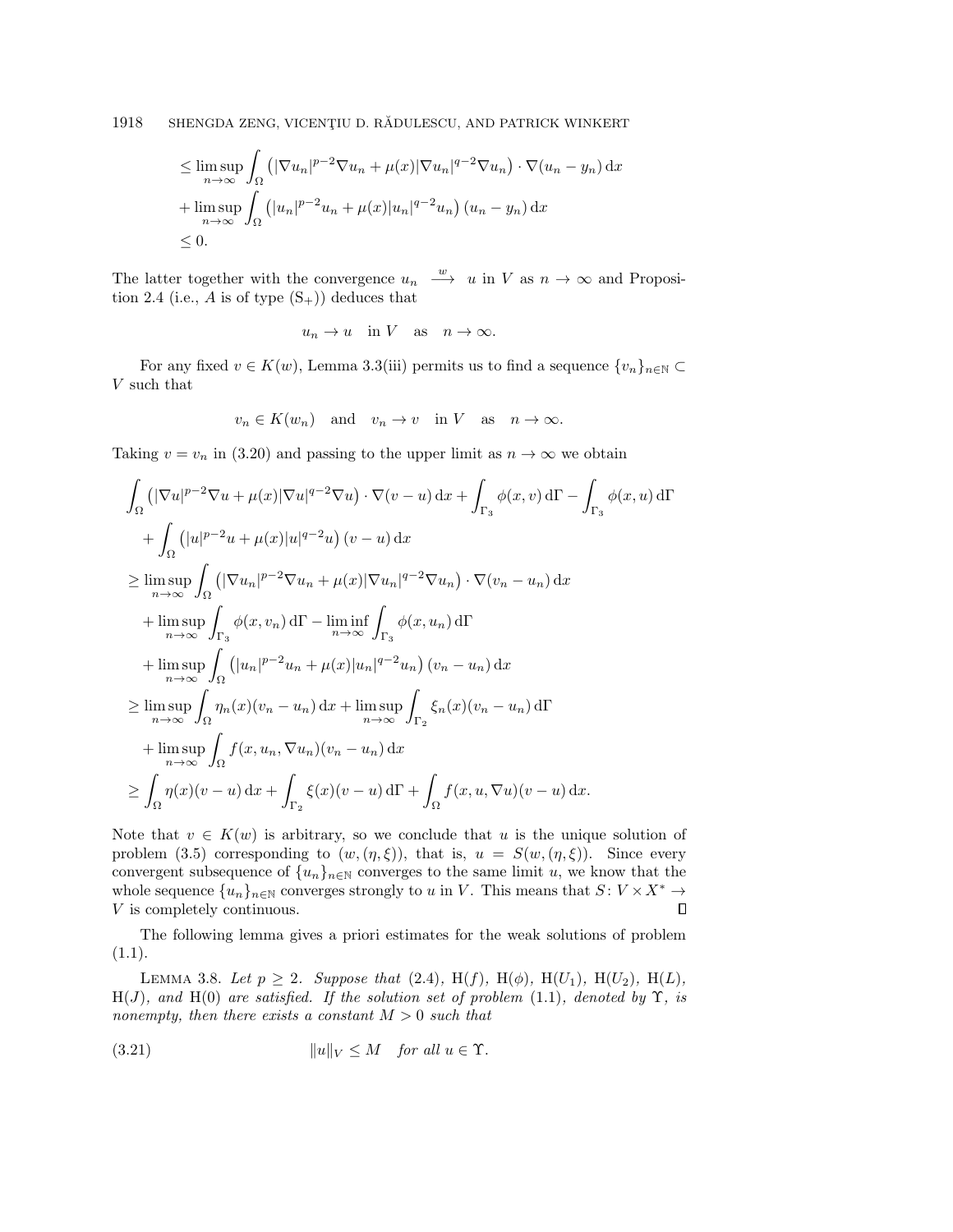*Proof.* Let  $u \in V$  be a weak solution of problem [\(1.1\)](#page-1-0). Then, there exist functions  $(\eta , \xi ) \in X^*$  with  $\eta (x) \in U_1(x, u(x))$  for a. a.  $x \in \Omega$  and  $\xi (x) \in U_2(x, u(x))$  for a. a.  $x \in \Omega$  $\Gamma_2$  such that

$$
\int_{\Omega} \left( |\nabla u|^{p-2} \nabla u + \mu(x) |\nabla u|^{q-2} \nabla u \right) \cdot \nabla (v - u) \, dx + \int_{\Gamma_3} \phi(x, v) \, d\Gamma - \int_{\Gamma_3} \phi(x, u) \, d\Gamma
$$
\n
$$
+ \int_{\Omega} \left( |u|^{p-2} u + \mu(x) |u|^{q-2} u \right) (v - u) \, dx
$$
\n
$$
\geq \int_{\Omega} f(x, u, \nabla u)(v - u) \, dx + \int_{\Omega} \eta(x) (v - u) \, dx + \int_{\Gamma_2} \xi(x) (v - u) \, d\Gamma
$$

for all  $v \in K(u)$ . Since  $0 \in K(u)$ , we can take  $v = 0$  in the inequality above to get (3.22)

<span id="page-21-0"></span>
$$
\int_{\Omega} \left( |\nabla u|^{p-2} \nabla u + \mu(x) |\nabla u|^{q-2} \nabla u \right) \cdot \nabla u + |u|^p + \mu(x) |u|^q \, dx
$$
\n
$$
\leq \int_{\Gamma_3} \phi(x,0) \, d\Gamma - \int_{\Gamma_3} \phi(x,u) \, d\Gamma + \int_{\Omega} f(x,u, \nabla u) u \, dx + \int_{\Omega} \eta(x) u \, dx + \int_{\Gamma_2} \xi(x) u \, d\Gamma.
$$

Let  $\varepsilon_3, \varepsilon_4 > 0$ . From hypotheses  $H(U_1)(iv)$  and  $H(U_2)(iv)$  it follows that

<span id="page-21-1"></span>
$$
\int_{\Omega} \eta(x)u \, dx \leq \int_{\Omega} |\eta(x)||u| \, dx \leq \int_{\Omega} (\alpha_{U_1}(x) + \beta_{U_1}|u|^{\theta_3 - 1}) |u| \, dx
$$
\n
$$
\leq \begin{cases}\n\int_{\Omega} \alpha_{U_1}(x)|u| + \beta_{U_1}|u|^p \, dx & \text{if } \theta_3 = p, \\
\int_{\Omega} (\alpha_{U_1}(x) + c_9(\varepsilon_3))|u| + \varepsilon_3|u|^p \, dx & \text{if } \theta_3 < p\n\end{cases}
$$
\n
$$
\leq \begin{cases}\n\|\alpha_{U_1}\|_{p',\Omega} \|u\|_{p,\Omega} + \beta_{U_1} \|u\|_{p,\Omega}^p & \text{if } \theta_3 = p, \\
\|\alpha_{U_1}(\cdot) + c_9(\varepsilon_3) \|_{p',\Omega} \|u\|_{p,\Omega} + \varepsilon_3 \|u\|_{p,\Omega}^p & \text{if } \theta_3 < p\n\end{cases}
$$

for some  $c_9(\varepsilon_3) > 0$  and

<span id="page-21-2"></span>
$$
\int_{\Gamma_2} \xi(x)u \,d\Gamma \le \int_{\Gamma_2} |\xi(x)||u| \,d\Gamma \le \int_{\Gamma_2} (\alpha_{U_2}(x) + \beta_{U_2}|u|^{\theta_4 - 1})|u| \,d\Gamma
$$
\n
$$
\le \begin{cases}\n\int_{\Gamma_2} \alpha_{U_2}(x)|u| + \beta_{U_2}|u|^p \,d\Gamma & \text{if } \theta_4 = p, \\
\int_{\Gamma_2} (\alpha_{U_2}(x) + c_{10}(\varepsilon_4))|u| + \varepsilon_4|u|^p \,d\Gamma & \text{if } \theta_4 < p\n\end{cases}
$$
\n
$$
\le \begin{cases}\n\|\alpha_{U_2}\|_{p',\Gamma_2} \|u\|_{p,\Gamma_2} + \beta_{U_2} \|u\|_{p,\Gamma_2}^p & \text{if } \theta_4 = p, \\
\|\alpha_{U_2}(\cdot) + c_{10}(\varepsilon_3)\|_{p',\Gamma_2} \|u\|_{p,\Gamma_2} + \varepsilon_4 \|u\|_{p,\Gamma_2}^p & \text{if } \theta_4 < p\n\end{cases}
$$

for some  $c_{10}(\varepsilon_4) > 0$ , where we have used Young's inequality (for the cases  $\theta_3 < p$ and  $\theta_4 < p$ ) and Hölder's inequality. Taking [\(2.4\)](#page-5-1), [\(3.12\)](#page-15-0), [\(3.13\)](#page-15-1) and [\(3.22\)](#page-21-0), [\(3.23\)](#page-21-1), [\(3.24\)](#page-21-2) into account, we take  $\varepsilon_3$  (for the case  $\theta_3 < p$ ) and  $\varepsilon_4$  (for the case  $\theta_4 < p$ ) small enough and use the inequality  $\max\{ c_f \delta (\theta_1), d_f \delta (\theta_2) + \beta_{U_1} \delta (\theta_3) + \beta_{U_2} \delta (\theta_4) \} < 1$  to infer that there exists a constant  $c_{11} > 0$  which is independent of u such that

$$
\int_{\Omega} \left( |\nabla u|^{p-2} \nabla u + \mu(x) |\nabla u|^{q-2} \nabla u \right) \cdot \nabla u + |u|^p + \mu(x) |u|^q \, \mathrm{d}x \leq c_{11}.
$$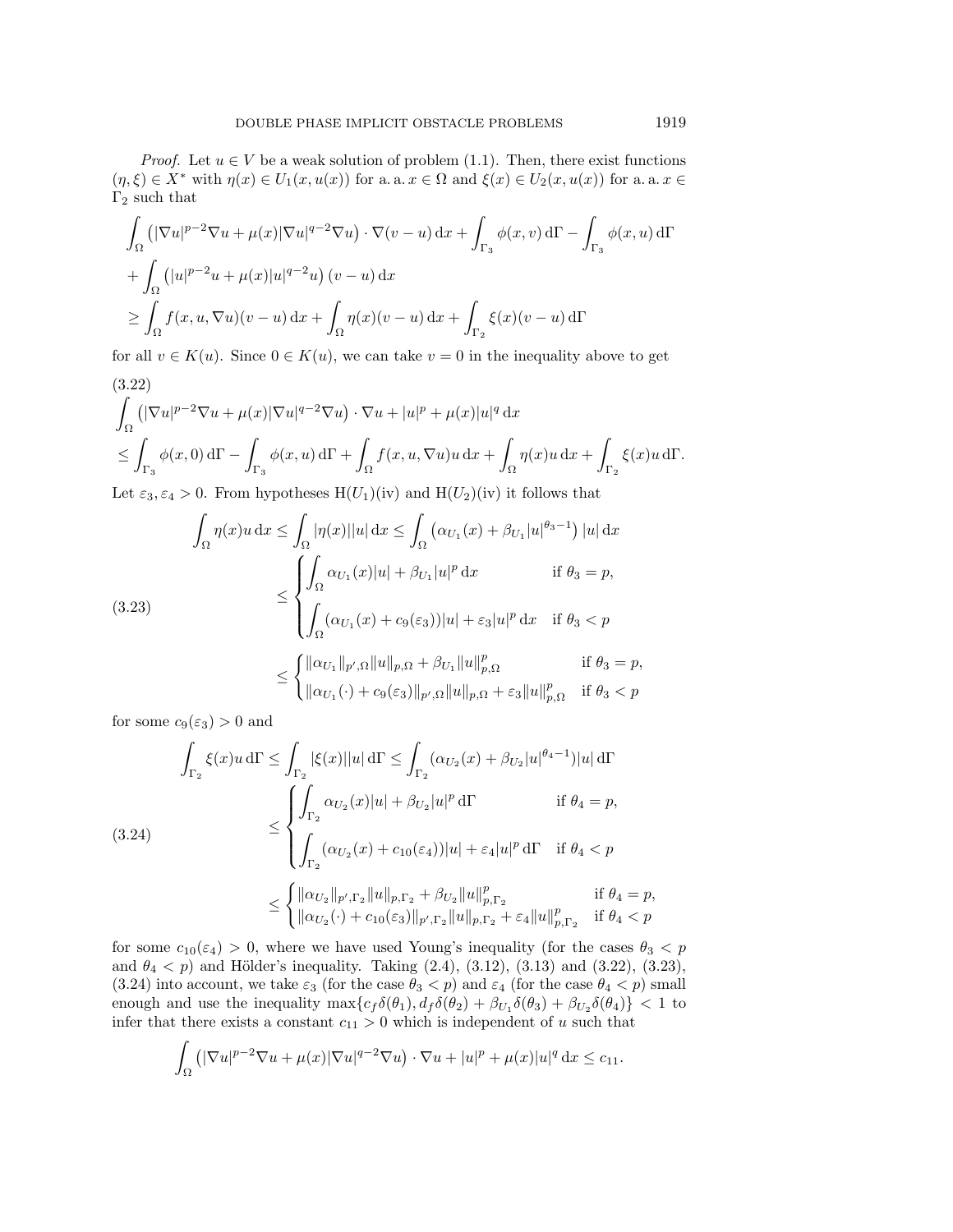Therefore, it follows that the solution set of problem  $(1.1)$  is bounded, namely, there exists a constant  $M > 0$  such that  $(3.21)$  is satisfied. This completes the proof of the lemma.  $\Box$ 

Now we are in the position to state and prove our main result in this paper concerning the nonemptiness and weak compactness of the solution set  $\Upsilon$  to problem  $(1.1).$  $(1.1).$ 

<span id="page-22-2"></span>THEOREM 3.9. Let  $p \geq 2$ . Under the assumptions of Lemma [3.7](#page-17-2), the solution set  $\Upsilon$  of problem [\(1.1\)](#page-1-0) is nonempty and weakly compact in V.

*Proof.* Nonemptiness: We consider the multivalued mapping  $\Xi : V \times X^* \rightarrow 2^{V \times X^*}$ defined by

$$
\Xi(u, (\eta, \xi)) := (S(u, (\eta, \xi)), U(\gamma u)),
$$

where U is given in [\(3.15\)](#page-16-2) and  $\gamma u = (\gamma_1 u, \gamma_2 u)$  for all  $u \in V$ . From Theorem [3.4](#page-12-1) and Lemma [3.6,](#page-16-3) we know that  $\Xi$  has nonempty, bounded, closed, and convex values. Observe that if  $(u,(\eta , \xi ))$  is a fixed point of  $\Xi$ , then we have  $u = S(u,(\eta , \xi ))$  and  $(\eta , \xi ) \in U(\gamma u)$ . By the definitions of S and U it is not difficult to see that u is also a weak solution of problem [\(1.1\)](#page-1-0). Based on this fact, we are going to apply the Kakutani-Ky Fan fixed point theorem stated as Theorem [2.9](#page-9-2) to verify that the fixed point set of  $\Xi$  is nonempty.

First, we claim that there exists a constant  $M^* > 0$  such that

<span id="page-22-1"></span>
$$
(3.25) \tS(\overline{B_V(0,M^*)},\ U(\gamma\overline{B_V(0,M^*)})) \subset \overline{B_V(0,M^*)},
$$

where  $\overline{B_V(0, M^*)} := \{ u \in V : \| u \|_V \leq M^* \}$ . Arguing by contradiction, suppose there is not a constant  $M^*$  such that the inclusion holds. Then for each  $n > 0$  there exist  $w_n, z_n \in \overline{B_V (0, n)}$  and  $(\eta_n, \xi_n) \in X^*$  with  $(\eta_n, \xi_n) \in U(\gamma z_n)$  such that

$$
u_n = S(w_n, (\eta_n, \xi_n)) \quad \text{and} \quad ||u_n||_V > n.
$$

Hence, for every  $n > 0$ , we have

$$
\int_{\Omega} \left( |\nabla u_n|^{p-2} \nabla u_n + \mu(x) |\nabla u_n|^{q-2} \nabla u_n \right) \cdot \nabla (v - u_n) \, dx
$$
\n
$$
+ \int_{\Omega} \left( |u_n|^{p-2} u_n + \mu(x) |u_n|^{q-2} u_n \right) (v - u_n) \, dx
$$
\n
$$
+ \int_{\Gamma_3} \phi(x, v) \, d\Gamma - \int_{\Gamma_3} \phi(x, u_n) \, d\Gamma
$$
\n
$$
\geq \int_{\Omega} \eta_n(x) (v - u_n) \, dx + \int_{\Gamma_2} \xi_n(x) (v - u_n) \, d\Gamma + \int_{\Omega} f(x, u_n, \nabla u_n) (v - u_n) \, dx
$$

for all  $v \in K(w_n)$ . Choosing  $v = 0$  in the inequality above, we obtain

<span id="page-22-0"></span>
$$
\int_{\Omega} \left( |\nabla u_n|^{p-2} \nabla u_n + \mu(x) |\nabla u_n|^{q-2} \nabla u_n \right) \cdot \nabla u_n + |u_n|^p + \mu(x) |u_n|^q \, dx
$$
\n
$$
\leq \int_{\Gamma_3} \phi(x, 0) \, d\Gamma - \int_{\Gamma_3} \phi(x, u_n) \, d\Gamma + \int_{\Omega} \eta_n(x) u_n \, dx + \int_{\Gamma_2} \xi_n(x) u_n \, d\Gamma
$$
\n
$$
+ \int_{\Omega} f(x, u_n, \nabla u_n) u_n \, dx.
$$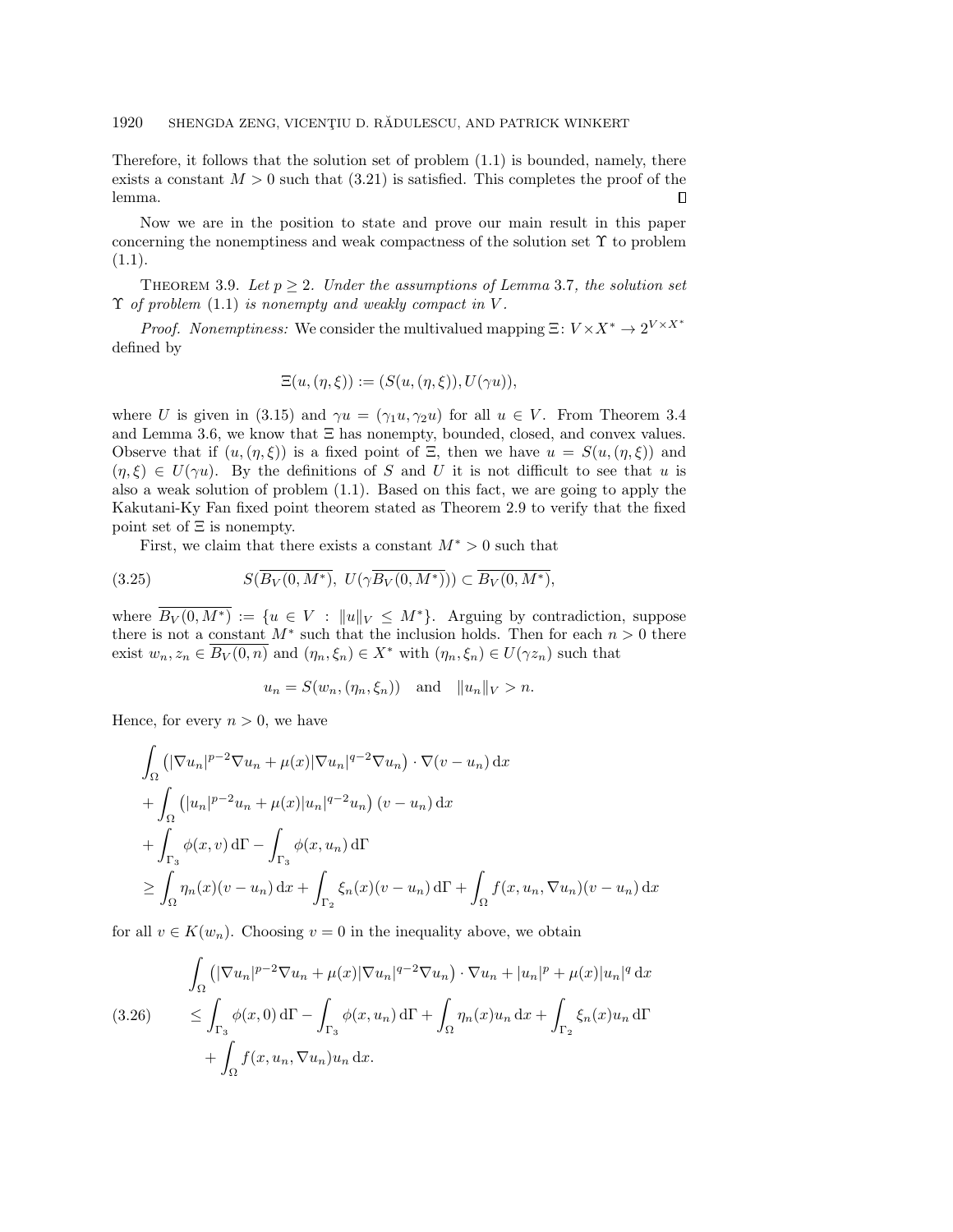Let  $\varepsilon_5, \varepsilon_6 > 0$ . Applying hypotheses H(U<sub>1</sub>)(iv) and H(U<sub>2</sub>)(iv) gives

<span id="page-23-0"></span>
$$
(3.27)
$$
\n
$$
\int_{\Omega} \eta_n(x) u_n \, dx \le \int_{\Omega} (\alpha_{U_1}(x) + \beta_{U_1} |z_n|^{\theta_3 - 1}) |u_n| \, dx
$$
\n
$$
\le \int_{\Omega} (\alpha_{U_1}(x) + \beta_{U_1} |z_n|^{p-1}) |u_n| \, dx \qquad \text{if } \theta_3 = p,
$$
\n
$$
\le \int_{\Omega} ((\alpha_{U_1}(x) + c_{12}(\varepsilon_5)) |u_n| + \varepsilon_5 |z_n|^{p-1} |u_n|) \, dx \quad \text{if } \theta_3 < p
$$
\n
$$
\le \begin{cases}\n\|\alpha_{U_1}\|_{p',\Omega} \|u_n\|_{p,\Omega} + \beta_{U_1} \|z_n\|_{p,\Omega}^{p-1} \|u_n\|_{p,\Omega} & \text{if } \theta_3 = p, \\
\|\alpha_{U_1}(\cdot) + c_{12}(\varepsilon_5) \|_{p',\Omega} \|u_n\|_{p,\Omega} + \varepsilon_6 \|z_n\|_{p,\Omega}^{p-1} \|u_n\|_{p,\Omega} & \text{if } \theta_3 < p\n\end{cases}
$$

for some  $c_{12}(\varepsilon_5) > 0$ , and

<span id="page-23-1"></span>
$$
(3.28)
$$
\n
$$
\int_{\Gamma_2} \xi_n(x) u_n d\Gamma \le \int_{\Gamma_2} \left( \alpha_{U_2}(x) + \beta_{U_2} |z_n|^{\theta_4 - 1} \right) |u_n| d\Gamma
$$
\n
$$
\le \begin{cases}\n\int_{\Gamma_2} \left( \alpha_{U_2}(x) + \beta_{U_2} |z_n|^{p-1} \right) |u_n(x)| d\Gamma & \text{if } \theta_4 = p, \\
\int_{\Gamma_2} \left( \alpha_{U_2}(x) + c_{13}(\varepsilon_6) \right) |u_n| + \varepsilon_6 |z_n|^{p-1} |u_n| d\Gamma & \text{if } \theta_4 < p\n\end{cases}
$$
\n
$$
\le \begin{cases}\n\| \alpha_{U_2} \|_{p', \Gamma_2} \| u_n \|_{p, \Gamma_2} + \beta_{U_2} \| z_n \|_{p, \Gamma_2}^{p-1} \| u_n \|_{p, \Gamma_2} & \text{if } \theta_4 = p, \\
\| \alpha_{U_2}(\cdot) + c_{13}(\varepsilon_6) \|_{p', \Gamma_2} \| u_n \|_{p, \Gamma_2} + \varepsilon_5 \| z_n \|_{p, \Gamma_2}^{p-1} \| u_n \|_{p, \Gamma_2} & \text{if } \theta_4 < p.\n\end{cases}
$$

for some  $c_{13}(\varepsilon_6) > 0$ . Taking [\(3.11\)](#page-14-3), [\(3.12\)](#page-15-0) and [\(3.26\)](#page-22-0), [\(3.27\)](#page-23-0), [\(3.28\)](#page-23-1) into account, we are able to find a constant  $c_{14} > 0$  which is independent of  $n$  such that

$$
\int_{\Omega} \left( |\nabla u_n|^{p-2} \nabla u_n + \mu(x) |\nabla u_n|^{q-2} \nabla u_n \right) \cdot \nabla u_n + |u_n|^p + \mu(x) |u_n|^q \, dx \le c_{14}
$$

for all  $n > 0$ , where we have used the fact that  $\| z_n \|_V \leq n = \| u_n \|_V$ . Letting  $n \to \infty$ for the inequality above, it leads to a contradiction. So, there exists a constant  $M^* > 0$ such that  $(3.25)$  is fulfilled.

From hypotheses H(U<sub>1</sub>)(iv) and H(U<sub>2</sub>)(iv), we can see that  $U: X \rightarrow 2^{X^*}$  is a bounded mapping. Let  $M_1 > 0$  be such that

$$
||U(\gamma \overline{B_V(0,M^*)})||_{X^*} \le M_1.
$$

Now we introduce a bounded, closed, and convex subset D of  $V \times X^*$  given by

$$
D = \{(u, (\eta, \xi)) \in V \times X^* : ||u||_V \le M^* \text{ and } ||(\eta, \xi)||_{X^*} \le M_1 \}.
$$

From this and [\(3.25\)](#page-22-1) we see that  $\Xi$  maps D into itself.

Next, we are going to prove that the graph of  $\Xi$  is sequentially closed in (V  $\times$  $(X^*)_w \times (V \times X^*)_w$ . Let  $\{ (w_n,(\eta_n, \xi_n))\}_{n\in \mathbb{N}} \subset V \times X^*$  and  $\{ (u_n,(\delta_n, \sigma_n))\}_{n\in \mathbb{N}} \subset$  $V \times X^*$  be sequences such that  $(\delta_n, \sigma_n) \in U(\gamma (w_n)), u_n = S(w_n,(\eta_n, \xi_n)),$  and

$$
(w_n, (\eta_n, \xi_n) \xrightarrow{w} (w, (\eta, \xi)) \text{ in } V \times X^* \text{ as } n \to \infty,
$$
  

$$
(u_n, (\delta_n, \sigma_n)) \xrightarrow{w} (u, (\delta, \sigma)) \text{ in } V \times X^* \text{ as } n \to \infty
$$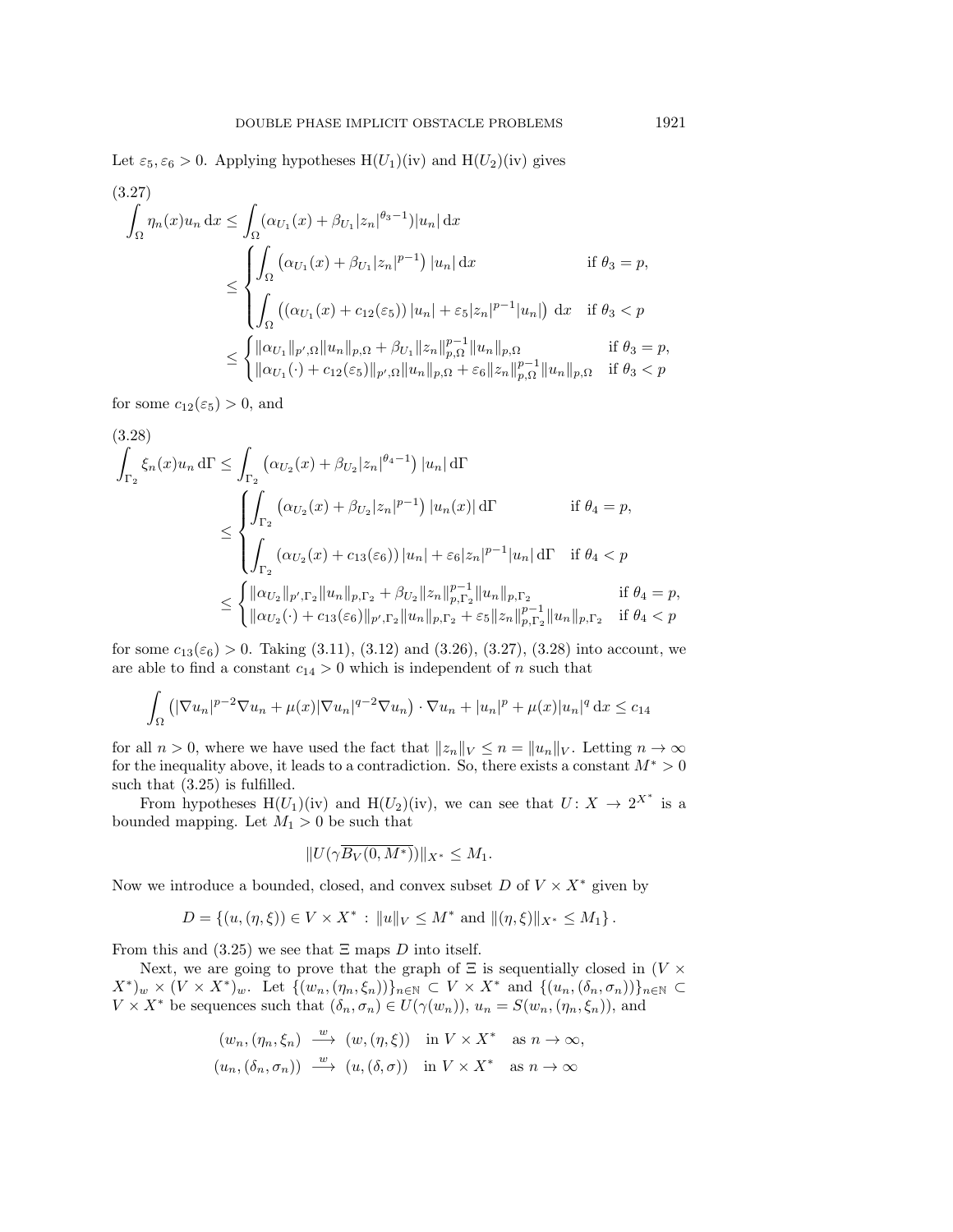for some  $(w, (\eta , \xi )) \in V \times X^*$  and  $(u, (\delta , \sigma )) \in V \times X^*$ . From Lemma [3.7](#page-17-2) we know that

$$
u_n = S(w_n, (\eta_n, \xi_n)) \to S(w, (\eta, \xi)) \quad \text{in } V \times X^* \quad \text{as } n \to \infty.
$$

This means that  $u = S(w, (\eta, \xi))$ . Recalling that U is strongly-weakly u.s.c. with bounded, closed, and convex values (see Lemma [3.6\)](#page-16-3), it allows us to apply Theorem 1.1.4 of Kamenskii, Obukhovskii, and Zecca [\[29\]](#page-27-25) to conclude that the graph of U is strongly-weakly closed. The latter combined with the compactness of  $\gamma$  implies that the graph of  $u \mapsto U(\gamma u)$  is weakly-weakly closed. We conclude that the graph of  $\Xi$  is closed in  $(V \times X^*)_w \times (V \times X^*)_w$ .

Therefore, all conditions of Theorem [2.9](#page-9-2) are verified. Using this theorem, we conclude that  $\Xi$  has at least a fixed point, say,  $(u^*,(\eta^*, \xi^*)) \in V \times X$ . Hence,  $u^* \in V$ is a weak solution of problem [\(1.1\)](#page-1-0).

Weak compactness. The boundedness of the solution set  $\Upsilon$  of problem [\(1.1\)](#page-1-0) is a direct consequence of Lemma [3.8.](#page-20-1) Since  $V$  is reflexive, we shall verify the weak closedness of the solution set  $\Upsilon$  of problem [\(1.1\)](#page-1-0). Let u be a solution of problem [\(1.1\)](#page-1-0). Then, by the definitions of weak solutions (see Definition [3.2\)](#page-10-3) and of  $\Xi$ , there exist  $(\eta , \xi ) \in X^*$  such that  $u = S(u,(\eta , \xi ))$  and  $(\eta , \xi ) \in U(\gamma u)$ , that is,  $(u,(\eta , \xi )) \in$  $\Xi (u,(\eta , \xi ))$ . Let  $\{ u_n\}_{n\in \mathbb{N}}$  be a sequence of solutions to problem [\(1.1\)](#page-1-0) such that  $u_n \stackrel{w}{\longrightarrow}$ u in V as  $n \to \infty$ . Hence, we are able to find a sequence  $\{ (\eta_n, \xi_n)\}_{n\in \mathbb{N}} \subset X^*$  such that  $(u_n, (\eta_n, \xi_n)) \in \Xi (u_n,(\eta_n,\xi_n))$ . Recalling that U is a bounded mapping, it follows that  $\{ (\eta_n, \xi_n) \}_{n \in \mathbb{N}}$  is bounded in  $X^*$ . Passing to a subsequence if necessary, we may suppose that  $(\eta_n, \xi_n) \stackrel{w}{\longrightarrow} (\eta, \xi)$  in  $X^*$  for some  $(\eta, \xi) \in X^*$ . Recalling that  $\Xi$ is weakly sequentially closed,  $(u_n, (\eta_n, \xi_n)) \in \Xi (u_n,(\eta_n, \xi_n))$ , and  $(u_n,(\eta_n, \xi_n)) \xrightarrow{w}$  $(u,(\eta , \xi ))$  in  $V \times X^*$ , it holds that  $(u,(\eta , \xi )) \in \Xi(u,(\eta , \xi ))$ . This means that u is a solution to problem  $(1.1)$ . Consequently, the solution set of problem  $(1.1)$  is weakly compact.  $\Box$ 

We end this section by considering special cases of problem [\(1.1\)](#page-1-0).

If  $J(u) \equiv +\infty$  for all  $u \in W^{1,\mathcal{H}} (\Omega)$ , then problem [\(1.1\)](#page-1-0) becomes the nonobstacle mixed boundary value problem [\(1.7\)](#page-3-2). A careful observation gives the following corollary.

<span id="page-24-0"></span>COROLLARY 3.10. Let  $p \geq 2$ . Assume that [\(2.4\)](#page-5-1), H(f), H( $\phi$ ), H( $U_1$ ), H( $U_2$ ), and  $H(0)$  are satisfied. Then, the solution set of problem  $(1.7)$  is nonempty and weakly compact in V .

Next, we assume the following conditions.

- $H(j_1): j_1: \Omega \times \Bbb R \rightarrow \Bbb R$  and  $r_1: \Bbb R \rightarrow \Bbb R$  are functions which satisfy the following conditions:
	- (i) the function  $x \mapsto j_1(x, s)$  is measurable in  $\Omega$  for all  $s \in \mathbb{R}$  with  $x \mapsto$  $j_1(x,0)$  belonging to  $L^1(\Omega);$
	- (ii) for a. a.  $x \in \Omega$ ,  $s \mapsto j_1(x, s)$  is locally Lipschitz continuous and  $r_1$  is continuous;
	- (iii) there exist  $\theta_3 \in [1, p], \alpha_{j_1} \in L^{p'}(\Omega)_+$  and  $\beta_{j_1} > 0$  such that for all  $s \in \mathbb{R}$ and a. a.  $x \in \Omega$ , we have

$$
|r_1(s)\xi| \le \alpha_{j_1}(x) + \beta_{j_1}|s|^{\theta_3 - 1}
$$

for all  $\xi \in \partial j_1(x, s)$ .

H(j<sub>2</sub>): j<sub>2</sub>:  $\Gamma_2 \times \Bbb R \rightarrow \Bbb R$  and  $r_2 \colon \Bbb R \rightarrow \Bbb R$  are functions which satisfy the following conditions: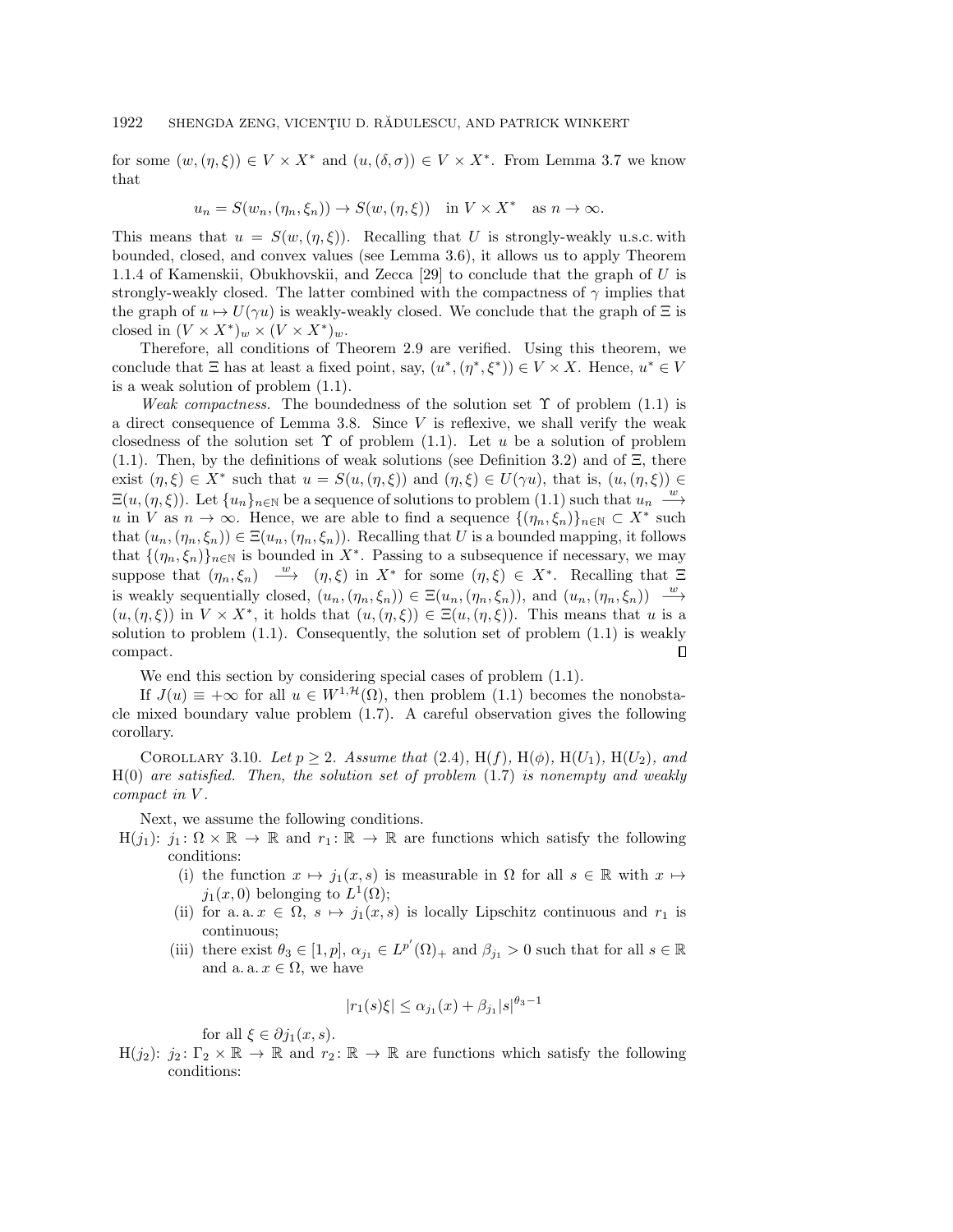- (i) the function  $x \mapsto j_2(x, s)$  is measurable on  $\Gamma_2$  for all  $s \in \mathbb{R}$  with  $x \mapsto$  $j_2(x,0)$  belonging to  $L^1(\Gamma_2);$
- (ii) for a. a.  $x \in \Gamma_2$ ,  $s \mapsto j_2(x, s)$  is locally Lipschitz continuous and  $r_2$  is continuous;
- (ii) there exist  $\theta_4 \in [1, p], \alpha_{j_2} \in L^{p'}(\Gamma_2)_+$  and  $\beta_{j_2} > 0$  such that for all  $s \in \mathbb{R}$ and a. a.  $x \in \Gamma_2$ , we have

$$
|r_2(s)\eta| \le \alpha_{j_2}(x) + \beta_{j_2}|s|^{\theta_4 - 1}
$$

for all  $\eta \in \partial j_2(x, s)$ .

If  $U_1$  and  $U_2$  are given by  $U_1(x, s) = r_1(s)\partial j_1(x, s)$  for a. a.  $x \in \Omega , s \in \mathbb{R}$ , and  $U_2(x, s) = r_2(s)\partial j_2(x, s)$  for a. a.  $x \in \Gamma_2, s \in \mathbb{R}$ , then problem [\(1.1\)](#page-1-0) becomes problem [\(1.4\)](#page-2-0). We have the following result.

<span id="page-25-1"></span>THEOREM 3.11. Let  $p \geq 2$ . Assume that [\(2.4\)](#page-5-1), H(f), H( $\phi$ ), H(L), H(J), H(j<sub>1</sub>),  $H(j_2)$ , and  $H(0)$  are satisfied. Then, the solution set of problem [\(1.4\)](#page-2-0) is nonempty and weakly compact in V .

Proof. It is obvious that the conclusion is a direct consequence of Theorem [3.9.](#page-22-2) So, we have to verify that the functions  $U_1$  and  $U_2$ , defined by  $U_1(x, s) = r_1(s)\partial j_1(x, s)$ for a. a.  $x \in \Omega$ ,  $s \in \mathbb{R}$ , and  $U_2(x, s) = r_2(s)\partial j_2(x, s)$  for a. a.  $x \in \Gamma_2$ ,  $s \in \mathbb{R}$ , fulfill hypotheses  $H(U_1)$  and  $H(U_2)$ , respectively.

It follows from Proposition [2.7](#page-8-1) that for a.a.  $x \in \Omega$  (resp. for a.a.  $x \in \Gamma_2$ ) and all  $s \in \mathbb{R}$  the set  $U_1(x, s)$  (resp.  $U_2(x, s)$ ) is nonempty, bounded, closed, and convex in  $\Bbb R$ , namely, conditions  $H(U_1)$  and  $H(U_2)$  are satisfied. Hypotheses  $H(j_1)(i)$  and  $H(j_2)(ii)$  indicate that for all  $s \in \Bbb R$ , the functions  $x \mapsto U_1(x, s) = r_1(s) \partial j_1(x, s)$ and  $x \mapsto U_2(x, s) = r_2(s)\partial j_2(x, s)$  are measurable in  $\Omega$  and on  $\Gamma_2$ , respectively. This means that  $H(U_1)(i)$  and  $H(U_2)(i)$  hold.

We claim that  $s \mapsto r_1(s)\partial j_1(x, s)$  is u.s.c. From Proposition [2.6,](#page-7-2) it is sufficient to show that  $(r_1(\cdot )\partial j_1(x, \cdot ))^-(D)$  is closed for each closed set  $D \subset \mathbb{R}$ . Let  $\{ s_n\}_{n\in \mathbb{N}} \subset$  $(r_1(\cdot )\partial j_1(x, \cdot ))^-(D)$  be such that  $s_n \rightarrow s$  as  $n \rightarrow \infty$ . Then, there exists a sequence  $\{ \eta_n \}_{n \in \mathbb{N}} \subset \mathbb{R}$  satisfying  $\eta_n \in r_1(s_n)\partial j_1(x, s_n) \cap D$  for each  $n \in \mathbb{N}$ . We are able to find a sequence  $\{ \xi_n \}_{n\in \mathbb{N}}$  such that  $\eta_n = r_1(s_n)\xi_n$  and  $\xi_n \in \partial j_1(x, s_n)$  for all  $n \in \mathbb{N}$ and for a. a.  $x \in \Omega$ . Recalling that  $s_n \rightarrow s$ , we can apply Proposition [2.7\(](#page-8-1)iii) and (v) to conclude that  $\{ \xi_n \}_{n\in \mathbb{N}}$  is bounded in  $\Bbb R$ . Hence, without any loss of generality, we may assume that  $\xi_n \rightarrow \xi$  in  $\Bbb R$  as  $n \rightarrow \infty$  for some  $\xi \in D$ , because of the closedness of D. But, the closedness of  $\partial j_1$  (see Proposition [2.7\(](#page-8-1)v)) admits that  $\xi \in \partial j_1(x, s)$ . This combined with the continuity of  $r_1$  deduces that  $\eta_n = r_1(s_n)\xi_n \rightarrow r_1(s)\xi \in$  $r_1(s)\partial j_1(x, s)$ . This implies that  $s \in (r_1(\cdot )\partial j_1(x, \cdot ))^-(D)$ , that is,  $(r_1(\cdot )\partial j_1(x, \cdot ))^-(D)$ is closed. Applying Proposition [2.6](#page-7-2) we see that  $s \mapsto r_1(s)\partial j_1(x, s)$  is u.s.c. Using the same arguments as before, we can also show that  $s \mapsto \overline{r}_2(s)\partial j_2(x, s)$  is u.s.c. Therefore,  $H(U_1)(iii)$  and  $H(U_2)(iii)$  are verified.

Finally, hypotheses  $H(U_1)(iv)$  and  $H(U_2)(iv)$  are the consequences of the assumptions  $H(j_1)(iii)$  and  $H(j_2)(iii)$ . Consequently, we apply Theorem [3.9](#page-22-2) to obtain the desired conclusion. □

## REFERENCES

<span id="page-25-0"></span>[1] B. ALLECHE AND V. D. RADULESCU, Set-valued equilibrium problems with applications to Browder variational inclusions and to fixed point theory, Nonlinear Anal. Real World Appl., 28  $(2016)$ , pp.  $251-268$ .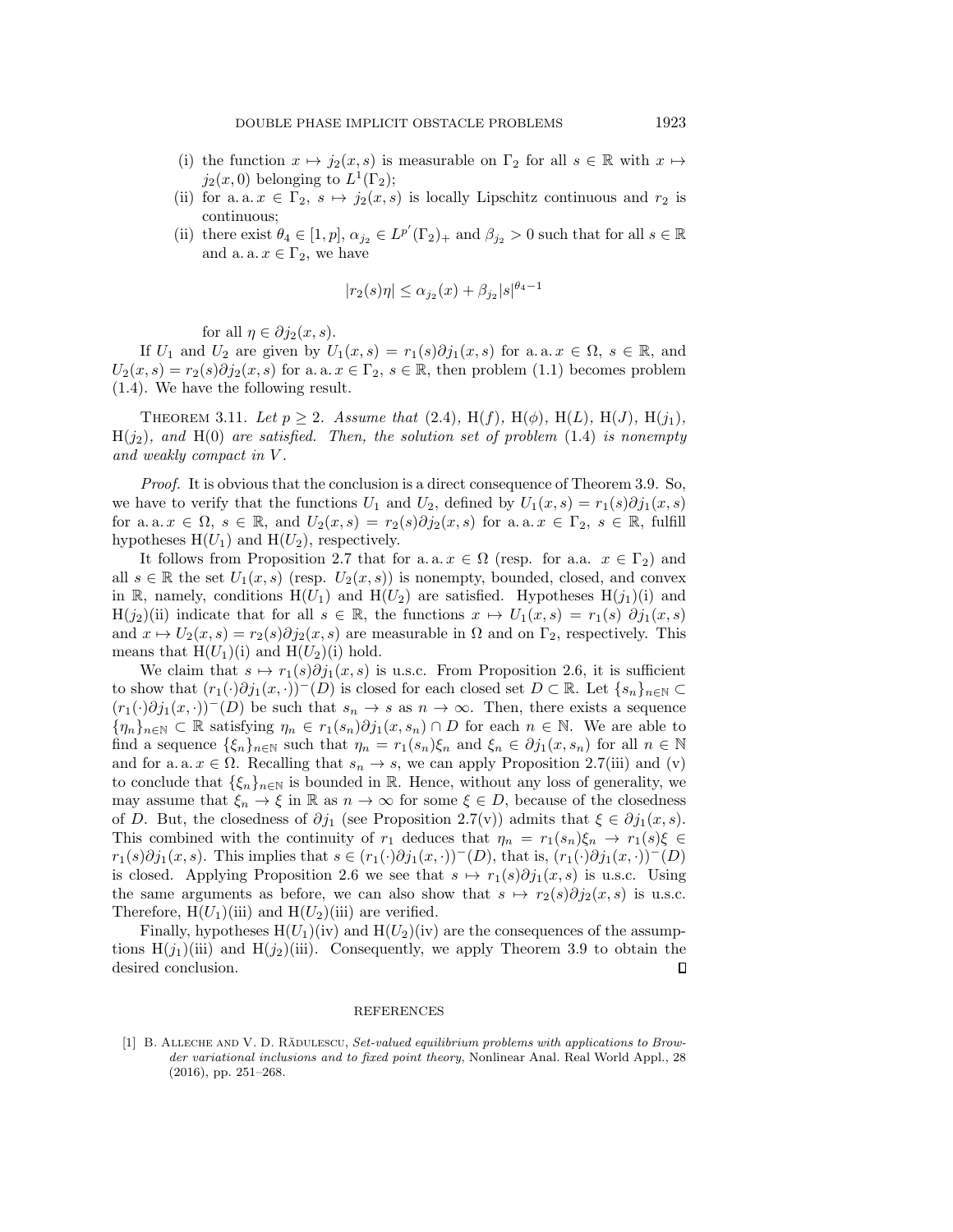- <span id="page-26-11"></span>[2] D. AUSSEL, A. SULTANA, AND V. VETRIVEL, On the existence of projected solutions of quasivariational inequalities and generalized Nash equilibrium problems, J. Optim. Theory Appl., 170 (2016), pp. 818–837.
- <span id="page-26-16"></span>[3] A. BAHROUNI, V. D. RĂDULESCU, AND D. D. REPOVŠ, *Double phase transonic flow problems* with variable growth: Nonlinear patterns and stationary waves, Nonlinearity, 32 (2019), pp. 2481-2495.
- <span id="page-26-17"></span>[4] A. BAHROUNI, V. D. RĂDULESCU, AND P. WINKERT, *Double phase problems with variable* growth and convection for the Baouendi-Grushin operator, Z. Angew. Math. Phys., 71 (2020).
- <span id="page-26-0"></span>[5] P. BARONI, M. COLOMBO, AND G. MINGIONE, Harnack inequalities for double phase functionals, Nonlinear Anal., 121 (2015), pp. 206-222.
- <span id="page-26-1"></span>[6] P. BARONI, M. COLOMBO, AND G. MINGIONE, Regularity for general functionals with double phase, Calc. Var. Partial Differential Equations, 57 (2018).
- <span id="page-26-18"></span>[7] S. BIAGI, F. ESPOSITO, AND E. VECCHI, Symmetry and monotonicity of singular solutions of double phase problems, J. Differential Equations, 280 (2021), pp. 435-463.
- <span id="page-26-12"></span>[8] G. BONANNO, D. MOTREANU, AND P. WINKERT, Variational-hemivariational inequalities with small perturbations of nonhomogeneous Neumann boundary conditions, J. Math. Anal. Appl., 381 (2011), pp. 627-637.
- <span id="page-26-25"></span>[9] H. Brezis, Functional Analysis, Sobolev Spaces and Partial Differential Equations, Universitext, Springer, New York, 2011.
- <span id="page-26-14"></span>[10] S. CARL AND V. K. Le, *Multi-Valued Variational Inequalities and Inclusions*, Springer Monogr. Math., Springer, New York, 2021.
- <span id="page-26-13"></span>[11] S. CARL AND P. WINKERT, General comparison principle for variational-hemivariational inequalities, J. Inequal. Appl., 2009.
- <span id="page-26-19"></span>[12] M. CENCELJ, V. D. RĂDULESCU, AND D. D. REPOVŠ, Double phase problems with variable  $growth$ , Nonlinear Anal., 177 (2018), pp. 270-287.
- <span id="page-26-10"></span>[13] F. H. Clarke, Optimization and Nonsmooth Analysis, Canadian Math. Soc. Ser. Monogr. Adv. Texts, John Wiley \& Sons, New York, 1983.
- <span id="page-26-20"></span>[14] F. Colasuonno and M. Squassina, Eigenvalues for double phase variational integrals, Ann. Mat. Pura Appl. (4), 195 (2016), pp. 1917-1959.
- <span id="page-26-2"></span>[15] M. Colombo and G. Mingione, Bounded minimisers of double phase variational integrals, Arch. Ration. Mech. Anal., 218 (2015), pp. 219–273.
- <span id="page-26-3"></span>[16] M. COLOMBO AND G. MINGIONE, Regularity for double phase variational problems, Arch. Ration. Mech. Anal., 215 (2015), pp. 443-496.
- <span id="page-26-24"></span>[17] A. CRESPO-BLANCO, L. GASIŃSKI, P. HARJULEHTO, AND P. WINKERT, A New Class of Double Phase Variable Exponent Problems: Existence and Uniqueness, [https://arxiv.org/abs/](https://arxiv.org/abs/2103.08928) [2103.08928,](https://arxiv.org/abs/2103.08928) 2021.
- <span id="page-26-4"></span>[18] A. L. A. DE ARAUJO AND L. F. O. FARIA, Positive solutions of quasilinear elliptic equations with exponential nonlinearity combined with convection term, J. Differential Equations, 267 (2019), pp. 4589-4608.
- <span id="page-26-5"></span>[19] S. El Manouni, G. Marino, and P. Winkert, Existence results for double phase problems depending on Robin and Steklov eigenvalues for the p-Laplacian, Adv. Nonlinear Anal.,  $11$   $(2022)$ , pp.  $304-320$ .
- <span id="page-26-6"></span>[20] F. FARACI, D. MOTREANU, AND D. PUGLISI, Positive solutions of quasi-linear elliptic equations with dependence on the gradient, Calc. Var. Partial Differential Equations, 54 (2015), pp. 525--538.
- <span id="page-26-7"></span>[21] F. FARACI AND D. PUGLISI, A singular semilinear problem with dependence on the gradient, J. Differential Equations, 260 (2016), pp. 3327-3349.
- <span id="page-26-21"></span>[22] C. Farkas and P. Winkert, An existence result for singular Finsler double phase problems, J. Differential Equations, 286 (2021), pp. 455--473.
- <span id="page-26-8"></span>[23] G. M. FIGUEIREDO AND G. F. MADEIRA, Positive maximal and minimal solutions for nonhomogeneous elliptic equations depending on the gradient, J. Differential Equations, 274  $(2021)$ , pp. 857-875.
- <span id="page-26-9"></span>[24] L. GASIŃSKI AND N. S. PAPAGEORGIOU, Positive solutions for nonlinear elliptic problems with dependence on the gradient, J. Differential Equations,  $263$  ( $2017$ ), pp.  $1451-1476$ .
- <span id="page-26-22"></span>[25] L. GASIŃSKI AND N. S. PAPAGEORGIOU, Constant sign and nodal solutions for superlinear double phase problems, Adv. Calc. Var., 14 (2021), pp. 613–626.
- <span id="page-26-15"></span>[26] L. GASIŃSKI AND P. WINKERT, *Existence and uniqueness results for double phase problems* with convection term, J. Differential Equations,  $268$  (2020), pp. 4183-4193.
- <span id="page-26-23"></span>[27] L. GASIŃSKI AND P. WINKERT, Sign changing solution for a double phase problem with nonlinear boundary condition via the Nehari manifold, J. Differential Equations, 274 (2021), pp. 1037-1066.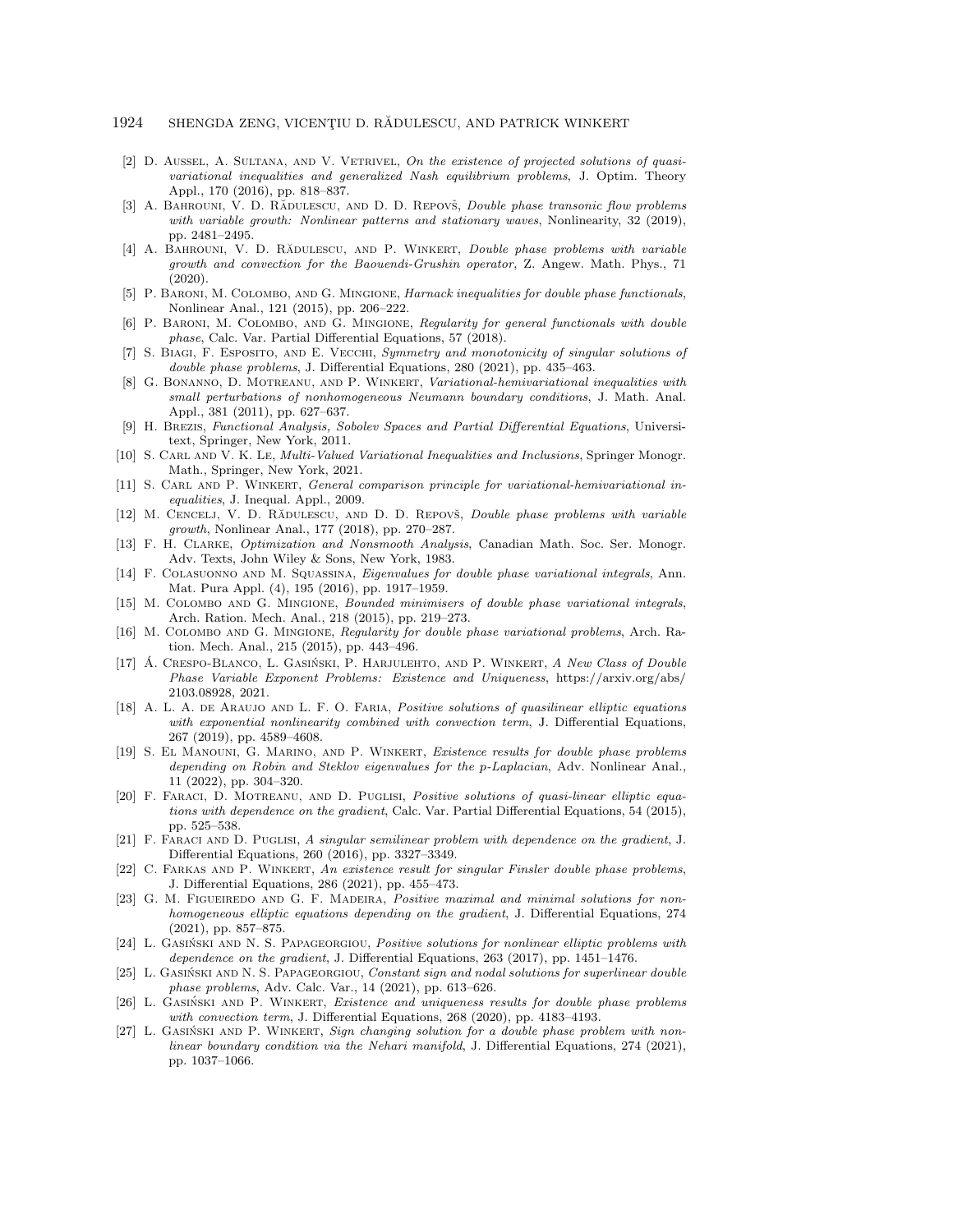- <span id="page-27-12"></span>[28] J. GWINNER, An optimization approach to parameter identification in variational inequalities of second kind, Optim. Lett., 12 (2018), pp. 1141-1154.
- <span id="page-27-25"></span>[29] M. Kamenskii, V. Obukhovskii, and P. Zecca, Condensing Multivalued Maps and Semilinear Differential Inclusions in Banach Spaces, De Gruyter Ser. Nonlinear Anal. Appl., Walter de Gruyter, Berlin, 2001.
- <span id="page-27-14"></span>[30] W. Liu AND G. DAI, *Existence and multiplicity results for double phase problem*, J. Differential Equations, 265 (2018), pp. 4311-4334.
- <span id="page-27-23"></span>[31] Y. Liu, Z. Liu, C.-F. Wen, J.-C. Yao, and S. Zeng, Existence of solutions for a class of noncoercive variational-hemivariational inequalities arising in contact problems, Appl. Math. Optim., 84 (2021), pp. 2037-2059.
- <span id="page-27-3"></span>[32] Z. LIU, D. MOTREANU, AND S. ZENG, Positive solutions for nonlinear singular elliptic equations of p-Laplacian type with dependence on the gradient, Calc. Var. Partial Differential Equations, 58 (2019).
- <span id="page-27-4"></span>[33] S. A. MARANO AND P. WINKERT, On a quasilinear elliptic problem with convection term and nonlinear boundary condition, Nonlinear Anal., 187 (2019), pp. 159-169.
- <span id="page-27-2"></span>[34] P. MARCELLINI, Regularity of minimizers of integrals of the calculus of variations with nonstandard growth conditions, Arch. Ration. Mech. Anal., 105 (1989), pp. 267–284.
- <span id="page-27-1"></span>[35] P. MARCELLINI, Regularity and existence of solutions of elliptic equations with p, q-growth  $conditions, J.$  Differential Equations, 90 (1991), pp. 1-30.
- <span id="page-27-11"></span>[36] S. MIGÓRSKI, A. A. KHAN, AND S. ZENG, Inverse problems for nonlinear quasi-variational inequalities with an application to implicit obstacle problems of p-Laplacian type, Inverse Problems, 35 (2019), 035004.
- <span id="page-27-10"></span>[37] S. MIGÓRSKI, A. A. KHAN, AND S. ZENG, *Inverse problems for nonlinear quasi-hemivariational* inequalities with application to mixed boundary value problems, Inverse Problems, 36 (2020), 024006.
- <span id="page-27-22"></span>[38] S. MIGÓRSKI, A. OCHAL, AND M. SOFONEA, Nonlinear Inclusions and Hemivariational Inequalities: Models and Analysis of Contact Problems, 26 Adv. Mech. Math., Springer, New York, 2013.
- <span id="page-27-20"></span>[39] G. MINGIONE AND V. RADULESCU, Recent developments in problems with nonstandard growth and nonuniform ellipticity, J. Math. Anal. Appl., 501 (2021), 125197.
- <span id="page-27-9"></span>[40] Z. Naniewicz and P. D. Panagiotopoulos, Mathematical Theory of Hemivariational Inequalities and Applications, Monogr. Textb. Pure Appl. Math. 188, Marcel Dekker, New York, 1995.
- <span id="page-27-7"></span>[41] P. D. Panagiotopoulos, Nonconvex problems of semipermeable media and related topics, ZAMM Z. Angew. Math. Mech., 65 (1985), pp. 29-36.
- <span id="page-27-8"></span>[42] P. D. Panagiotopoulos, Hemivariational Inequalities: Applications in Mechanics and Engineering, Springer, New York, 1993.
- <span id="page-27-24"></span>[43] N. S. PAPAGEORGIOU AND S. T. KYRITSI-YIALLOUROU, Handbook of Applied Analysis, Adv. Mech. Math. 19, Springer, New York, 2009.
- <span id="page-27-15"></span>[44] N. S. PAPAGEORGIOU, V. D. RĂDULESCU, AND D. D. REPOVŠ, Existence and multiplicity of solutions for double-phase Robin problems, Bull. Lond. Math. Soc., 52 (2020), pp. 546-560.
- <span id="page-27-5"></span>[45] N. S. PAPAGEORGIOU, V. D. RĂDULESCU, AND D. D. REPOVŠ, Positive solutions for nonlinear Neumann problems with singular terms and convection, J. Math. Pures Appl. (9), 136  $(2020)$ , pp. 1-21.
- <span id="page-27-16"></span>[46] N. S. PAPAGEORGIOU, C. VETRO, AND F. VETRO, Solutions for parametric double phase Robin problems, Asymptot. Anal., 121 (2021), pp. 159-170.
- <span id="page-27-26"></span>[47] N. S. Papageorgiou and P. Winkert, Applied Nonlinear Functional Analysis: An Introduction, De Gruyter Textbook, Walter De Gruyter, Berlin, 2018.
- <span id="page-27-17"></span>[48] K. PERERA AND M. SQUASSINA, Existence results for double-phase problems via Morse theory, Commun. Contemp. Math., 20 (2018), 1750023.
- <span id="page-27-6"></span>[49] P. PUCCI AND L. TEMPERINI, Existence for fractional  $(p, q)$  systems with critical and Hardy terms in  $\mathbb R^N$ , Nonlinear Anal., 211 (2021), 112477.
- <span id="page-27-18"></span>[50] V. D. RADULESCU, Nonlinear elliptic equations with variable exponent: Old and new, Nonlinear Anal., 121 (2015), pp. 336-369.
- <span id="page-27-19"></span>[51] V. D. RĂDULESCU, Isotropic and anisotropic double-phase problems: Old and new, Opuscula Math., 39 (2019), pp. 259-279.
- <span id="page-27-21"></span>[52] J. SIMON, Régularité de la solution d'une équation non linéaire dans  $\mathbb{R}^N$ , in Journées d'Analyse Non Linéaire, Lecture Notes in Math. 665, Springer, New York, 1978, pp. 205-227.
- <span id="page-27-0"></span>[53] J. STEFAN, Über einige Probleme der Theorie der Wärmeleitung, Wien. Ber., 98 (1889), pp. 473-484.
- <span id="page-27-13"></span>[54] S. ZENG, Y. BAI, L. GASIŃSKI, AND P. WINKERT, Existence results for double phase implicit obstacle problems involving multivalued operators, Calc. Var. Partial Differential Equations, 59 (2020), 176.